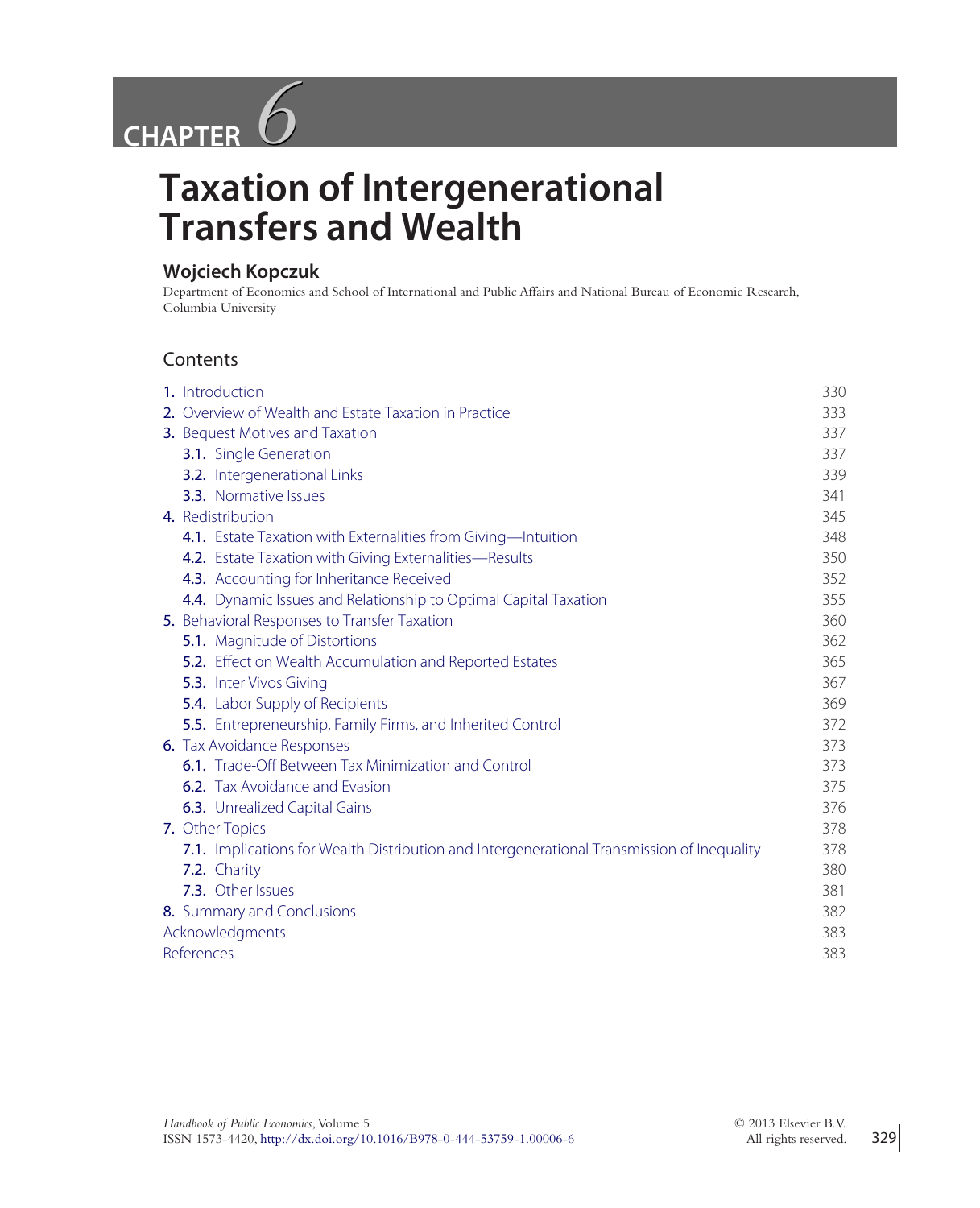## <span id="page-1-0"></span>**1. INTRODUCTION**

The objective of this chapter is to provide an introduction to and review of economic literature related to taxation of transfers and wealth. As will become clear in what follows, the focus will be primarily on taxes imposed on intergenerational transfers. Such taxes take many different forms.Transfers that occur at death may be taxed in the form of estate taxation, i.e.,the tax may be imposed on the total amount of wealth left by the decedent. They may take the form of an inheritance tax, in which case the base is defined on the level of the donee, and reflects the transfers to that particular individual.<sup>[1](#page-1-1)</sup> If taxes were imposed only at death, the simplest form of avoidance would be to transfer resources inter vivos (during lifetime). Hence transfer taxation systems usually include a tax on gifts as well.<sup>2</sup> Taxes on estates are a form of a tax on wealth and, although it is rare, some countries (e.g., France and Norway) impose annual taxes of that kind.

Transfer and wealth taxes have unique features that make them different than other types of direct taxation. First of all, they inherently affect two-related parties so that the distortion affects a transaction (transfer) that is not arms-length and that may involve externalities.This makes understanding and assumptions about transfer motives central to both positive and normative analysis. Second, they are infrequent (at the extreme, occurring just at death), thereby allowing for a long period of planning, making expectations about future tax policy critical and empirical identification of the effect of incentives particularly hard. Potentially large amounts of money at stake make investment in tax avoidance worthwhile in the presence of fixed costs and incentives to do so are potentially quite salient. Third, in practice, this type of taxation often applies only to a small but important group of individuals—those with sufficiently high wealth at the time of taxation—and thus plays a potentially important role in overall distributional implications of taxation, both in the short and in the long term.

There are many dimensions of differences in the implementation of transfer taxation across countries, states, and over time. On the basic design level, the estate tax may treat preferentially transfers to the spouse or charity, inheritance tax may vary depending on the relationship to the donor, gifts may be taxed on annual or lifetime basis, they may be integrated (or not) with taxation at death, details of interaction with capital gains taxation regime may vary. Many features of implementation of the tax may matter greatly—some examples are valuation rules, preferences for particular types of assets, treatment of transfers shortly before death, treatment of marital assets, implications of

 $^1$  Inheritance taxation may in principle be integrated with personal income taxation, see [Batchelder \(2009\)](#page-54-0) for a discussion and a proposal for the reform of the US transfer tax system along these lines.

<span id="page-1-2"></span><span id="page-1-1"></span><sup>&</sup>lt;sup>2</sup> The actual implementation does vary though. For example, in the US, the estate tax operated without a gift tax from 1916 until 1932, and since then gifts made within three years of death may be subject to different treatment than those made earlier (if made in "contemplation of death";they were automatically included in estate between 1976 and 1981, see [Luckey \(2008\)](#page-59-0) for the history of provisions). In the UK, there is no tax on gifts made more than seven years before death (though there was one between 1975 and 1984, see [Boadway, Chamberlain, and Emmerson \(2010b\)](#page-55-0) for the discussion of changes).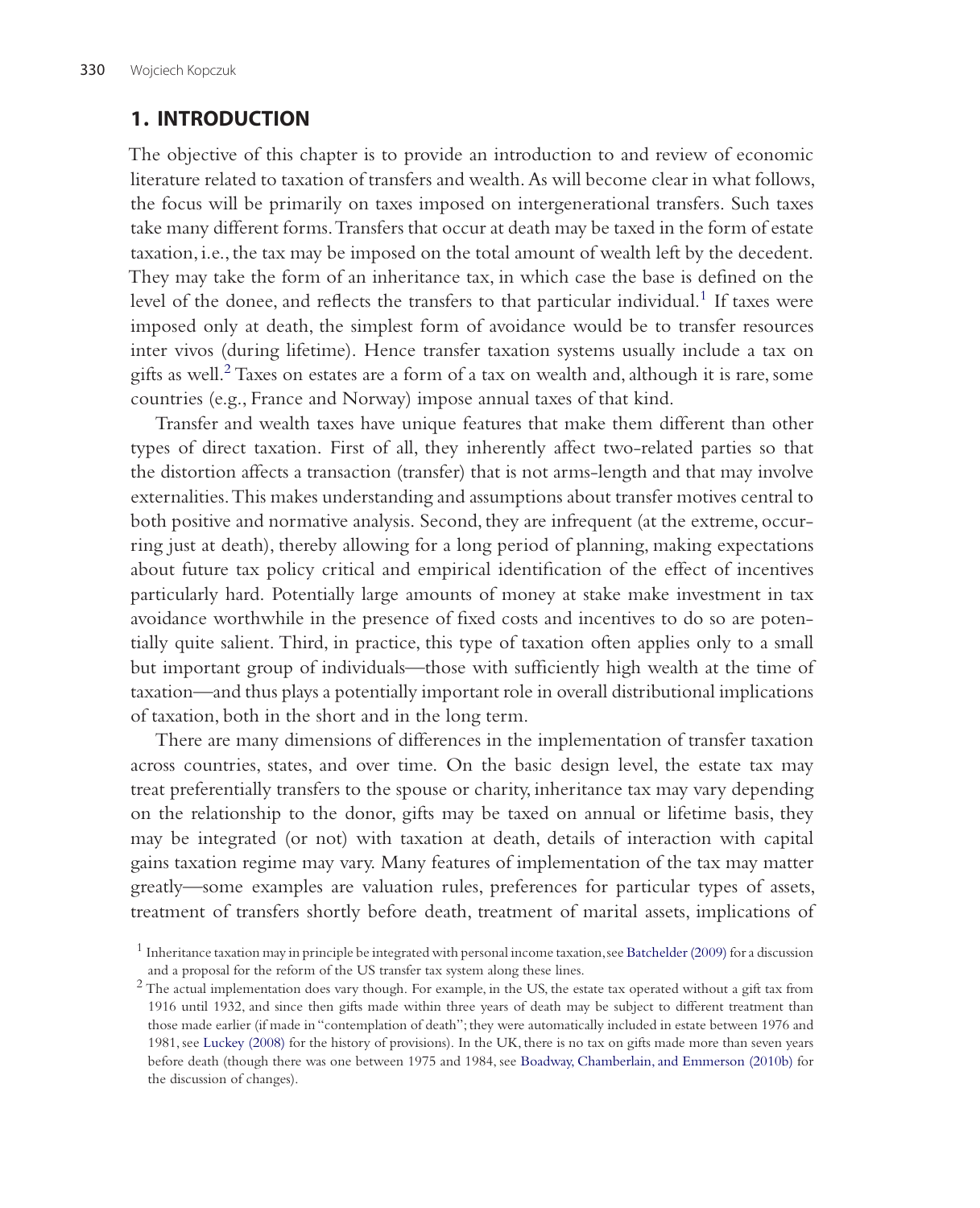joint vs community property, treatment of charity, and treatment of transfers that skip generations. The purpose of this chapter is not to discuss all of these issues, although in Section [2,](#page-4-0) I will provide a short overview of history of the estate tax in the United States and international differences in transfer tax systems. Instead, my objective is to focus on the economics of transfer taxation and to offer a critical review of related theoretical and empirical research.This research is of course largely motivated by the existing forms of taxation. In particular, empirical work naturally relies on what can be observed in practice and some of it is directly motivated by important current policy questions. Most, though not all, of research on these topics took place in the United States and hence the "bias" toward evidence (and salient policy questions) from the US will be present. However, the focus of the chapter is on taxation of transfers in general, with the US being just a (prominent) example. I will discuss taxation of wealth briefly, to the extent that it relates to taxation of transfers (rather than being a form of tax on capital incomes that is discussed elsewhere in this Handbook).

This is not the first survey of literature related to transfers and their taxation. Gale and Slemrod (2001) and [Boadway, Chamberlain, and Emmerson \(2010a\)](#page-55-1) provide useful background to the issues surrounding the design of transfer taxation. Cremer and Pestieau (2006, chap. 16) [discuss](#page-56-0) [some](#page-56-0) [theoretical](#page-56-0) [contributions](#page-56-0) [to](#page-56-0) [the](#page-56-0) [liter](#page-56-0)ature on taxation of bequests. [Laitner \(1997\),](#page-59-1) [Laferrère and Wolff \(2006, chap. 13\),](#page-59-2) and Arrondel and Masson (2006, chap. 14) [discuss](#page-53-2) [theoretical](#page-53-2) [and](#page-53-2) [empirical](#page-53-2) [work](#page-53-2) [on](#page-53-2) [interge](#page-53-2)nerational linkages. [Davies and Shorrocks \(2000\)](#page-56-1) and [Cagetti and De Nardi \(2008\)](#page-55-2) cover work on wealth distribution. [Luckey \(2008\)](#page-59-0) and [Joulfaian \(2011\)](#page-58-0) provide excellent overviews of the history of estate tax legislations in the United States.

Before dwelling into details, it is worth emphasizing the structure, major themes, and conclusions of this review.

I will begin in the next section with a brief overview of how taxation of this kind works and varies in practice—across countries, across states in the United States, and over time.

In Section [3,](#page-8-0)I discuss evidence on bequest motives and basic normative implications of different motives for thinking about taxation. Bequest motives are the key building block for theoretical analysis of taxation of transfers, but the empirical literature has not settled on a clear answer to the question about the nature of bequest motivations. I emphasize heterogeneity of two different kinds. First, search for *the* bequest motive is unlikely to be fruitful—saving plays dual role of protecting against lifetime risk and increasing transfers to others. Different motivations for transfers are not mutually exclusive—the same person may be altruistic and yet interested in controlling wealth or engaged in strategic interactions with children. Second, I emphasize the evidence suggesting that preferences are heterogeneous and do not necessarily cut across predictable lines (such as having kids). The primary conclusion of this section is that theoretical work should either be somewhat agnostic (general) about the nature of the bequest motive or it should explicitly account for heterogeneity.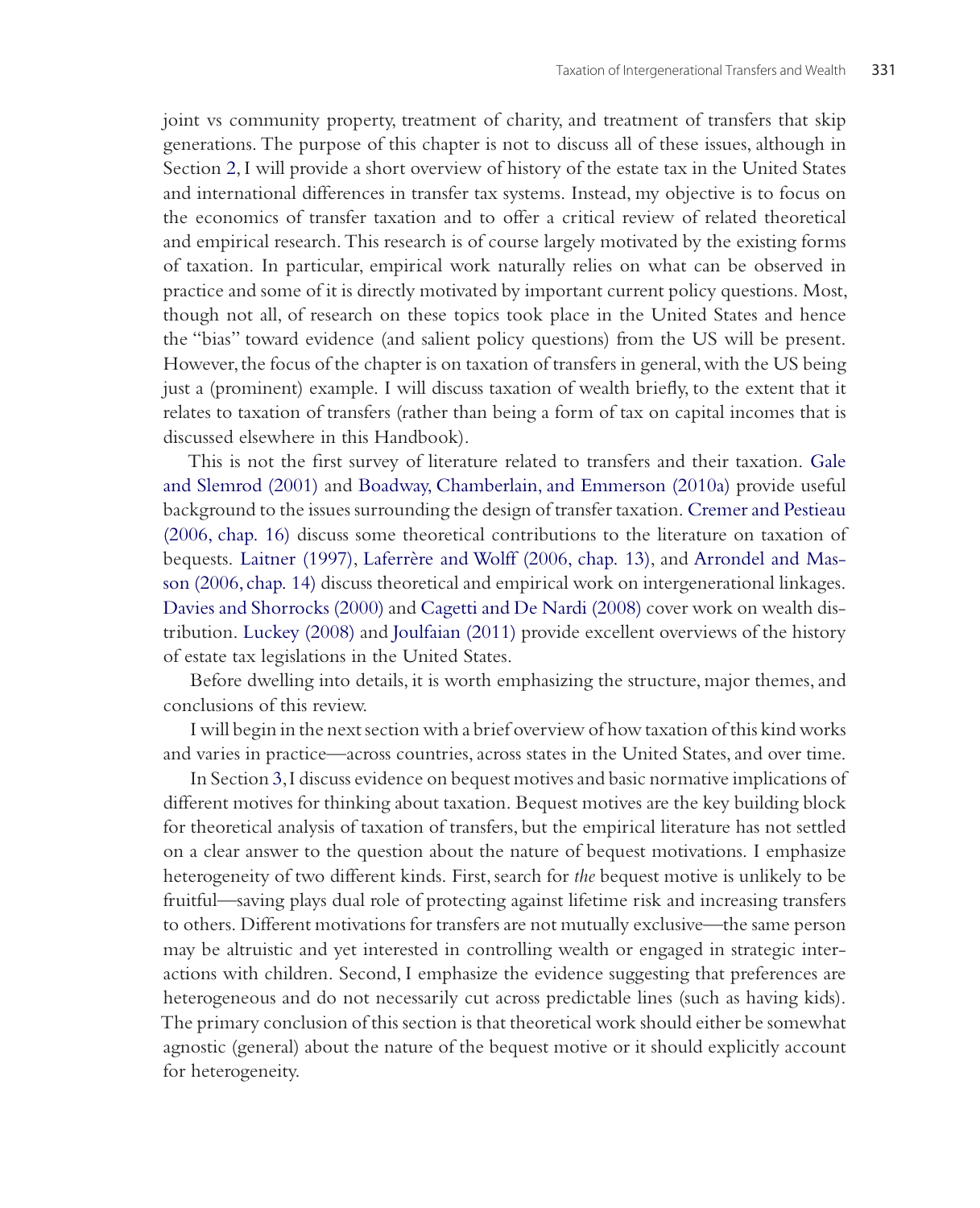In Section [4,](#page-15-0) I focus on the main theoretical framework for analyzing bequests taxation that builds on [Mirrlees \(1971\)](#page-59-3) and [Atkinson and Stiglitz \(1976\)](#page-53-3) approach to taxation of commodities in the presence of non-linear income taxation, adapted to transfer context by Kaplow (1998, 2001).This approach of course incorporates redistributive preferences for a policy maker. The basic insight is that transfers can be modeled as a form of consumption, albeit one with two unusual but related features. First, transfers directly benefit someone else besides the donor. Second, the presence of such a benefit may generate a form of externality from giving. An externality from giving is natural to consider in this context and provides a reason for subsidizing rather than taxing bequests. I discuss the logic of corrective taxation of externalities in a context with individualized rather than atmospheric externality and conclude that externalities from giving are not important for thinking about taxation at the top of the distribution: that is, they are irrelevant precisely where taxation of transfers is important in practice. Furthermore, I point out that theoretical implications of inequality in received inheritances are not yet fully understood and are likely to lead to arguments for positive taxation of bequests. I then discuss work on capital income taxation more generally and point out its relationship to transfer taxation.

In Section [5,](#page-30-0)I begin to review empirical evidence on the effects of taxation of transfers. The focus of that section is on "real" responses—changes in the volume and timing of actual transfers, effect on labor supply, capital gains realizations, charity and transfer and survival of businesses. I follow up in Section [6](#page-43-0) with the discussion of responses that fall along the avoidance margin.That section is focused primarily on evidence that applies to people with significant net worth and the key message of this discussion is that transfer tax planning involves a trade-off between tax minimization and control over wealth.

Section [7](#page-48-0) is devoted to a few other topics that do not naturally fit elsewhere. I elaborate further on the relationship of estate taxation and the shape of wealth distribution, discuss empirical work related to charitable bequests,and briefly comment on research on marital bequests,tax competition, and political economy of this type of taxation.The final section concludes.

The main message of this chapter may be summarized as follows. Empirical evidence on bequest motivations and responses to estate taxation is spotty and much remains be done, but what we know points in the direction of (1) mixed motives, (2) heterogeneity of preferences, and (3) importance of retaining control over wealth. Incorporating these components of empirical evidence into theoretical analysis is crucial, and especially so when thinking about taxation toward the top of the distribution.Theoretical work should further focus on understanding implications of inequality of inherited wealth: the topic that has been neglected in the past, even though it is closely related to—more carefully studied but arguably much less important in practice—externalities from giving. Finally, potential negative externalities from wealth accumulation and concentration are yet to be seriously addressed.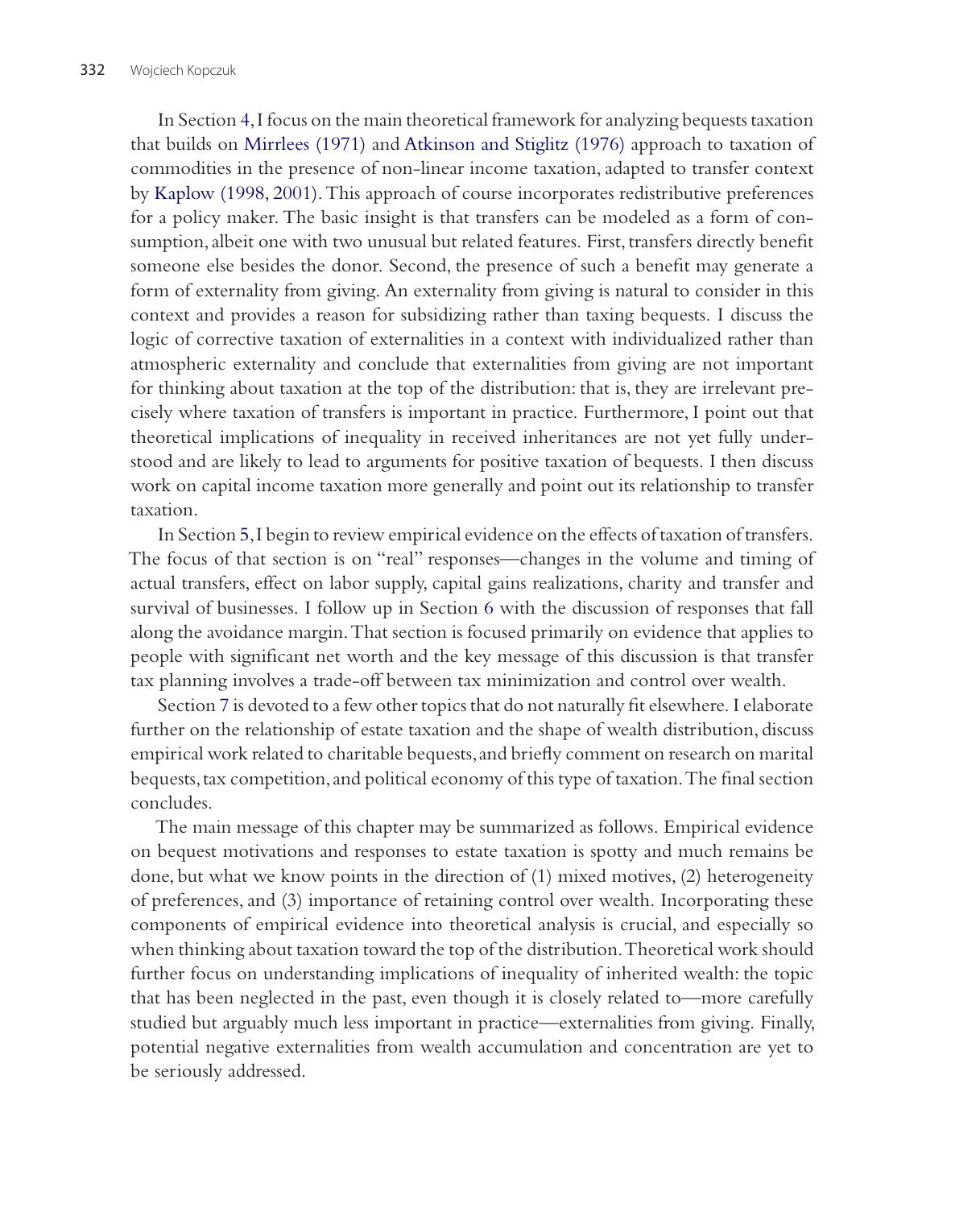## <span id="page-4-0"></span>**2. OVERVIEW OF WEALTH AND ESTATE TAXATION IN PRACTICE**

Taxation at death is administratively convenient: this is the time when assets change hands and need to be valued anyway, thereby increasing tax administration's ability to observe them. Wealth is arguably easier to observe than income, and taxes on wealth most importantly on land but also on successions—have historically preceded taxation of income. Following the development of modern forms of income and consumption taxation, estate and wealth taxes are rarely a major source of revenue. However, they remain an unusually progressive component of the tax code. Limited revenue makes elimination of such taxes a realistic policy proposal and, indeed, a number of developed countries (for example, Canada, Sweden, and Australia and some states in the United States) repealed such taxes. Large financial stakes for a limited number of wealthy taxpayers make politics surrounding these issues contentious and subject to massive lobbying (Graetz & Shapiro, 2005).

[Luckey \(2008\)](#page-59-0) and [Joulfaian \(2011\)](#page-58-0) provide excellent and detailed overviews of the history of estate and inheritance taxation in the United States. A reader interested in state provisions should consult [Bakija \(2007\)](#page-54-1) and sources referenced there. Gale and Slemrod (2001), [Boadway et al. \(2010b\),](#page-55-0) and [Scheve and Stasavage \(2012\)](#page-61-0) provide international comparison of transfer tax systems and rates for a few developed countries. An older discussion by [Bird \(1991\)](#page-54-2) provides a comparison of inheritance taxes and annual wealth taxation for both developed and developing countries. Able reviews of economic aspects of inheritance tax systems exist for a number of other countries—for example,Boadway et al. (2010a, chap. 8) present detailed overview of inheritance taxation in the UK, Ohlsson (2011) does so for Sweden and [Piketty \(2011\)](#page-60-0) describes the French system.

The United States instituted a number of short-lived inheritance or estates taxes<sup>3</sup> in the eighteenth and nineteenth century: the Death StampTax was in place between 1789 and 1802, an inheritance tax during the CivilWar, and an estate tax during the Spanish-American War.<sup>4</sup> A number of states had estate or inheritance taxes before the turn of the 20th century. The modern estate tax was enacted in 1916 with initial rates ranging from 1% to 10% and exemption of \$50,000.The rates changed often before the top rate reached its peak of 77% by 1941, where it stayed until 1977. The estate tax was supplemented by a cumulative gift tax starting in  $1932^5$  in an effort to combat tax avoidance.<sup>6</sup>

The base of the tax was subject to numerous changes over the years. Tax treatment of marital transfers used to be a controversial issue in the early years of the estate tax, in

<sup>3</sup> This summary of the US provisions follows [Luckey \(2008\)](#page-59-0) and [Joulfaian \(2011\).](#page-58-0)

<span id="page-4-1"></span><sup>4</sup> See [Scheve and Stasavage \(2012\)](#page-61-0) for exploration of the potential link between wars and transfer taxation.

<span id="page-4-2"></span><sup>5</sup> A short-lived and retroactively repealed gift tax was in place between 1924 and 1926.

<span id="page-4-4"></span><span id="page-4-3"></span><sup>6</sup> Nominal gift rates were set lower than estate tax rates apparently in deliberate effort to accelerate revenue flow (Joulfaian, 2011).This practice continues to date: even though tax rates are nominally the same, gift and estate taxes are calculated differently—gifts are taxed on a tax exclusive basis while estate tax applies to tax-inclusive base, resulting in higher effective marginal tax rates for estates than for gifts (see footnote [39\)](#page-37-1).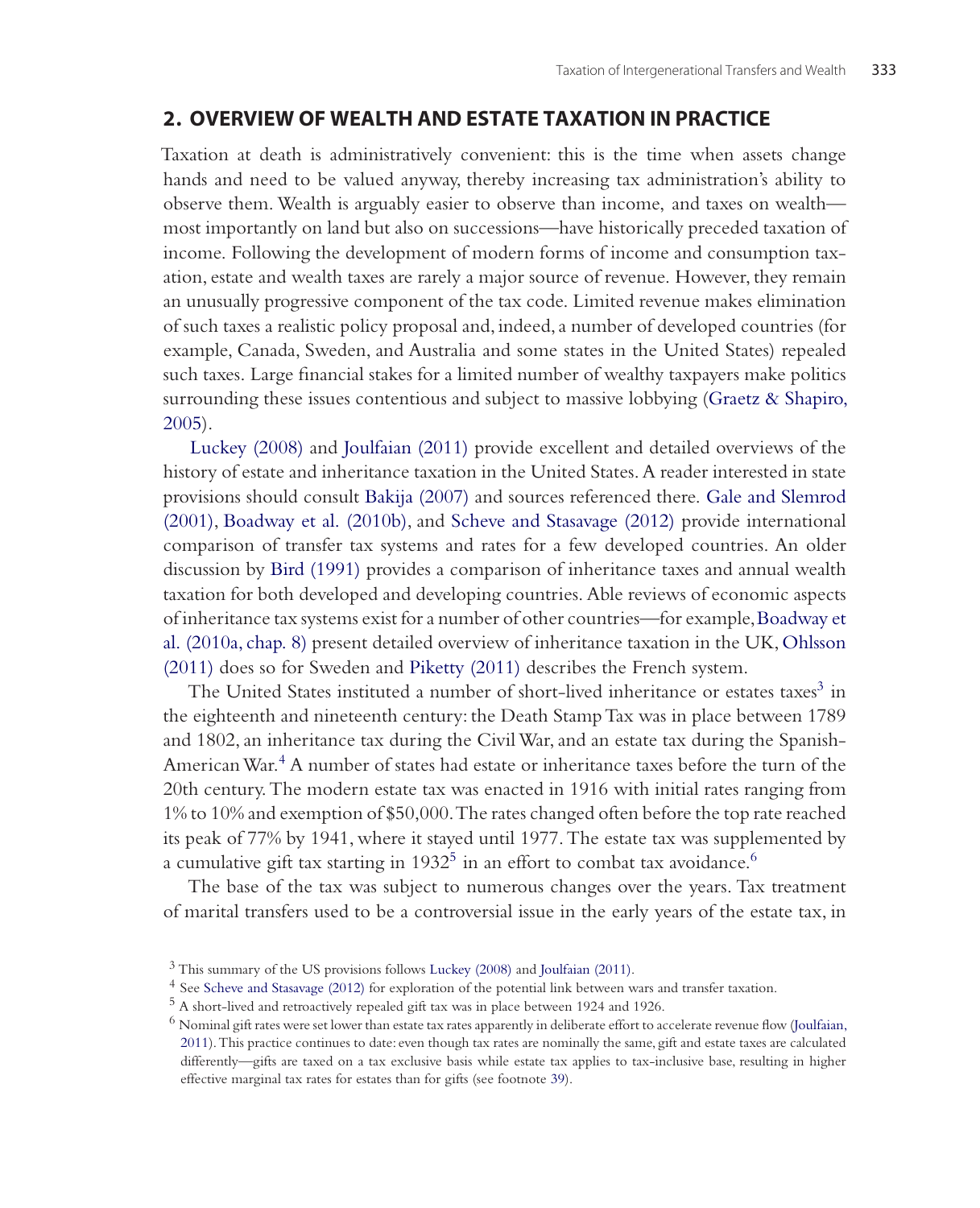part due to different marital property regimes in place in different states: in community property states half of property acquired during marriage belongs to each spouse and thus was automatically excluded from the estate, while in the remaining states such property originally could be excluded only to the extent that the surviving spouse could be shown to have contributed to its acquisition. This was perceived as inequitable and in 1942 the Congress attempted to address it by extending non-community property treatment to the community property states; this solution was considered complex and was replaced by marital deduction in 1948. Initially, half of adjusted gross estate was eligible for marital deduction (but community property was not); this was modified to allow for the marital deduction equal to the adjusted gross estate or \$250,000 (whichever was greater) in 1977, and then unlimited marital deduction as of 1982.

Until 1976,gift and estate taxes were separate.TheTax ReformAct of 1976 introduced a uniform tax with a single tax schedule applying to the sum of cumulative lifetime taxable gifts and the estate; allowing,in particular,for a *unified* estate and gift tax credit (equivalent to a lifetime exemption). The same act also introduced a Generation Skipping Transfer Tax that imposes an additional layer of tax liability for certain transfers to grandchildren and related transactions. The effective exemption was increased at the same time from \$60,000 (where it was since 1942) to \$120,667 stopping the process of inflation-driven "bracket creep" that pushed the number of taxable tax returns to its all-time maximum of 7.65% of all deaths by 1976 (in contrast,the tax affected fewer than 2% of decedents in other periods). At the same time, the top tax rate was reduced to 70%. The additional rate reductions and increases in exemption level were enacted in 1981 and phased in over the number of following years, bringing the top rate to 55% and the exemption to \$600,000 by 1987 where it stayed for more than a decade.

A number of other changes took place in the 1970s, 1980s, and 1990s. The 1976 reform attempted to introduce a carryover basis for capital gains. Capital gains that are not realized at the time of death are subject to the estate tax but escape capital gains taxation due to step-up provision that modifies the tax basis of the asset to its value at the time of death of the original owner. The carryover approach was intended to eliminate such resetting of the basis so that capital gains tax would still be due on full accumulation when a beneficiary ultimately sells the asset. This provision had, however, been delayed first and then repealed before it became effective. The same reform also changed treatment of gifts shortly before death by requiring that any gifts within three years of death be included in the estate (rather than relying on gifts in "contemplation of death"). During the 1980s, a number of changes benefiting closely-held businesses and farms were introduced, including alternate valuation rules, installment payments, and special rules applying to qualified family businesses.

In 2001, the estate tax was "repealed"—the Economic Growth and Tax Relief ReconciliationAct of 2001 enacted a 10-year schedule of reductions in rates and increases in exemption of the tax that was supposed to culminate in a repeal in 2010. The whole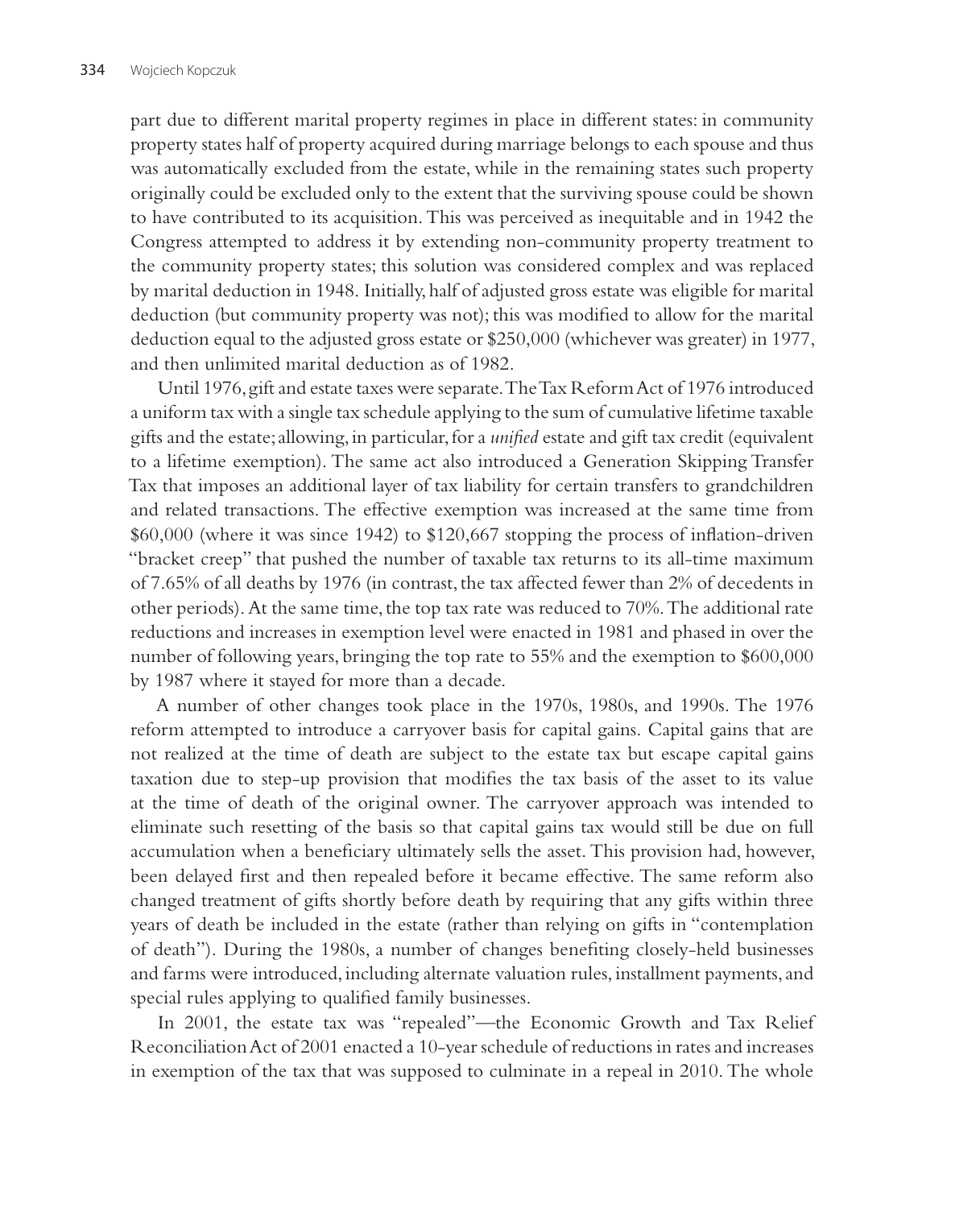legislation was scheduled to sunset at the end of  $2010$  so that, absent additional action, the repeal would last one year only, at which point the schedule would return to their 2001 shape. Few,if any, observers expected this sequence of events to play itself out and yet this is almost exactly what happened: for most of  $2010$  there was no estate tax on the books, for the first time since 1916. At the end of 2010, the Tax Relief, Unemployment Insurance Reauthorization, and Job Creation Act of 2010 reinstated the estate tax in a modified form.While this provision was retroactive, estates for decedents who died in 2010 had an option of electing out of the estate tax. Such decision was not without trade-offs—assets passed in that way will not benefit from the step-up in basis at death and instead will effectively be subject to carryover basis treatment for capital gains purposes—but it is expected that few estates will choose to pay the estate tax in 2010 (data is not available yet).The provisions enacted in 2010 were temporary and applied to 2011 and 2012.They were made permanent for 2013 and beyond as part of the Taxpayer Relief Act of 2012 passed on January 1st 2013.

Even prior to the"repeal," changes in the 2000s were substantial—the exemption increased from \$675,000 in 2001 to \$3.5 million in 2009 and the maximum rate fell from 55% to 45%. The reinstated tax features an even larger exemption (\$5 million) and lower top rate (35%). The implications of the 2010 repeal are yet to be studied (or even observed given the lags involved in filing and publication of statistics). Over that period, the number of estate tax returns filed (the date-of-death numbers are not yet available for most recent years) declined from over 108,000 in 2001 to 15,000 in 2010;and the number of taxable returns fell from over 50,000 to 6700; however the reduction in net estate tax liability was much smaller than these numbers and tax reductions might suggest: it fell from \$23 billion to \$13 billion, primarily reflecting skewness of the wealth distribution.<sup>7</sup> Changes in rates that applied to estates, applied also to gifts. The sole exception was the 2010 repeal: the gift tax remained in place throughout that year. As of 2013, the marginal tax rate is set at 40% and the exemption, \$5.25 million in 2013, will be indexed for inflation.

There are many differences in how transfer taxation could be implemented in practice. The United States federal tax is a tax on estates—the overall value of wealth left by a decedent. Somewhat similar structure is present in the UK and other English-speaking countries (or was present before the tax was repealed—as in the case of Canada). An alternative approach—in place in some US states (for example, Indiana,Maryland, Pennsylvania,New Jersey) and in many continental European countries—is to impose a tax on inheritances, that is to shift the base to the recipient. This has two noteworthy implications: the overall tax liability depends on how estate is distributed and tax payments may be made dependent on the relationship to the donee in a straightforward way. Indeed, it is common for inheritance tax systems to vary tax liability depending on the relationship, usually with

<span id="page-6-0"></span><sup>7</sup> IRS Statistics of Income Division, Tax Stats, available online at [http://www.irs.gov/taxstats/indtaxstats/article/](http://www.irs.gov/taxstats/indtaxstats/article/0,,id=210646,00.html) 0,,id=210646,00.html, accessed on 3/20/2012.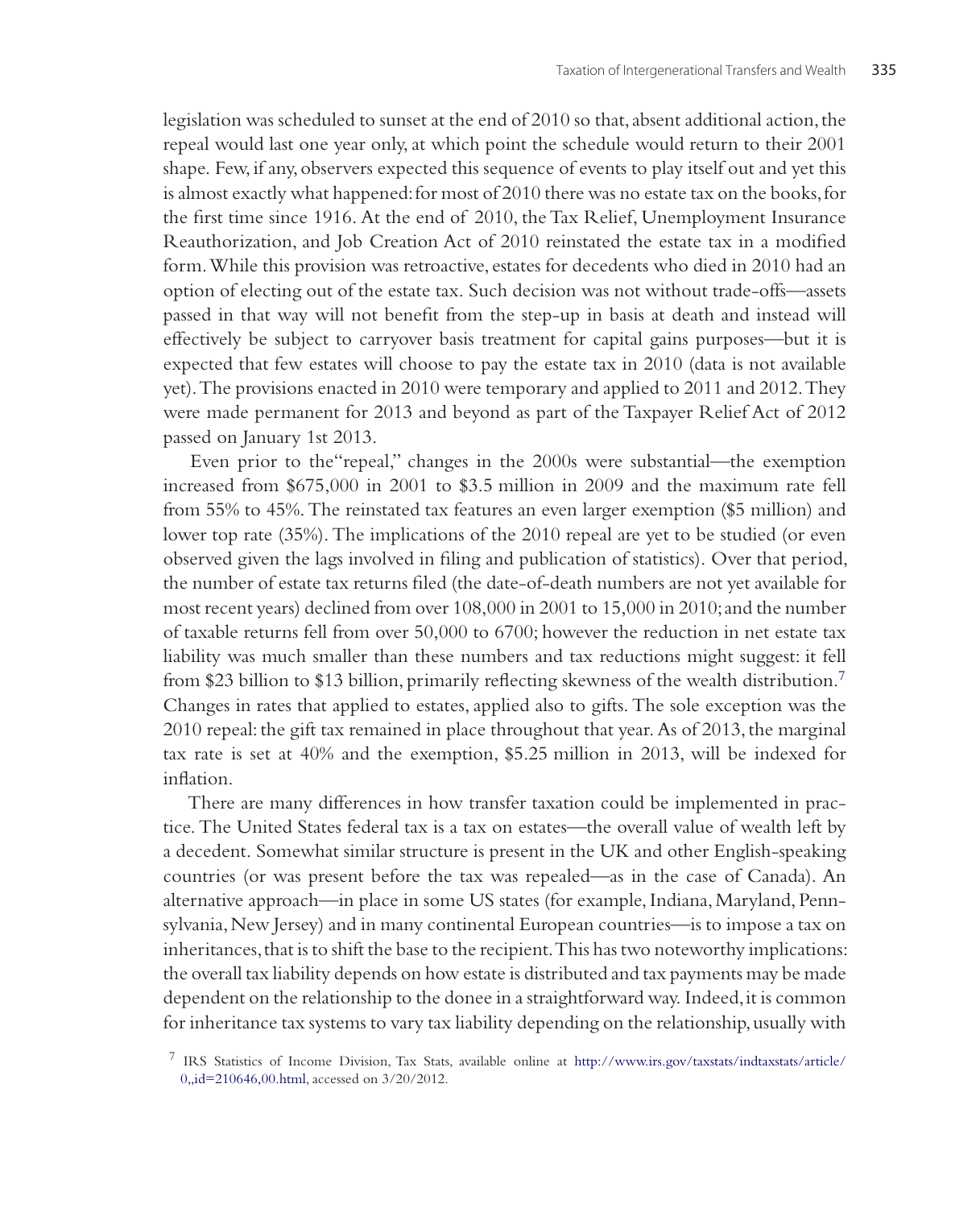preferences for close relatives[.8](#page-7-0) Yet another possibility—rarely in place in practice—is to integrate transfer tax within income tax system so that inheritances increase income tax base[.9](#page-7-1)

Taxation of transfers is not the only way of imposing a general tax on wealth. Mintz (1991) and[Auerbach \(2008\)](#page-54-3) discuss many different forms such taxes can take. Obviously, many types of taxation of income from wealth (interests, capital gains, dividends, etc.) are common. Taxation of particular forms of wealth—property, land, certain durable goods—is also often in place.Taxation of capital income is discussed in a separate chapter of the Handbook and taxes imposed on particular goods raise many interesting issues related to these specific markets but are not the focus of this chapter. Some countries for example, France and Norway—also impose a net worth tax (usually annual). Brown (1991) carefully analyzes administrative difficulties in implementing an annual net wealth tax and concludes that practical problems are intractable. [Adam et al. \(2011, chap. 14\)](#page-53-4) assert that practical difficulties and actual experience of the implementation in countries that tried to do it have been discouraging. Defining base in a comprehensive manner is difficult—it requires costly and sometimes impractical valuation, especially in the case of business assets. Naturally, taxation of "human capital" in this way is not a realistic option. Deviating from the comprehensive basis, as is done in practice, allows for tax avoidance opportunities. A regular tax on wealth is closely related to a tax on capital income. As [Adam et al. \(2011, chap. 14\)](#page-53-4) point out though, net worth tax predominantly taxes the normal rate of return rather than excess return. In particular, under wealth taxation exempting the normal rate of return is not a realistic option, thereby making it a less desirable form of taxation than direct taxes on capital income.<sup>10</sup> The main advantage of this form of taxation over capital income taxation is its ability to tax assets that do not generate income (in particular, due to tax avoidance). Transfer taxation, on which this chapter mostly focuses, retains this property and takes advantage of the administratively convenient (even if unpopular) timing—death—when assets change hands anyway so that they are more easily observable and when difficult valuation issues often would need to be addressed anyway, thereby easing tax compliance burden.

<span id="page-7-0"></span><sup>&</sup>lt;sup>8</sup> Estate tax systems do allow for some adjustments to the overall tax liability depending on the recipient through deductions—for example, in the US transfers to a spouse or to a charity are fully deductible. In principle, one could also imagine introducing variation in rates through tax credits for gifts to specific recipients;naturally though inheritance taxation makes such adjustments much less complex.

<span id="page-7-1"></span><sup>9</sup> See [Batchelder \(2009\)](#page-54-0) for an extensive discussion of this possibility. In particular, she reports that a few countries (Denmark, Iceland, Lithuania, and Russia) include gifts in the income tax base. A short-lived (struck down as unconstitutional) 1894 the US income and inheritance tax was supposed to include inheritances as part of the income tax base.

<span id="page-7-2"></span><sup>&</sup>lt;sup>10</sup> Using [Adam et al. \(2011, chap. 14\)](#page-53-4) example, assume that the normal rate of return is 5%. A 20% capital income tax is equivalent to upfront 1% wealth tax. Both systems discourage saving, but under capital income tax excess return is taxed at 20%, while wealth tax exempts it. Shifting the net worth tax in this example to the second period makes only minor difference by taxing excess returns lightly (at 1% if keeping the present value of revenue constant). Exempting the normal rate of return under net worth tax would effectively wipe out tax liability, while doing so under capital income taxation is conceivable. Such an approach (rate-of-return allowance, RRA) has in fact been implemented in Norway.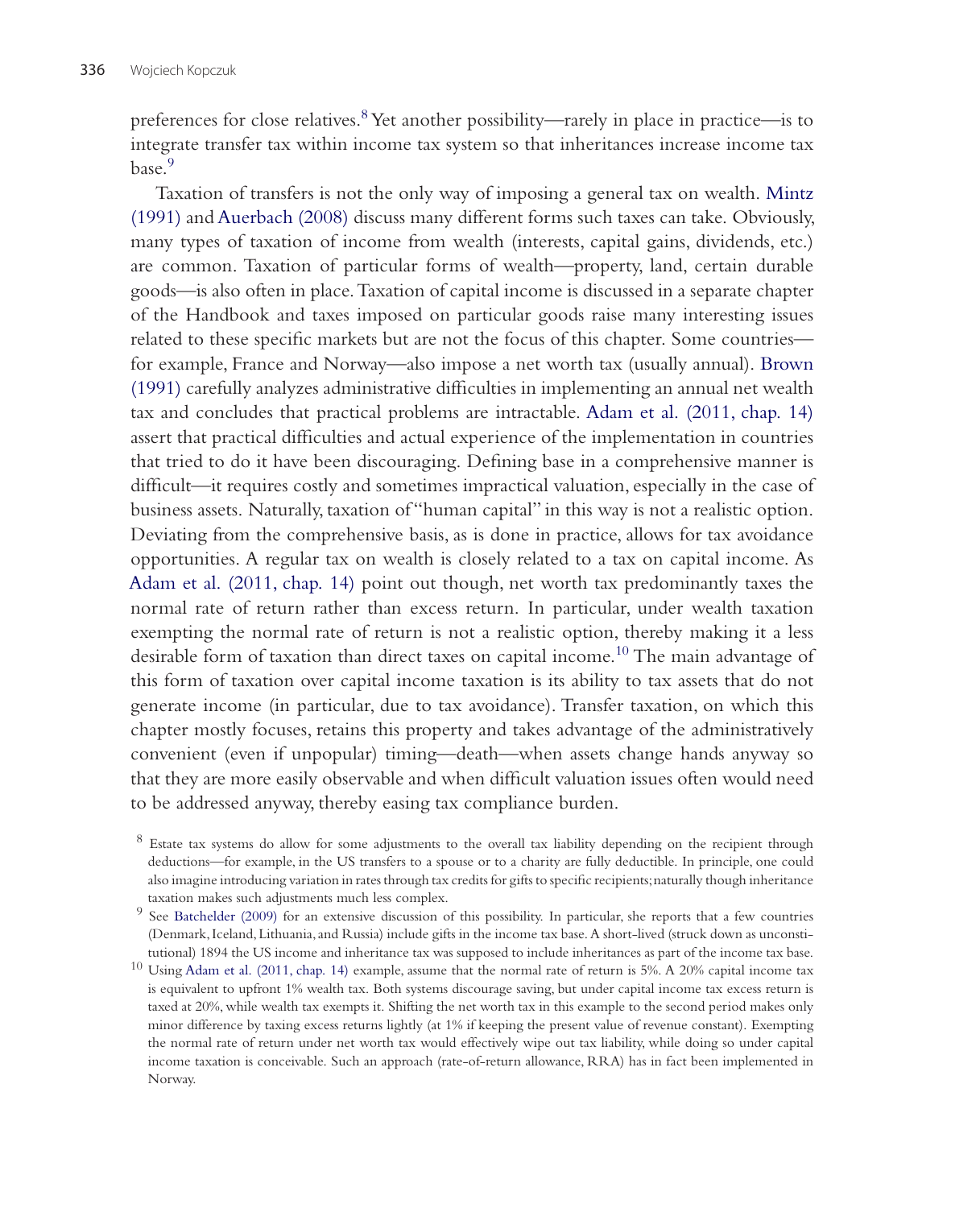## <span id="page-8-1"></span><span id="page-8-0"></span>**3. BEQUEST MOTIVES AND TAXATION**

## **3.1. Single Generation**

In order to systematize the discussion of theoretical arguments related to transfer taxation, it is instructive to start with a single individual utility maximization problem. Consider an individual maximizing utility  $u(C, B)$  defined over consumption  $(C)$  and transfers to a beneficiary (*B*), subject to the budget constraint  $C + pB = \gamma$  where  $\gamma$  is income, *p* is the relative price of transfers and the price of consumption is normalized to one. Individuals will naturally set  $u_B/u_C = p$  and changes in p and y will give rise to price and substitution responses.

Let's denote the pre-tax relative price of bequests by *R* (absent taxation we have  $p = R$ ; one natural interpretation is as  $R = (1 + r)^{-1}$  where *r* is the rate of return). The base for the estate tax is  $\gamma$  − *C* and, denoting the estate tax rate by *t*, the budget constraint is  $(1 - t)C + RB = (1 - t)\gamma$  or, equivalently,  $C + \frac{R}{1-t}B = \gamma$ . The estate tax increases relative price of bequests and stimulates negative substitution response and further reduction of bequests via income effect (unless bequests are an inferior good). Imposing a tax on the basis of the amount received by the beneficiary (as is done in the case of gift taxation in the US) would instead correspond to the tax liability of  $t$ <sup>G</sup>B, the budget constraint of  $C + R(1 + t^G)B = \gamma$  and identical predictions about the direction of the response.

This simple formulation is an example of a particular type of bequest motive—the "joy-of-giving" or "warm-glow"—and is the baseline reduced-form approach used in analyzing implications of taxation of bequests or charitable contributions when the focus is on the donor only [\(Andreoni, 1990\)](#page-53-5).

The assumption here is that bequests are just as any other consumption good in that they deliver utility to the giver and correspondingly respond to price incentives. This is an assumption that may not hold in practice. The simplest alternative is to consider a situation in which a taxpayer does not care about the amount received by the recipient but is instead concerned with the amount of wealth *W* that she contributes. Using the linear estate-tax formulation,  $B = (1 - t)W/R$ . The simplest wealth-in-utility formulation *u*(*C*, *W*) is observationally equivalent to the joy-of-giving motive, except for the implications of taxation: the budget constraint remains  $C + W = \gamma$  in the presence of taxation and changes in taxation have no implications for individual behavior. Hence, these two very similar formulations—joy-of-giving and wealth-in-utility—have very different implications when considering responses to and efficiency cost of taxation.

This approach (also referred to as "capitalistic spirit," following[Weber, 1958\)](#page-61-1) has been advocated in the literature modeling the top end of wealth distribution as a suitable way of representing motives of high net worth individuals [\(Carroll, 2000;](#page-55-3) [Francis, 2009;](#page-56-2) Reiter, 2004[\),](#page-60-1) [the](#page-60-1) [topic](#page-60-1) [to](#page-60-1) [which](#page-60-1) [we](#page-60-1) [will](#page-60-1) [return](#page-60-1) [in](#page-60-1) [Section](#page-60-1) [7.1.](#page-48-1) Some possible justifications for considering wealth-in-utility are either as an intrinsic utility from accumulating wealth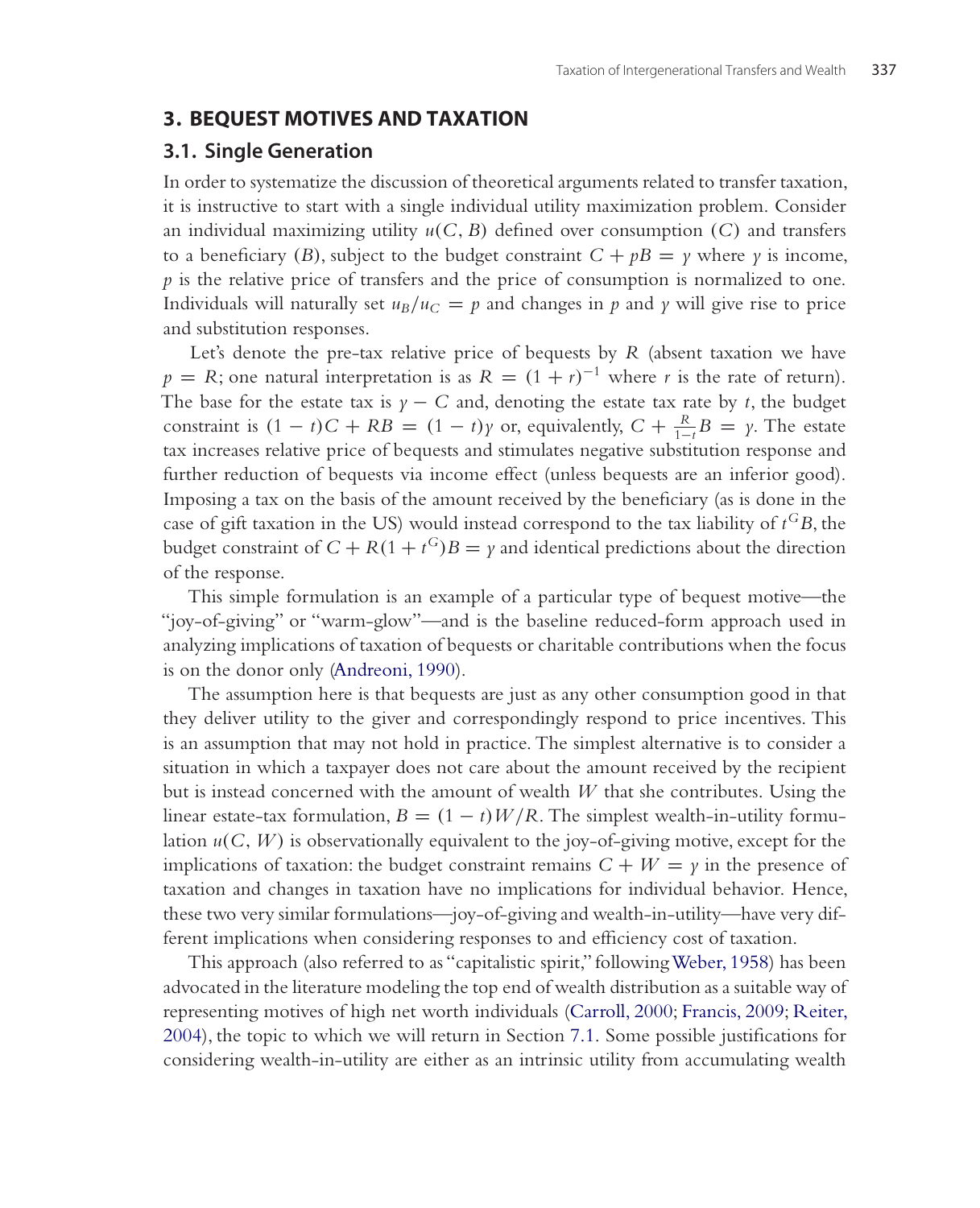or as a proxy for unmodeled benefits of wealth holding—power that it allows to exert over others, relaxing of borrowing constraints, precautionary benefits, or using wealth as a measure of relative status (e.g. due to positional externalities as in [Frank, 2008\)](#page-57-0).

An alternative model of bequests that do not yield utility to the donor is the"accidental" bequest approach. In the life-cycle framework with uncertain lifespan [\(Yaari, 1965\)](#page-61-2), individuals save for future consumption but, except for the last possible period of life,may die with positive wealth holdings. Whether that occurs depends on actuarial fairness of the market for annuities: if annuities are fairly priced, all consumption should be effectively annuitized and bequests would not occur (instead, insurance company would gain *ex post* in case of early death). If the annuity market is imperfect, as the empirical evidence suggests (Friedman & Warshawsky, 1990; Mitchell, Poterba, Warshawsky, & Brown, 1999), people die with positive wealth. Hence, bequests are unintended and stochastic. As with wealth-in-utility approach, taxation has no effect on the size of bequests.

One often-repeated statement about taxation of accidental bequests is that 100% tax is efficient because it elicits no response. While the latter part of this statement is true, the former requires qualifications [\(Kopczuk, 2003b\)](#page-58-1). The tax on accidental bequests in a representative individual context indeed has the benefit of reducing "waste"—bequests would otherwise not be available for consumption purposes. Naturally this argument does not survive considering a more realistic context when bequests instead flow to some other party and hence are not assumed to be wasted. In that case, the tax on accidental bequests becomes simply equivalent to lump-sum taxation on the beneficiary. More subtly, accidental bequests reflect the presence of underlying imperfections in the market for annuities. A taxpayer would clearly be better off by selling the right to (unintended) bequest conditional on dying at some time *t* (that has no value to him) and using proceeds for consumption in any other period.While confiscating a bequest of this kind yields no harm, it also does not directly address the underlying market failure.The first-best policy would instead allow for complete consumption smoothing via annuities and imply no accidental bequest.

[Kopczuk \(2003b\)](#page-58-1) shows that the estate tax itself may play an annuity role: the insight is that given interest rate  $r$  and sequence of effective tax liabilities  $T_i$  conditional on dying in period *i*, surviving from period *i* to period  $i + 1$  implies a reduction of lifetime tax liability by  $T_i - \frac{T_{i+1}}{1+r}$ . The presence of this implicit annuity increases the value of the tax on accidental bequests—by using confiscatory tax on bequests, one reduces tax payments relative to the alternative of unconditional lifetime taxation with the same present value but it becomes of more interest when individuals have additionally an explicit bequest motive where it can be shown that (1) a small estate tax is welfare improving because of its annuity role and (2) under strong enough bequest motive, sufficiently flexible estate tax can implement the first-best solution.<sup>11</sup>

<span id="page-9-0"></span><sup>11</sup> Even more generally, one can think of the estate tax as serving insurance role against other types of risks—such as investment risk—that would affect the value of estate at death.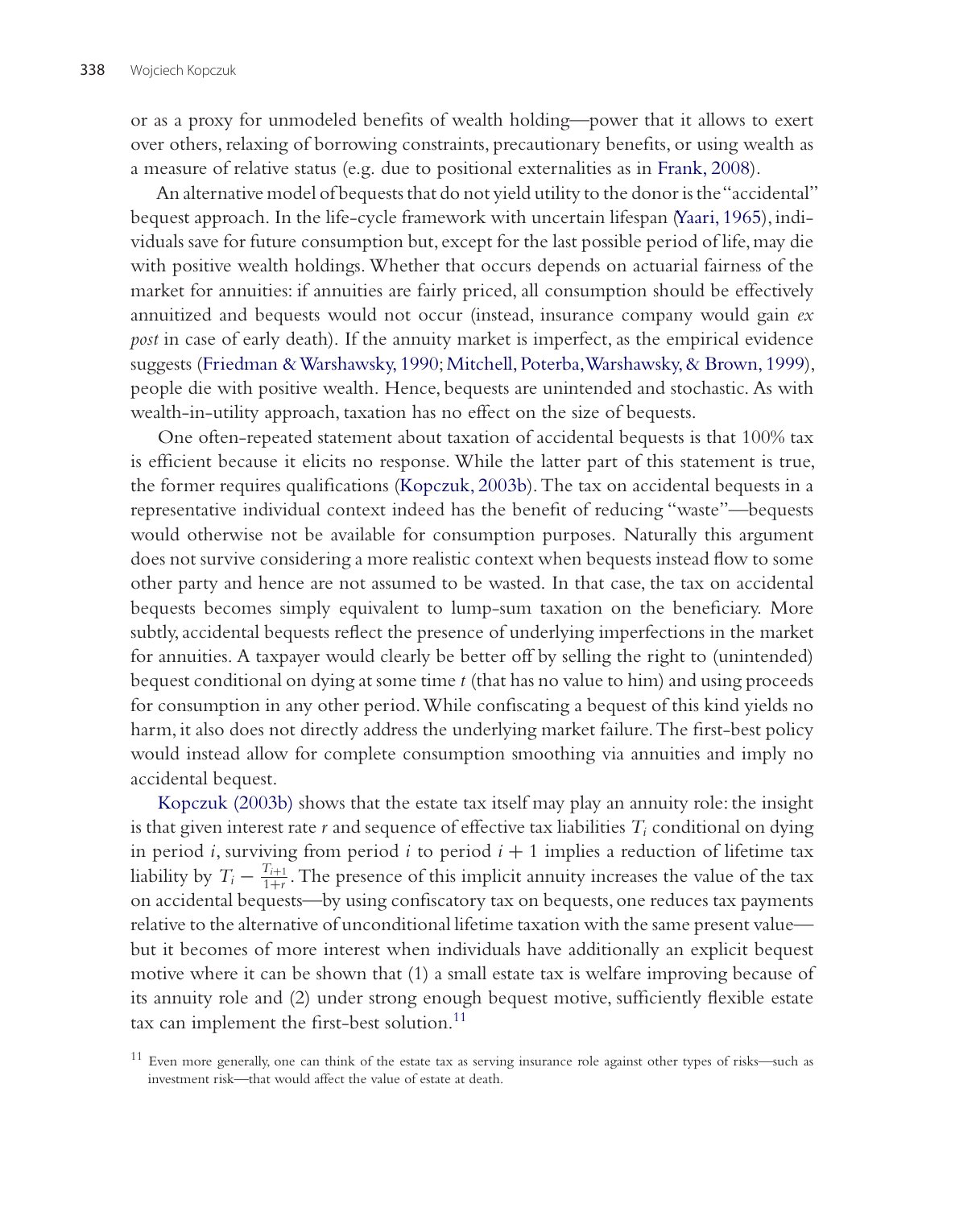#### <span id="page-10-0"></span>**3.2. Intergenerational Links**

The discussion so far abstracted from the recipients of transfers. From the point of view of understanding bequest behavior the recipients may matter because the donor may respond to their characteristics or behavior. Furthermore,transfers—actual or expected—may also change the behavior of a recipient. For normative analysis, understanding implications of transfers for welfare of the recipient is important.

The most influential way of modeling intergenerational linkages is by introducing altruistic preferences la [Barro \(1974\).](#page-54-4) It is assumed that prior generation cares directly about welfare of the following generation(s). With just two generations (parents and children) to begin with, preferences of the parents can be expressed as  $u^P(C^P, C^K)$  =  $v^P(C^P) + \rho u^K(C^K)$  where  $C^P$  is a vector of consumption goods of the parent,  $C^K$ is a vector of consumption goods of the child,  $v^P$  is utility of the parent from own consumption and  $u<sup>K</sup>$  is the utility of a child from own consumption. The parent is assumed to care about welfare of a child but discount it at some rate  $\rho$  (presumably with  $\rho \leq 1$ ). Of course, this is a workhorse model used in hundreds of papers with many variants and extensions that are beyond the scope of this chapter [\(Laitner \(1997\)](#page-59-1) provides a good survey of theoretical aspects of altruistic preferences). In its simplest variant, one abstracts from overlap between generations  $(C^P$  occurs now,  $C^K$  in the future) and considers maximization subject to the common resource constraint

<span id="page-10-2"></span>
$$
\gamma^P + R\gamma^K = C^P + RC^K,\tag{1}
$$

where  $\gamma^P$  is income of parents and  $\gamma^K$  is income of children. In this formulation, bequests are equal to the unconsumed resources of the parent  $\gamma^P - C^P$ .<sup>[12](#page-10-1)</sup> The standard result is that re-allocating resources in a lump-sum fashion between period *P* and period *C* has no effect on the budget constraint [\(1\)](#page-10-2)—the Ricardian equivalence result—with bequests adjusting to offset. This implication has been tested in the context of bequests (Altonji, Fumio, & Kotlikoff, 1992, 1997; [Laitner & Ohlsson, 2001;](#page-59-4)[Wilhelm, 1996\)](#page-61-3) and soundly rejected. Another way of describing the implication is by noting that it calls for smoothing of marginal utility profile  $v_C^P = \rho R u_C^K$ . With multiple potential beneficiaries (e.g., multiple children), this condition should hold for *any* beneficiary—a conclusion that is not consistent with the pattern of equal bequest splitting documented in the literature [\(Light & McGarry, 2004;](#page-59-5) [Menchik, 1980;](#page-59-6) [Menchik & David, 1983\)](#page-59-7).<sup>13</sup>

To understand implications for bequests, it is useful to explicitly consider a single period of life so that  $C^P$  and  $C^K$  are scalars and the parent's optimization problem is

<span id="page-10-1"></span><sup>12</sup> Perhaps augmented by investment returns *R*<sup>−</sup>1, depending on the assumed convention about whether transfer occurs at the end of period when *P* generation is alive or the beginning of period when the *C* generation is active.

<span id="page-10-3"></span><sup>&</sup>lt;sup>13</sup> [Bernheim and Severinov \(2003\)](#page-54-5) propose an explanation for equal splitting that is based on the assumption that children care about altruistic parent's affection and infer it based in part on observable bequests. [Severinov \(2006\)](#page-61-4) shows that this model can generate transfer patterns that are very similar to those under standard altruism but does not imply Ricardian equivalence. [Dunn and Phillips \(1997\)](#page-56-3) and [McGarry \(1999\)](#page-59-8) provide evidence that (presumably harder to observe) inter vivos gifts are compensatory while bequests are split equally.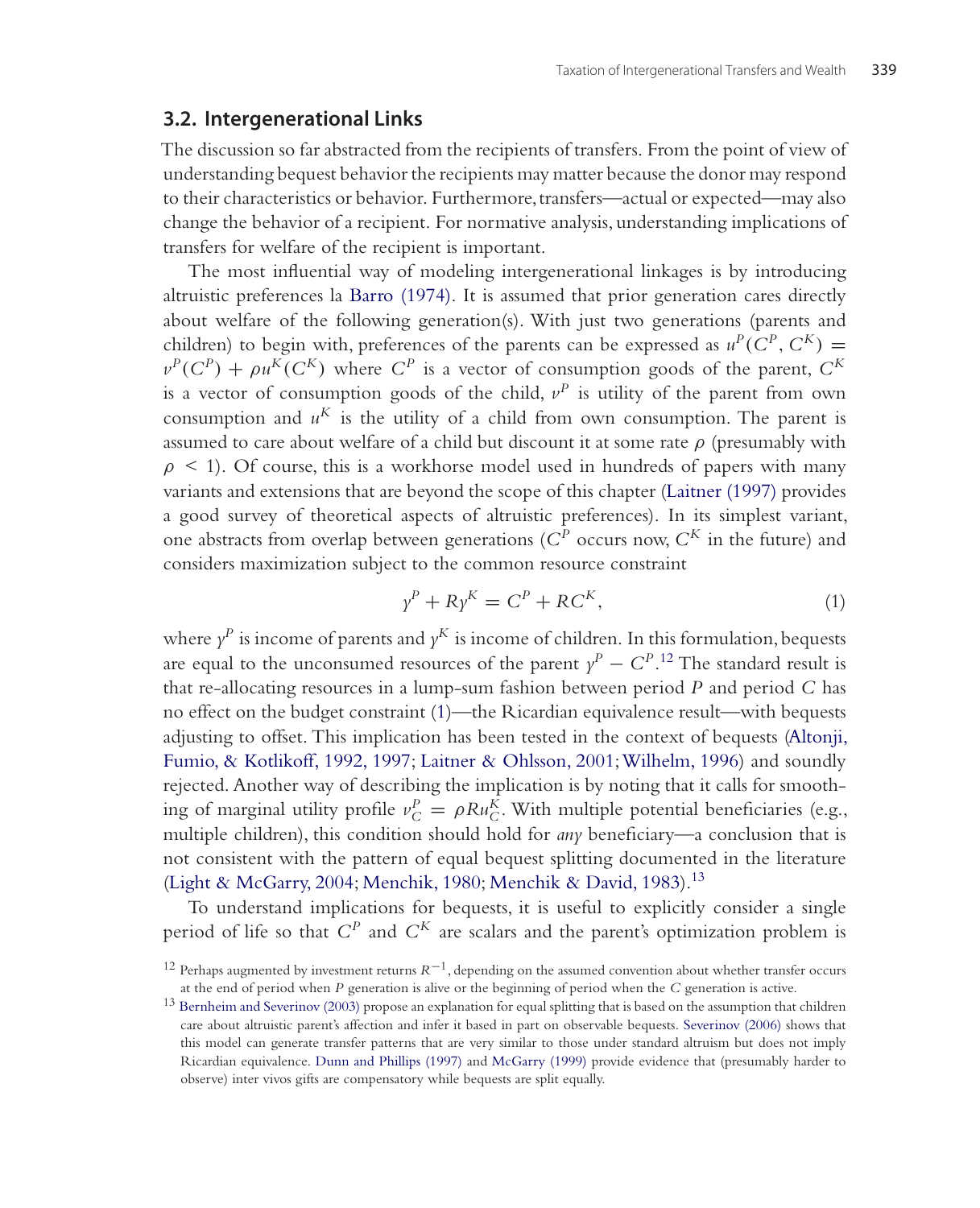$\max_{B,C^P} v^P(C^P) + \rho u^K(\gamma^K + B)$  subject to the constraint  $C^P + pB = \gamma$ , where  $p = \frac{R}{1-t}$ is the after-tax cost of a dollar transfer to the beneficiary.This formulation makes it clear that when the focus is on donors' behavior only, there is a close connection between this model and the warm-glow one: parents care about their own consumption and bequests, except that the marginal value of bequests depends on the income of a child. Abel and Warshawsky (1988) build on this argument to show how intensity of altruism relates to the strength of the joy-of-giving bequest motive in a model with infinite horizon (although the relationship that they establish is not invariant to changes in taxation).

An alternative approach to bequests treats them as a transaction between parents and children with bequests compensating children for services that they provide to their parents, such as [direct](#page-54-6) [help,](#page-54-6) [attention,](#page-54-6) [access](#page-54-6) [to](#page-54-6) [grandchildren,](#page-54-6) [etc.](#page-54-6) [\(](#page-54-6)Bernheim, Shleifer, & Summers, 1985; [Cox, 1987;](#page-55-4) [Perozek, 1998\)](#page-60-3).<sup>14</sup> As with altruism, evidence in support of the exchange motive is mixed, see [Arrondel and Masson \(2006, chap. 14\)](#page-53-2) and Laferrère andWolff (2006, chap. 13) for recent surveys.

The conclusion that arises in the most recent work on bequest motives is that searching for *the* bequest motive is unlikely to be successful. This is for two reasons. First, different motives are not exclusive—in the presence of uncertainty, the precautionary/accidental and intentional motives naturally co-exist (Dynan, Skinner, & Zeldes, 2002, 2004); a person may also have a mix of altruistic and exchange motivations, or simultaneously put weight on both wealth and bequests for example.

Second, different individuals may have different motives. For example, Light and McGarry (2004) document heterogeneity in preference for leaving bequests based on verbatim answers given to a question about reasons for planning not to split bequests equally in National Longitudinal Surveys of YoungWomen and MatureWomen. Laitner and Juster (1996), based on a survey of TIAA-Cref participants, show that the intention to leave a bequest is not universal and, in fact, does not seem to be even remotely close to being well explained by having children—45% of people with children consider bequests important relative to 21% of the childless ones.

[Hurd \(1987\)](#page-57-2) shows that wealth profiles of people with and without children are similar. Using cross-sectional AHEAD/HRS data and a structural approach to modeling wealth profiles, [Hurd \(1989\)](#page-57-3) allows for accidental and intended (joy-of-giving) bequests and tests for the presence of a bequest motive by assuming that people with kids have one and those without them do not. Given similarity of wealth profiles for those with and without children, he rejects that a bequest motive is present. Noting evidence in [Laitner and Juster \(1996\)](#page-59-9) suggesting that children are unlikely to be a deterministic indicator of the presence of a bequest motive, [Kopczuk and Lupton \(2007\)](#page-59-10) extend this approach to exploit longitudinal information and allow kids to be just one of the many potential (but non-deterministic) indicators of the presence of the motive in a switching

<span id="page-11-0"></span><sup>&</sup>lt;sup>14</sup> Exchange motives give rise to "strategic" interactions between parents and children, but strategic interactions naturally arise in the multi-period altruistic context as well (Bruce & Waldman, 1991; [Coate, 1995\)](#page-55-6).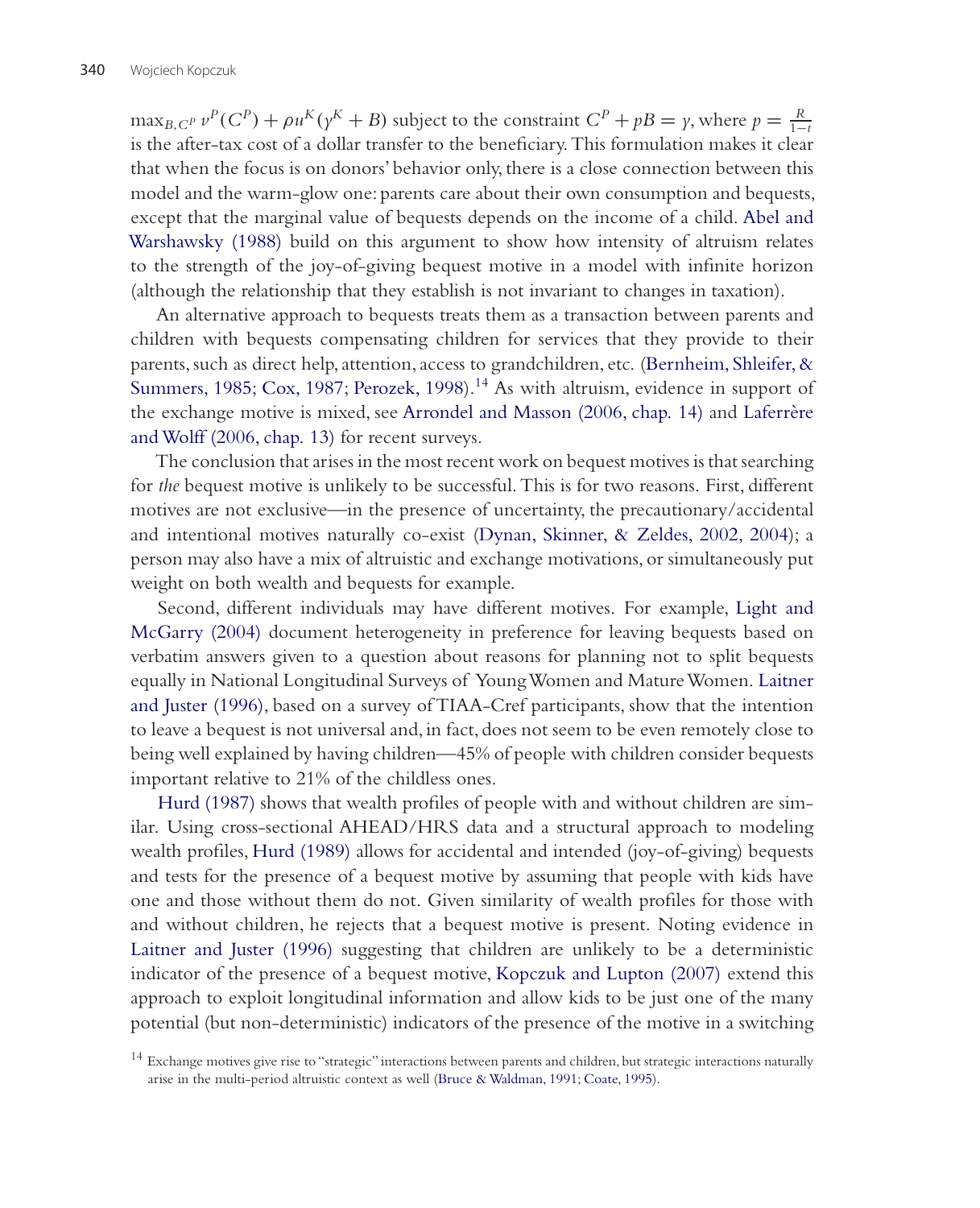regression framework with unknown sample separation. They conclude that bequest motive is present (in fact, their parameters indicate that 3/4 of the population has one), but only weakly related to having children. Ameriks, Caplin, Laufer, andVan Nieuwerburgh (2011) model saving for long-term care and bequest motives; they use very similar switching regression strategy as [Kopczuk and Lupton \(2007\)](#page-59-10) to conclude that both public long-term care aversion and bequest motives are important. Both of these papers find evidence supporting heterogeneity of the *presence* of the motive and they both find that bequests are a mix of accidental and intentional ones.The intentional bequests are effectively modeled as a luxury good.The results indicate that intentional bequest motive is not operational for much of the distribution where accidental bequest dominates. However, both type of motives become quantitatively important at higher levels of wealth.

Using estate tax data for filers in 1977, [Kopczuk \(2007\)](#page-58-2) shows that wealth accumulation for the very wealthy continues until the onset of a terminal illness but that tax avoidance is responsive to that event, supporting the notion that people value both lifetime wealth and bequests. In the survey of literature on bequest motives, Arrondel and Masson (2006, chap. 14) advocate a mix of altruistic and strategic motives.The literature on the determinants of savings and wealth distribution grappled with this question as well (it will be discussed in more detail in Section [7.1\)](#page-48-1). A strand of this literature assumes away the presence of a beques[t](#page-61-5) [motive](#page-61-5) [\(Hubbard,](#page-61-5) [Skinner,](#page-61-5) [&](#page-61-5) [Zeldes,](#page-61-5) [1994,](#page-61-5) [1995;](#page-61-5) Scholz, Seshadri, & Khitatrakun, 2006), but it has problems explaining the very top of the wealth distribution[.](#page-56-4) [Adding](#page-56-4) [an](#page-56-4) [explicit](#page-56-4) [bequest](#page-56-4) [motive](#page-56-4) [helps](#page-56-4) [\(Cagetti & De Nardi, 2008;](#page-55-2) De Nardi, 2004; [Reiter, 2004\)](#page-60-1), but the standard in the literature approach of assuming altruism is not able to generate sufficient skewness within the top 1% or so. Hence, researchers are often resorting to reduced-form specifications of the wealth-in-utility or warm-glow kind (though, as mentioned before, the choice between the two is not innocuous when considering implications of tax policy).

#### <span id="page-12-0"></span>**3.3. Normative Issues**

The lack of consensus about the nature of bequest motives makes reaching definitive theoretical conclusions about the impact of taxation difficult and it makes normative analysis hard because it (often) requires taking a stand on the unknown nature of the bequest motive.<sup>15</sup>

Before engaging in a normative analysis,it is worthwhile to pause to understand what role taxation might play. To do so, consider a parent with utility of  $u^P(C, W, B, X)$  where *W* is wealth, *B* is effective bequest,*X* are other variables describing interaction with the child (attention, services,non-monetary transfers); and a child with a reduced-form utility of  $u^{K}(B, X)$ . Suppose that the social planner is interested in maximizing the weighted

<span id="page-12-1"></span><sup>15</sup> [Kopczuk \(2001\)](#page-58-3) and [Cremer and Pestieau \(2006, chap. 16\)](#page-56-0) analyze bequest taxation using models that have different types of bequest motives as special cases.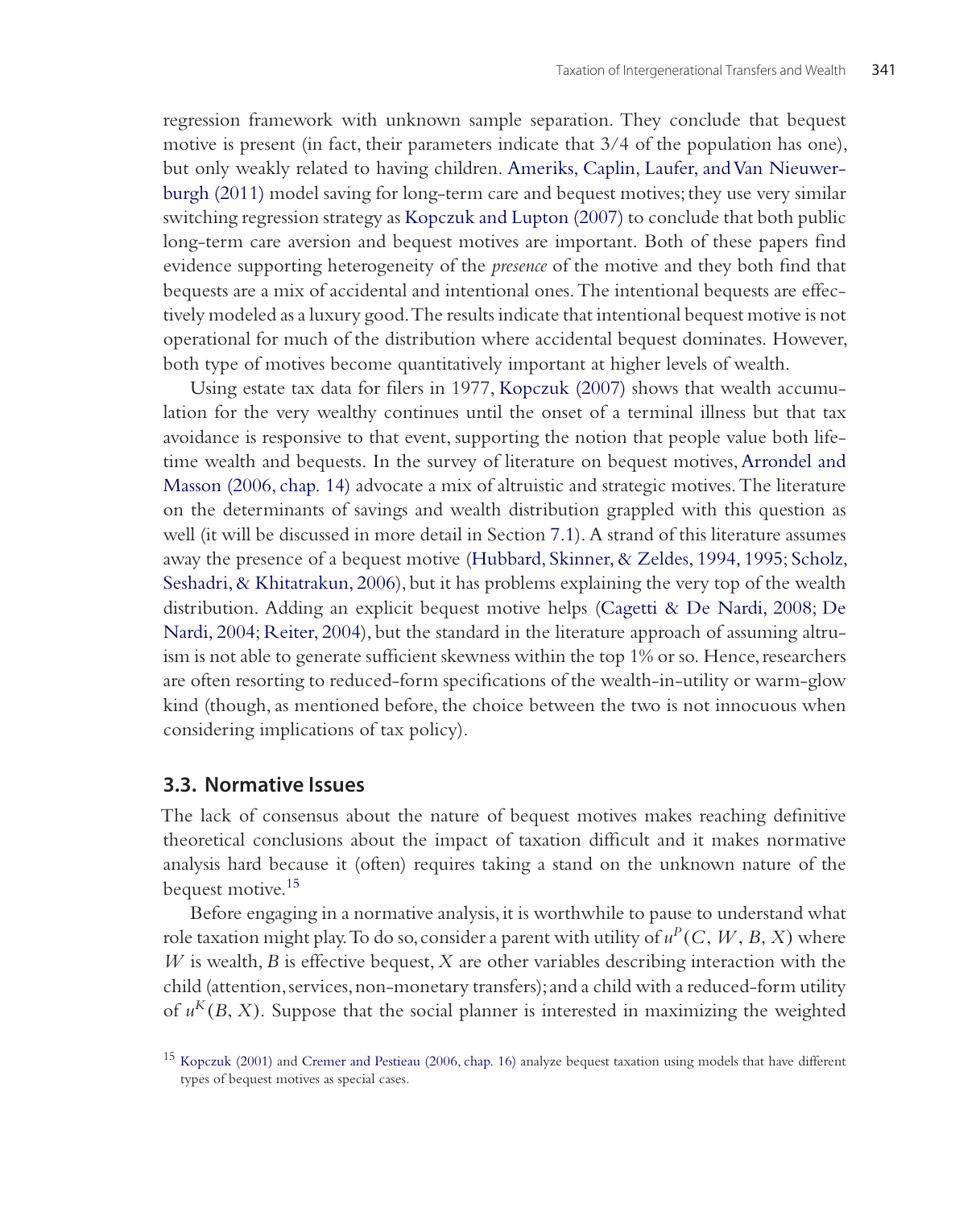sum of utilities

$$
u^P + \beta u^K \tag{2}
$$

subject to the relevant resource constraint. The nature of the transfer motive, details of the household bargaining problems, strategic interactions between parents and children influence the value of the objective. The outcome need not be efficient in general for example, addressing the Samaritan's dilemma problem may require commitment on the part of the parents. The outcome need not also be fair—in the exchange context, the market power may be on the side of the parent or on the side of the child and need not reflect social preferences. Hence, there may be a conceivable justification of an intervention to address the potential inefficiency or redistribute resources within family. While not dismissing the relevance of such concerns, tax treatment of bequests or gifts is a blunt instrument for addressing them. In what follows, I will abstract from the issues that would call for the government intervention into family problem unless they explicitly relate to bequests. In particular, I will assume that the government respects the outcome of the family problem as efficient, unless explicitly stated otherwise.

The main reasons for a departure of government objective from respecting the maximization of family objective function considered in the literature has to do with the potential presence of externalities from giving (Kaplow, 1995, 1998). A dollar of bequests provides utility to both parents and children. From the social point of view, the benefit of a bequest is given by  $u_B^P + \rho u_B^K$ , but when maximizing her own utility the parent is only taking into account her own marginal benefit  $u_B^P$  and ignores the  $\rho u_B^K$  component giving rise to an interpersonal externality. This externality is there regardless of the bequest motive *if* one accounts for welfare of a child beyond its effect on parent's utility. In many cases, this is a natural approach. For example, when the bequest motive has the warm-glow structure, the parent does not care about the utility of a child and instead is assumed to derive the utility from the value of a gift itself. Naturally then, one is inclined to consider bequests as being under-provided: the benefit that they deliver to the donee is not taken into account by the donor.

Selecting the normative criterion under altruistic model is more controversial,because parent's preferences already explicitly depend on child's utility. Writing, as before, the parental utility as  $u^P(C^P, C^K) = v^P(C^P) + \rho u^K(C^K)$ , the social planner's objective that accounts for both utility of the parent and the child becomes  $u^P + \beta u^K = v^P + (\rho + \beta)$  $u<sup>K</sup>$ . In the special case when  $\beta = 0$ , the social planner simply maximizes parental welfare. This is of course the standard approach of focusing on dynastic welfare. If instead  $\beta > 0$ , it corresponds to social planner putting an extra weight on welfare of children beyond what parents do.<sup>16</sup>

The key thing to observe is that normative analysis requires taking a stand on the presence of such an externality. In standard cases such as altruistic preferences or joy-of-giving

<span id="page-13-0"></span><sup>&</sup>lt;sup>16</sup> One could also imagine  $\beta$  < 0—social planner discounting welfare of children more than parents do—the case that has been considered in political economy models.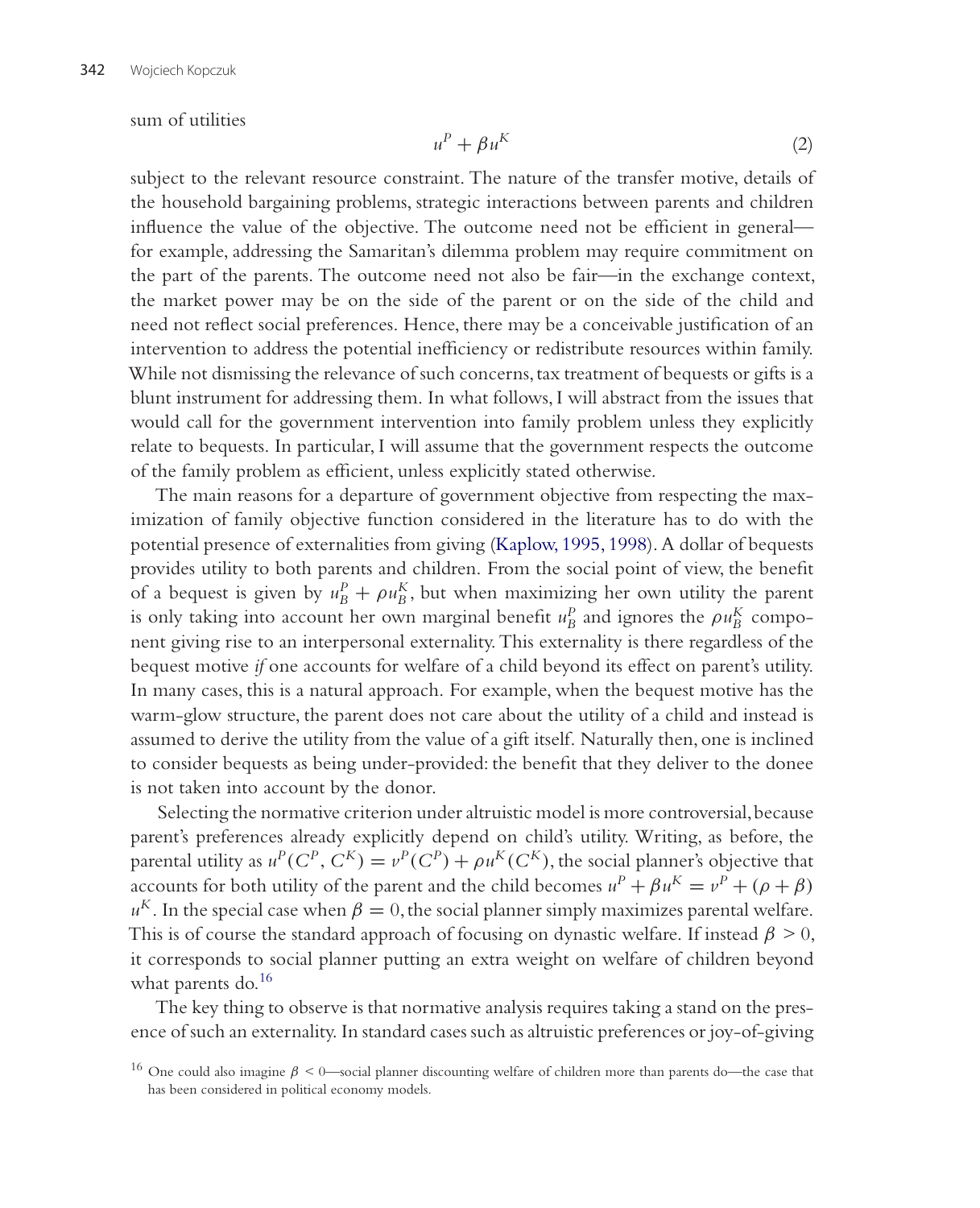bequest motive, the externality is caused by bequests and it is positive. As the result, its presence calls for corrective policies that would address the external effect.The Pigouvian subsidy to bequests that corrects the parental incentive to internalize the externality is the optimal policy in the first-best. In the second-best Ramsey commodity tax problems, it calls for adjustments to the tax structure but, as [Sandmo \(1975\)](#page-61-6) shows, these adjustments should be targeted to the source of the externality—i.e., lead to a subsidy to bequests. [Kopczuk \(2003a\)](#page-58-4) shows that the "targeting principle" logic applies to general tax problems with atmospheric externality (i.e., an externality that is generated by aggregate consumption) as long as the source of the externality can be taxed directly.

Considering an externality from giving is a normative assumption. Showing that it gives rise to subsidies to bequests is a straightforward consequence to keep in mind when evaluating normative tax exercises even when analytics of obtaining that conclusion is complicated. Having said that, the externality of that kind does come up naturally. Diamond (2006) provides a normative discussion of arguments for including the warm-glow motive in the social welfare function. In other words, the question he poses is not whether the benefit to the donee should be explicitly counted (as arises when one considers the altruistic case), but rather whether the benefit to the donor from the act of giving should be accounted for. The main argument for accounting for the warm glow is obviously that warm-glow preferences are presumed to determine behavior and hence should be accounted for by the social planner just as preferences for any other good. The main counter-arguments have to do with reduced-form of such preferences that may miss other benefits or costs, and with consequences of accounting for the utility from the process (giving) rather than consumption of resources. For example, under a naive interpretation,two parties exchanging gifts of the same value would increase the utility of both parties with no change in ultimate consumption. Hence, a policy subsidizing such gifts might increase welfare. Alternatively, a policy that would substitute one-for-one bequests for direct government transfers to donees would reduce welfare by depriving donors of the warm glow.

[Phelan \(2006\)](#page-60-4) and Farhi and Werning (2007) explicitly analyze placing an extra weight on future generations in an altruistic context. Considering altruism has an advantage over reduced-form motives for bequests in that it avoids placing *f* value on the act of giving and instead focuses squarely on the final allocation of resources.The disadvantage is weak empirical support for these types of preferences especially when considering the very top of the distribution that estate taxation in practice is about.

Assuming that a form of an externality from giving is to be considered, there are a few additional things to note.

First, as mentioned before, targeting prescription for dealing with externalities relies on the presence of an instrument that can target the source of an externality directly. The standard case is an "atmospheric externality" when the identity of the person taking action generating the externality is irrelevant. More generally, the social planner should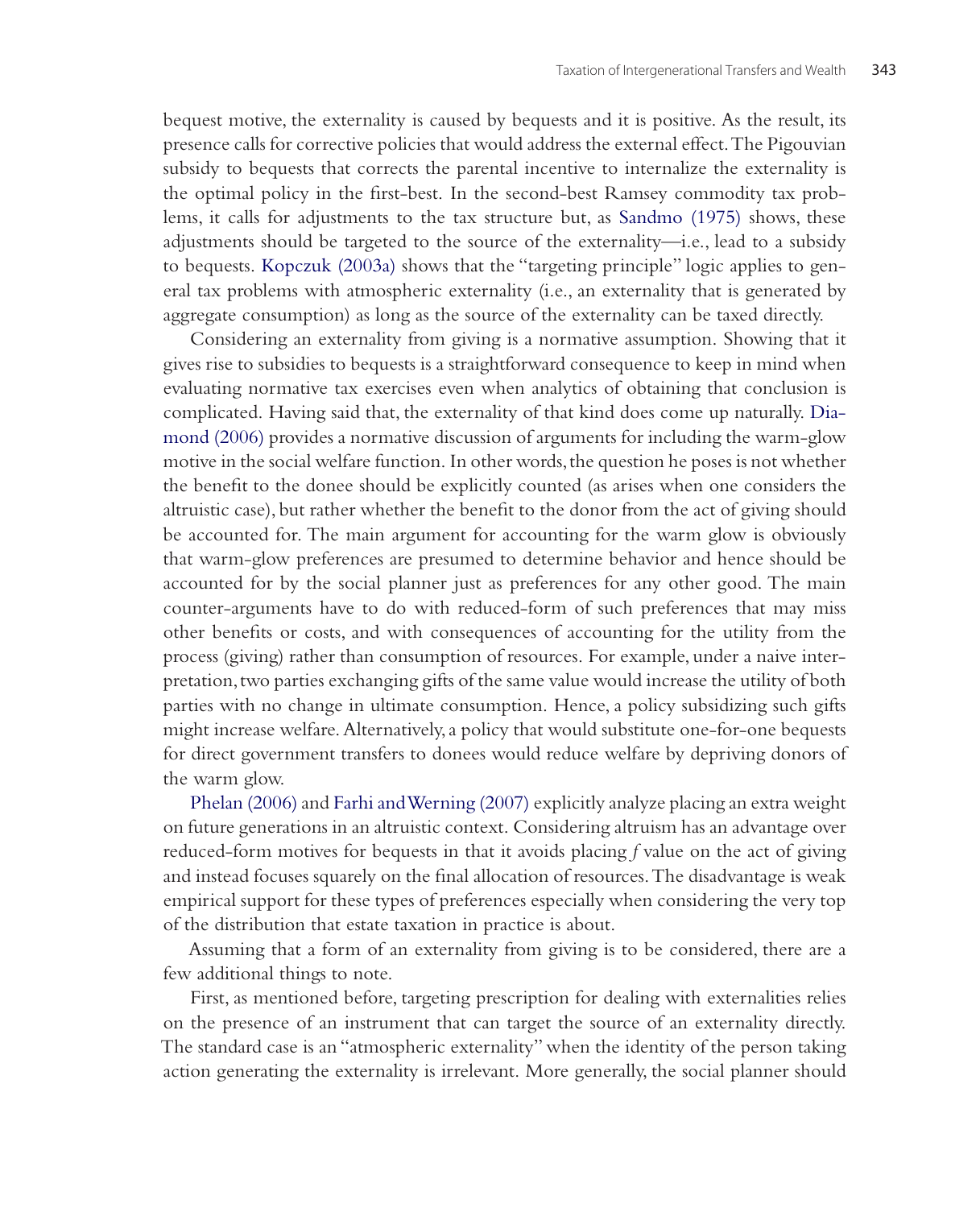target directly any source of the externality in proportion to the damage. Since with an atmospheric externality every source has the same impact on the social welfare, the tax does not need to be differentiated.This is not the case with bequest externality:the externality is interpersonal and,with sufficient heterogeneity,marginal social welfare impact of bequests by different individuals will be different.This would then call for differentiating subsidies to bequests and whether it is feasible depends on available tax instruments.

Second, and relatedly, the importance of accounting for the giving externality may vary with the context considered. For example, one may place a high value on welfare of low-income children but correcting for inadequate gifts by wealthy parents to their wealthy children does not sound as an important policy objective.We will return to this issue when considering estate taxation in a redistributive context.

To conclude, externality due to giving is often a component of the normative analysis of estate taxation. Its presence tilts the policy in the direction of subsidies to giving. The assumed type of a bequest motive influences the presence and nature of this externality. Still, a normative choice may often be explicitly made: for example, one can ignore the warm-glow or make a decision about the extra weight, if any, to be put on welfare of future generations. The best theoretical practice is to be explicit about the presence of such an externality and its precise consequences; in particular about the consequences of varying its strength or its complete elimination.

#### <span id="page-15-0"></span>**4. REDISTRIBUTION**

In the previous section, I abstracted from redistributive motives. Taxation of estates in practice is about closely connected with redistribution. For example, according to the [Piketty and Saez \(2007\)](#page-60-5) assessment of the overall progressivity of the US tax code in  $1970<sup>17</sup>$ , the estate, gift, and wealth taxes contributed 23.4 percentage points to the overall 74.6% average effective tax rate applying to the top 0.01% of the distribution, while by 2004 contribution of these taxes fell to just 2.5 points out of the 34.7% total—according to that study, the decline in this type of taxation accounted for half of the change in effective tax burden of the wealthiest over that period. Clearly, analyzing taxes that apply predominantly to those with high net worth and have the potential to make such a difference in the overall progressivity cannot ignore redistributional issues.

Building on the standard optimal income tax model of [Mirrlees \(1971\)](#page-59-3) and Kaplow (2001) provides the starting point for thinking about redistribution and estate taxation. Focusing on the donors, consider a society consisting of individuals maximizing utility given by *u*(*C*, *L*, *B*) where *C* is consumption, *L* is labor supply, and *B* is bequest. As in

<span id="page-15-1"></span><sup>&</sup>lt;sup>17</sup> The study assigns (cross-sectional) realized tax liability to groups defined by their gross income reported on tax returns. In the case of the estate tax, they assign the current tax liability for a given group of decedents (e.g., top 0.01% ranked by the size of estate) to the corresponding group of living taxpayers (top 0.01%, ranked by gross income). There are many limitations to this procedure—in particular, it assumes that top income and top estate taxpayers are the same group, it assumes that the current law will continue and it makes no attempt to adjust for the expected differences in terminal wealth of the decedents and that of current high income taxpayers.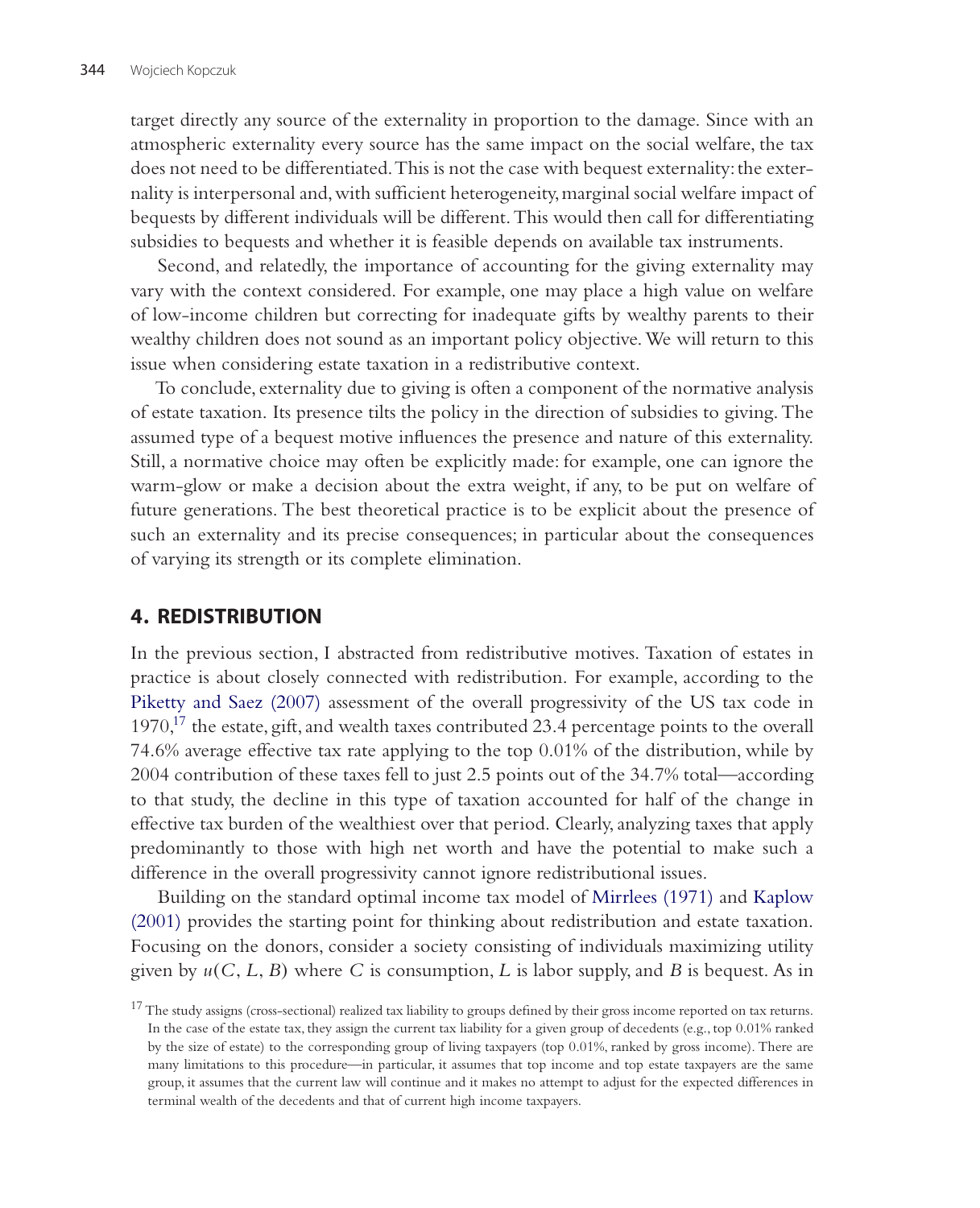optimal income tax literature, assume that every individual is characterized by skill level  $w$  that remains private information. The planner can observe income  $wL$  and bequests *B* and can impose tax liability based on that information so that individuals are maximizing utility subject to the budget constraint  $C + B \leq wL - T(wL, B)$ . Denoting by  $w(\cdot)$  a concave welfare function, one is interested in finding the tax schedule  $T(\cdot)$  that maximizes welfare  $\int w(u(C, L, B))$  subject to the revenue and incentive compatibility constraints.

This basic framework assumes that bequests are just like any other good. It also assumes that skills are the only source of heterogeneity. It implies that bequests are deterministic function of labor income. It also assumes away heterogeneity in tastes that led McCaffery (1994) to argue against estate taxation on the basis of its horizontally inequitable treatment of savers vs spenders.

This framework is of course a special case of [Atkinson and Stiglitz \(1976\)](#page-53-3) and leads to the classic result that tax on commodities—bequests in this case—is redundant when utility has weakly separable structure  $u(v(C, B), L)$ .<sup>[18](#page-16-0)</sup> The intuition for this result can be seen by appealing to the informational content of potential tax base. The unobservable piece of information is *w*. Under weak separability, one can consider a subproblem of maximizing utility from regular consumption and bequests given labor income  $wL$  : max<sub>*C*</sub>,B</sub>  $v(C, B)$  subject to  $C + B \leq wL - T(wL, B)$  that yields a solution  $(C(wL), B(wL))$ : consumption and bequests are a function of labor income and do not depend on wage rate directly. In other words, individuals with different wages will select the same level of consumption and bequests *if* their incomes are the same. As the result, distorting the price of bequests does not provide any additional information about wages beyond that already contained in income. Hence, such a distortion is redundant.

There are many limitations of this exercise of course, some of which we will cover below (see also [Kaplow, 2001,](#page-58-5) for an extensive discussion), but it illustrates one of the components of the analysis of the estate tax: its interaction with lifetime redistribution. Viewed in this way, analysis of bequest taxation is analogous to analyzing desirability of capital taxation. That literature focused on understanding implications of preference heterogeneity [\(Diamond & Spinnewijn, 2010;](#page-56-6) [Golosov, Tsyvinski, & Weinzierl, 2010;](#page-57-4) [Saez, 2002b\)](#page-61-7) and shows that uniform tax on capital income may be desirable even under the weak separability assumption if higher ability individuals have a lower discount rate[,19](#page-16-1),[20](#page-16-2) while the tax on savings of just high ability individuals may be optimal under

<span id="page-16-0"></span><sup>&</sup>lt;sup>18</sup> [Laroque \(2005\)](#page-59-11) and [Kaplow \(2006\)](#page-58-6) show that commodity taxation is redundant even when income tax is not optimally selected. [Kaplow \(2008\)](#page-58-7) builds on the Atkinson-Stiglitz framework to analyze a wide range of tax policy issues.

<span id="page-16-1"></span> $19$  Banks and Diamond (2010, chap. 6) discuss empirical evidence consistent with this pattern, while Gordon and Kopczuk (2010) test directly for a weaker condition necessary for deviation from the Atkinson-Stiglitz result—ability of capital income to predict wages conditional on labor income—and find empirical support for it.

<span id="page-16-2"></span> $20$  [Cremer and Pestieau \(2001\)](#page-56-7) show in the appendix desirability of bequest taxation in a two-type model that violates the Atkinson-Stiglitz assumption. See also [Cremer, Pestieau, and Rochet \(2003\)](#page-56-8) who consider the context where inheritance is not observable and show desirability of using an additional instrument (a tax on capital income) that is informative about the unobserved inheritances.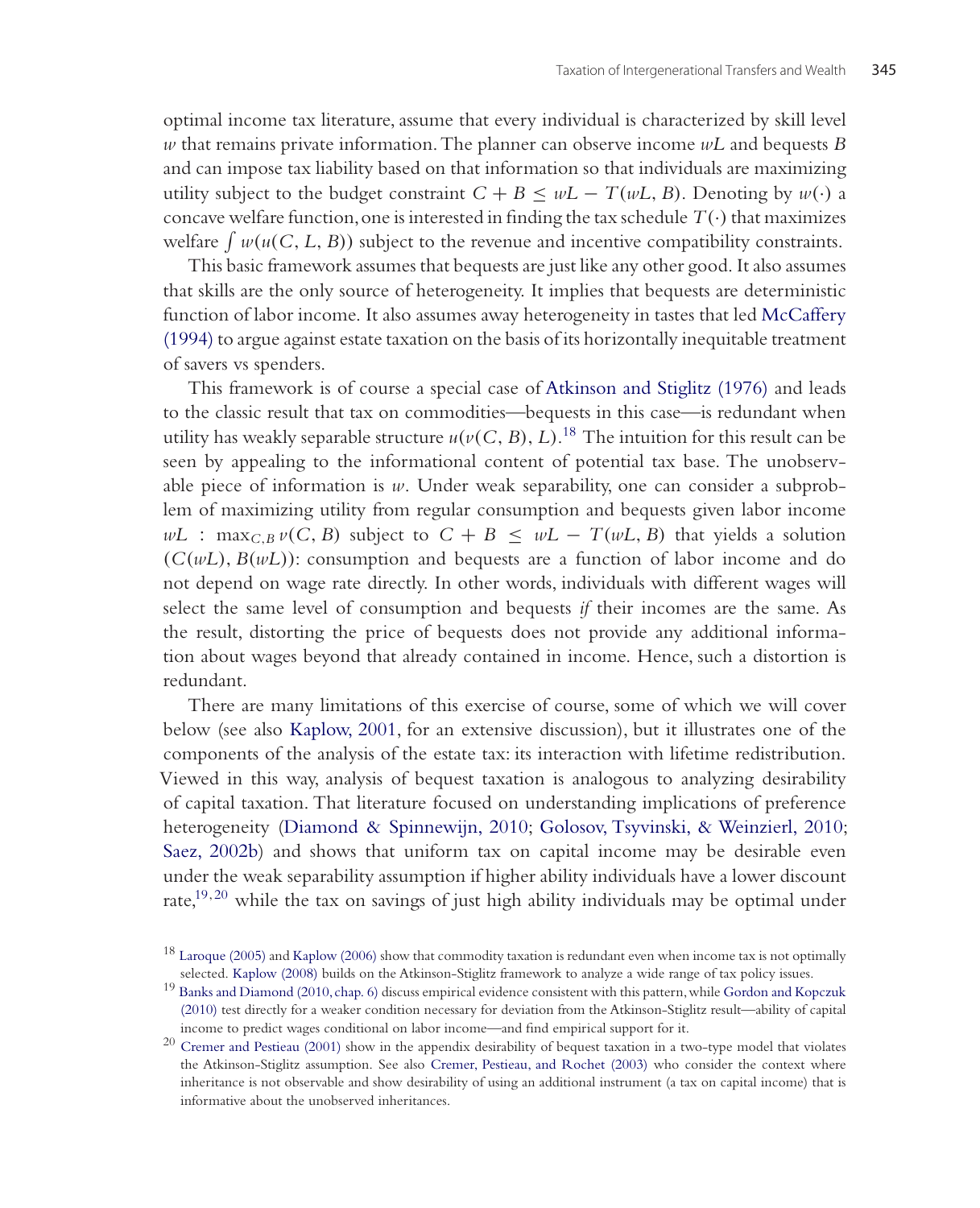weaker assumption. Treating bequests as a form of saving and allowing for heterogeneity of preference for bequests would be a natural extension of this framework.

The natural next step is to explicitly consider multiple generations. Let us consider first the case when generations are altruistically linked, since this is the most common specification in the literature.The simplest approach builds on the Atkinson-Stiglitz framework and continues to abstract from decisions of children, instead assuming that there are two generations with parents choosing labor supply and consumption, and children selecting consumption level given the transfer. The dynastic utility is given by

<span id="page-17-2"></span>
$$
u_p(C^P, L) + \rho u_K(C^K). \tag{3}
$$

I will use this formulation in what follows. Note that bequests are present here as  $B = C<sup>K</sup>$ , because bequests are the only source of income for the young generation. Denoting the pre-tax estate as  $E = wL - C^P$ , the general budget constraint of the parents (and the dynasty) may be written without loss of generality as

$$
C^{P} + B/R = wL - T(wL, E) \Longleftrightarrow C^{P} + C^{K}/R = wL - T(wL, wL - C^{P}), \quad (4)
$$

where  $T(\cdot, \cdot)$  is a general tax function that depends on the two observable pieces of information  $wL$  and *E*. In particular, observing  $C^P$  and  $C^K$  is redundant since they can be recovered based on the values of *wL* and *E*.

When welfare is based on aggregating dynastic utilities,this model is again an example of the standard Atkinson-Stiglitz framework with two consumption goods *C<sup>P</sup>* and *C<sup>K</sup>* . Further assuming additive separability  $u_P(C^P, L) = u_p(C^P) - v(L)$  to guarantee the weak separability assumption (as does the paper of [Farhi and Werning \(2010\)](#page-56-9) discussed in more details below), the model implies no tax distortions beyond income tax at the optimum, the point previously made by [Kaplow \(2001\).](#page-58-5)

One might argue that the social planner should separately account for both utility of parents and children. One way to introduce it is by putting an extra weight  $\nu \geq 0$  on a child's utility when evaluating welfare of a given dynasty

<span id="page-17-0"></span>
$$
u_P(C^P, L) + (\rho + \nu)u_K(C^K).
$$
 (5)

This approach may be interpreted as social planner disagreeing with dynastic preferences. [Farhi and Werning \(2010\)](#page-56-9) consider a planner that puts an extra weight on the future generation but they take a slightly different tack. They set up their problem in terms of maximization of the welfare of the first period generation

$$
\int u_p(C^P) - v(L) + \rho u_K(C^K) \tag{6}
$$

subject to the lower bound on welfare of the second generation

<span id="page-17-1"></span>
$$
\int u_K(C^K) \ge \underline{V} \tag{7}
$$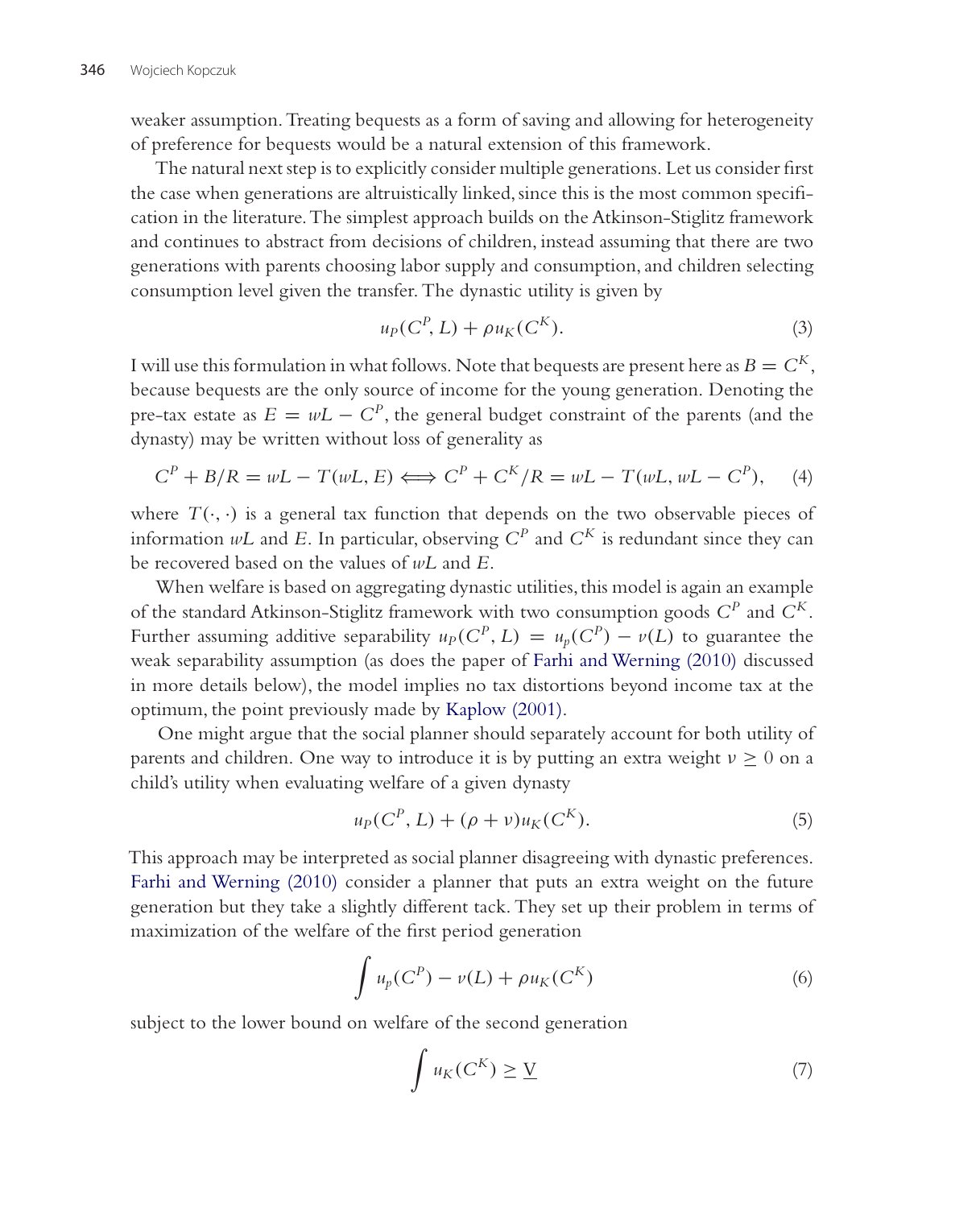with V indexing the problem.When V is low enough, the constraint is not binding and the standardAtkinson-Stiglitz no-estate-tax result applies.When the constraint is binding, the problem is equivalent to maximizing  $\int u_p(C^P) - v(L) + \rho u_K(C^K) + v u_K(C^K)$  as in Eq. [\(5\)](#page-17-0) where (with some abuse of the notation)  $\nu$  is the optimum value of the multiplier on the welfare constraint for the second generation.

Whether the problem is set up by appealing to an externality from giving on the individual level or whether it introduces it on the generational level, makes no difference in the utilitarian case. The two approaches depart from each other when applying a non-linear welfare function—in one case, the welfare should be evaluated as

<span id="page-18-1"></span>
$$
\int W(u_P(C^P, L) + (\rho + \nu)u_K(C^K)), \tag{8}
$$

while in the other the welfare function is applied to parent's and child's utility separately, possibly using different welfare criteria:  $W_1(\mu_p(C^P) - \nu(L) + \rho \mu_K(C^K))$ . As the result, given the multiplier  $\nu$  on the constraint [\(7\)](#page-17-1), the planner's objective is

<span id="page-18-2"></span>
$$
\int W_1(u_p(C^P) - v(L) + \rho u_K(C^K)) + v W_2(u_K(C^K)). \tag{9}
$$

While objective functions [\(8\)](#page-18-1) and [\(9\)](#page-18-2) represent slightly different problems, we will see shortly that the difference in the welfare criterion has no implications for qualitative solutions.

The objective function of the social planner does not coincide here with that of the parent generation. Instead, it puts an extra weight on the utility of the next generation. From the point of view of evaluating social welfare,there is a *positive* externality associated with children consumption. Since in this model bequests play the sole role of determining consumption of children, there is then a positive externality associated with bequests.

#### <span id="page-18-0"></span>**4.1. Estate Taxation with Externalities from Giving—Intuition**

To gain the intuition for implications of externalities from giving note the following.

First, as has been known since [\(Pigou, 1920\)](#page-60-6), the presence of externalities in the first-best world calls for internalizing the externality via the Pigouvian tax. Writing the dynastic budget constraint as  $C^P + C^K/R = wL - T(wL, wL - C^P)$ , individuals set  $\rho Ru_K' = (1 - T_2)u_P'.$  The social optimum needs to satisfy  $\left(\frac{W_2'}{W_1'}v + \rho\right)Ru_K' = u_P'$  and setting the marginal bequest tax rate to the value of  $T_2 \equiv \frac{W'_2}{W'_1}$  $\frac{u'_K}{u'_P}$  (with the right-hand side evaluated at the social optimum) brings incentives in line.With sufficiently flexible instruments (ability to pursue individualized lump-sum taxation and to set the marginal tax rates on bequests for each individual at the corresponding Pigouvian level) to address the underlying heterogeneity, it allows for implementing the first-best allocation.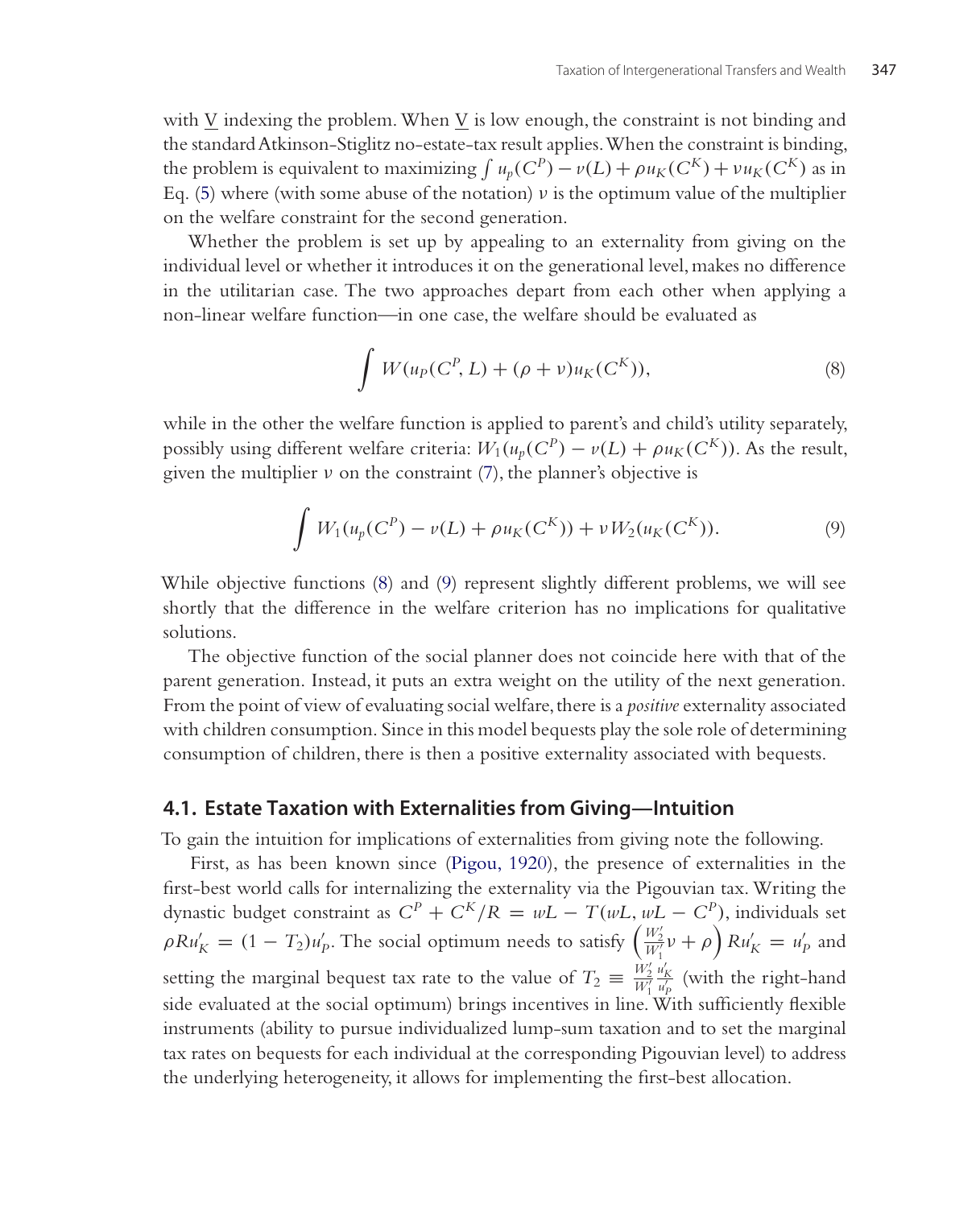Second, the prescription for dealing with *atmospheric* externalities i.e., externalities stemming from aggregate consumption of some dirty good  $\int\!D$  when first-best taxation is not available but a tax on *D* is possible if only a slight modification of the Pigouvian taxation. For simplicity, suppose that the effect of externality on social welfare is additive and given by  $g(\int D)$ . The logic of the targeting principle (Cremer, Gahvari, & Ladoux, 1998; [Kopczuk, 2003a;](#page-58-4) [Sandmo, 1975\)](#page-61-6) is straightforward. The problem with an externality is equivalent to the one without any externalities, but with (1) the price of a dirty good adjusted (via the marginal tax rate  $\tau$ ) to internalize the otherwise ignored social cost of increasing  $\int D$ , and (2) the revenue requirement modified by the amount collected by that tax  $(\tau \int D^*)$  at the allocation one wishes to implement. As the result, the presence of an externality modifies the qualitative structure of the solution only through the tax on the dirty good.<sup>21</sup>

This result calls for a linear tax at the rate that internalizes the externality. It is easy to see that with an atmospheric externality the marginal social damage due to anyone's consumption of  $D$  is the same and given by  $g'(\int\! D)$  so that the rate is indeed expected to be constant. What is that rate? The social planner weighs the resource cost of  $\int\!D$  against any other uses and the shadow price reflects the multiplier on the resource constraint  $\mu$ . As the result, the corrective rate can be shown to be equal to  $\tau = g'/\mu$ . The multiplier  $\mu$  reflects the cost of public funds and its value need not be equal to  $u_p$  for any particular individual, so that the correction departs from person-by-person Pigouvian correction of externality and, in fact, it will usually depart on average because  $\mu$  also reflects the distortionary cost of taxation[.22](#page-19-1)

Third, it is not important that the externality is aggregate, rather what is important is that there is an instrument that can target it directly. In particular, if the dirty good is consumed by a subset of individuals  $\tilde{D}$ , so that it's given by  $g\left(\int_{\tilde{D}}D\right)$ , the optimal correction remains  $g'/\mu$ . This applies even when there is a single individual consuming the good: the correction of an externality weighs on one hand its social cost and on the other hand revenue implications. Furthermore, multiple externalities need not be a problem if each of them can be targeted independently (or, if they are linked in a way that allows restricted instruments to work as well as independent targeting).<sup>23</sup>

<sup>21</sup> See [Kopczuk \(2003a\)](#page-58-4) for the precise statement and a proof.

<span id="page-19-1"></span><span id="page-19-0"></span><sup>22</sup> The second-best Pigouvian rate can also be written as  $\tau = \frac{1}{MCF} \frac{g'}{\lambda}$  where λ is some weighted average of individual utilities and MCF =  $\frac{\mu}{\lambda}$  is the marginal cost of public funds. Writing the optimal tax schedule from the standard optimal income tax model as  $T(y) - G$  (with  $T(0) = 0$  as the normalization), the perturbation argument with respect to a small change in the demogrant component *dG* (an increase in the lump-sum transfer for everyone) implies  $\int \frac{\partial u}{\partial G} = \mu \left( 1 - \int T' \frac{\partial \gamma}{\partial G} \right)$  and defining  $\lambda = \int \frac{\partial u}{\partial G}$  yields MCF =  $\frac{1}{1 - \int T' \frac{\partial \gamma}{\partial G} \gamma}$ . Interestingly, as shown by Sandmo (1998), when *T >* 0 and income is a normal good this means that MCF *<* 1—raising funds can be accomplished more cheaply than using a lump-sum tax. This is because lump-sum taxation is a potential instrument here, but it is revealed to have an interior solution at the optimum due to redistributive considerations. Consequently, the optimal way of collecting revenue on the margin relies on a mix of lump-sum tax and distortionary taxation.

<span id="page-19-2"></span><sup>&</sup>lt;sup>23</sup> See for example [Green and Sheshinsky \(1976\)](#page-57-5) and [Micheletto \(2008\)](#page-59-12) for explorations of corrective taxation when externalities are not uniform and cannot be targeted using independent instruments.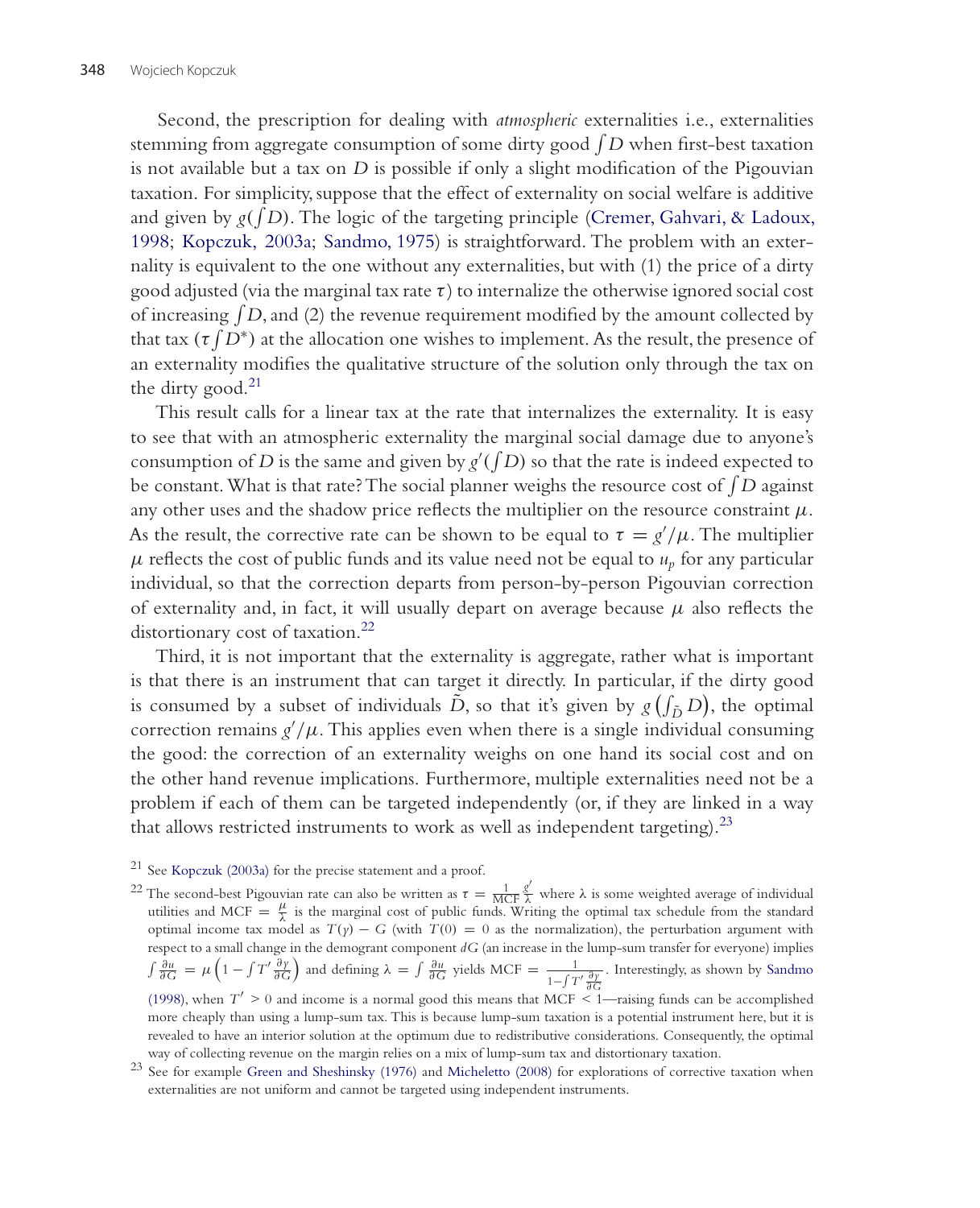Coming back to the externalities from transfers, the complication is that there is not a single atmospheric externality here and instead one can think of the problem as involving a *continuum* of externalities given by  $\nu W_1\left( u_K(C^K) \right)$  for each dynasty. The straightforward application of the targeting principle would then call for a *continuum* of taxes targeting each of these externalities separately at the rate of  $-R\frac{\nu W_1'u_K}{\mu}$  (with the minus sign, because it is a positive rather than a negative externality and with *R* reflecting the price of  $C^K$  relative to the numeraire  $C^P$ ). If it is possible to implement such a scheme that would force each individual to internalize the giving externalities that she causes, and if the externality does not interact with other considerations (most importantly, with incentive constraints), the optimal prescription follows the principle of targeting: forcing individuals to internalize the externality turns the problem into the standard one without an externality present. In such a case, adding the giving externality on top of the Atkinson-Stiglitz setup should yield a tax targeting its source (if feasible to implement) with no qualitative modifications to the optimal tax schedule implications otherwise. In particular, under weak separability assumption, the sole role of distortions to bequest decisions would then stem from internalization of the externality.

#### <span id="page-20-0"></span>**4.2. Estate Taxation with Giving Externalities—Results**

The intuition described in the previous section applies directly to the analysis of Farhi and Werning (2010) who allow for imposing an extra weight on the welfare of future generations and embed the analysis in the optimal income/consumption tax problem. Their central result is indeed that the optimal "implicit" marginal estate tax rate is given by  $t^E = -R \frac{\nu W_1' u'_K}{\mu}$  or, reinterpreting, it is equal to the optimal estate tax rate when the externality is not present (trivially, equal to zero because of the weak separability assumption) plus the Pigouvian correction. Under their assumptions, the marginal estate tax rate  $t^E$  is only a function of bequest (or child's consumption):

<span id="page-20-1"></span>
$$
t^{E}(B) = -\frac{R\nu}{\mu}W'_{1}(u_{K}(B))u'_{K}(B)
$$
\n(10)

(obviously,  $R$ ,  $\mu$ , and  $\nu$  are constant). They show that the size of bequests (*B*) and the estate ( $wL - C<sup>P</sup>$ ) are increasing function of wages, so that this desired marginal incentive may be implemented using either a tax on estates or a tax on inheritances that is separable from the income tax. This can be seen by integrating  $t^E(B)$  over  $B$  to obtain the tax liability that a person who at the optimum leaves the bequest of *B* should face:

$$
\tilde{T}(w) = \tilde{c} - \frac{R\nu}{\mu} \int_0^{B(w)} W_1'(u_K(x)) u'_K(x) dx = c - \frac{R\nu}{\mu} W_1(u_k(B(w))), \tag{11}
$$

where  $B(w)$  is bequest left by person w and c is an arbitrary constant. Finally, denoting estate of person *w* as  $E(w)$  yields the estate tax schedule implementing the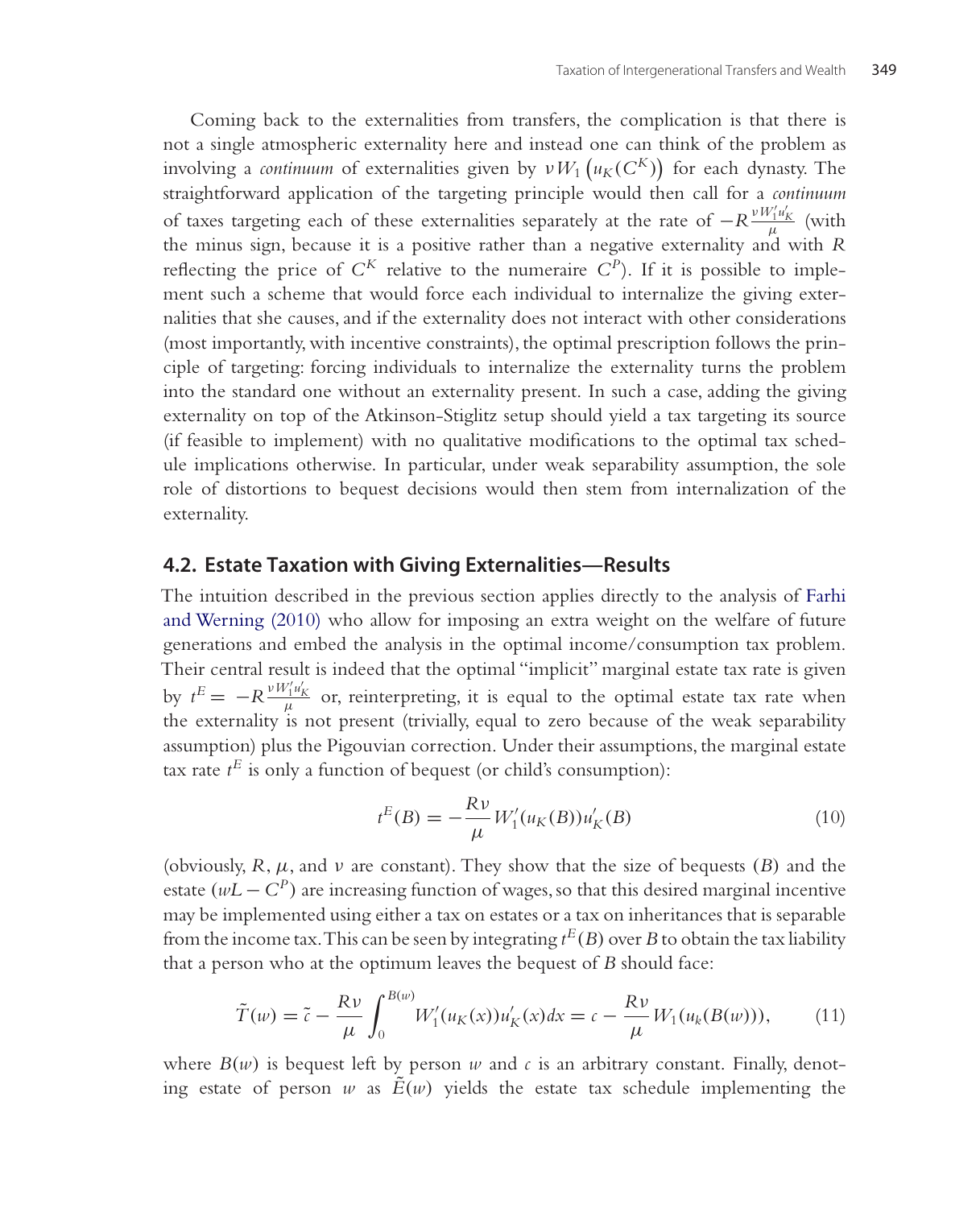correct marginal incentives of  $T(E) = \tilde{T}(\tilde{E}^{-1}(E))$ . Implementing such a scheme requires an adjustment to the optimal income tax schedule as well, but again this is feasible to implement.

While imposing continuum of corrective taxes to deal with continuum of interpersonal externalities from giving may have seemed like a daunting task, it turns out feasible under the assumptions of one-dimensional heterogeneity that implies that estates and bequests increase with the type. Furthermore, in this case, the implementation takes a form of estate taxation.

There are a few interesting features of this result. First, it is an explicit characterization of the optimal estate tax structure. Second, the rates are negative everywhere— $t^E(B) \leq 0$ . This should not come as a surprise because the sole role that the tax plays here is addressing the externality from giving.Third, quite unusually in the optimal tax literature, there is a clear result about the profile of the marginal tax rates: the tax wedge that individuals are facing—characterized by Eq. [\(10\)](#page-20-1)—is decreasing with the size of bequest (and, by implication, also with the type and with the size of estate because all three are monotonically related). This is because the marginal tax rate is a function of  $W'_1(u_K(B))u'_K(B)$  that is declining due to concavity of welfare function and utility (a slightly weaker assumption of  $W_1(u(\cdot))$  being concave would also be sufficient).

[Farhi and Werning \(2010\)](#page-56-9) describe this result as demonstrating progressivity of the optimal estate tax schedule. Progressive subsidies are not the first thing that comes to mind when thinking about treatment of estate taxation for redistributive purposes. As should be clear from the discussion above, this result is purely driven by the assumed externality from giving. Effectively, the role of the estate tax is to facilitate redistribution across generations within the same dynasty, rather than within generations—the latter role is played by income taxation. Hence, the message does not fall far from the basic Atkinson-Stiglitz logic—redistribution across members of the same generation or across dynasties does not call for estate taxation.

There is one important feature of the solution that should be pointed out: asymptotically, the marginal estate tax rate goes to zero, because the marginal utility tends to zero as wages and bequests increase. As [Kopczuk \(2009\)](#page-58-8) suggested and [Kaplow \(2009\)](#page-58-9) further elaborates, for the purpose of evaluating marginal tax rates at the top of the distribution, externalities from giving are irrelevant. The intuition is simply that even if such an externality is present and recognized by the social planner, it involves transfers between wealthy parents and wealthy children. Hence, the marginal impact on overall welfare is negligible when bequests are large but, as seen before, the cost of addressing externalities is driven by the overall cost of public funds and hence nonnegligible.

This analysis could be easily extended to incorporate other types of bequest motives. For example, analysis with the joy-of-giving motive is almost identical. Consider using  $u(C<sup>p</sup>, L) + v(B)$  rather than preferences in [\(3\)](#page-17-2) and continue to assume that the utility of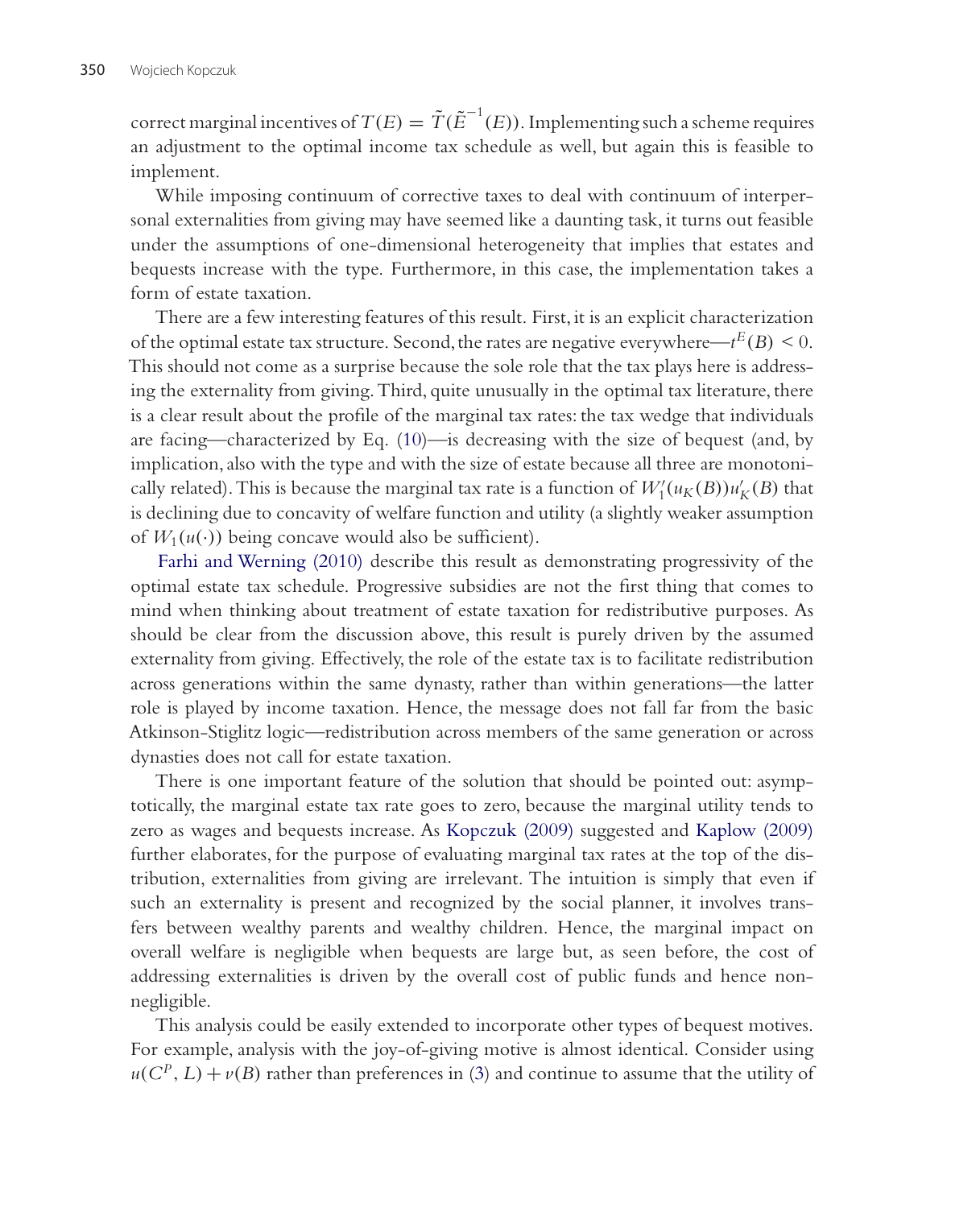the child is  $u(C^K)$ . In this formulation,  $B = C^K$ , so that the objective of the planner that puts weight v on the next generation can be expressed as  $u(C^P, L) + v(C^K) + vu(C^K)$ : the only difference relative to objective under altruism (formula [5\)](#page-17-0) is the joy-of-giving component replacing  $u(C<sup>K</sup>)$ . In particular, the externality term remains exactly the same, and exactly the same analysis as before goes through.

#### <span id="page-22-0"></span>**4.3. Accounting for Inheritance Received**

The model considered so far involved two generations—parents and children only.

[Kopczuk \(2001\)](#page-58-3) and Piketty and Saez (2012a,2012b) consider a different extension of the Mirrlees model by allowing for both bequest decisions and heterogeneity in inheritance received by those who make bequests themselves and imposing the steady-state restriction that the distribution of bequests received should be the same as that of bequests left. [Kopczuk \(2001\)](#page-58-3) makes the simplifying assumption of perfect correlation in skills across generation, which implies that on the individual level bequest received and left should be the same.

There are important limitations of such an approach. In particular, it ignores the issue of whether an economy can converge to the "optimal" allocation from an arbitrary initial point. Very importantly, it also ignores welfare implications of the transition by placing no weight on welfare of generations during the transition. For many questions such as, for example, analyzing consumption vs income tax or pay-as-you-go Social Security systems, the impact on the initial generation and transitional issues are of foremost importance and the approach along these lines is not suitable. The focus on the long-term welfare is inherent to this type of steady-state analysis, and simplifications that it introduces help in clarifying implications of the dual role of inheritance (it is both given and received). [Piketty and Saez \(2012a\)](#page-60-7) argue that this kind of approach is more suitable for normative analysis. In part, this is so by making it possible to abstract from the ability of government to go after the initial wealth that plays an important role in the Judd-Chamley framework. Focusing on the steady state makes it also more straightforward to express the results in terms of empirically observable parameters.

The main result of [Kopczuk \(2001\)](#page-58-3) may be seen by considering a special case of the more general utility that he considers: the joy-of-giving formulation of the form  $u(C) + v(L) + g(B)$  where *C* is consumption, *L* is labor supply, *B* is bequest left. Denoting by *X* the bequest received, the budget constraint is of the form  $X + wL - T(B)$ ,  $wL$ ) =  $C + RB$ <sup>[24](#page-22-1)</sup> The bequest received, *X*, is taken as given by an individual but the planner's problem imposes the steady-state constraint that  $B = X$  for all individuals. Changing variables as  $D = C - X$ , the individual problem may be expressed as  $u(D + X) + v(L) + g(B)$  subject to  $wL - T(B, wL) = D + RB$ . In this (equivalent to

<span id="page-22-1"></span><sup>&</sup>lt;sup>24</sup> *R* is endogenized by considering constant returns to scale technology in aggregate bequests and aggregate labor.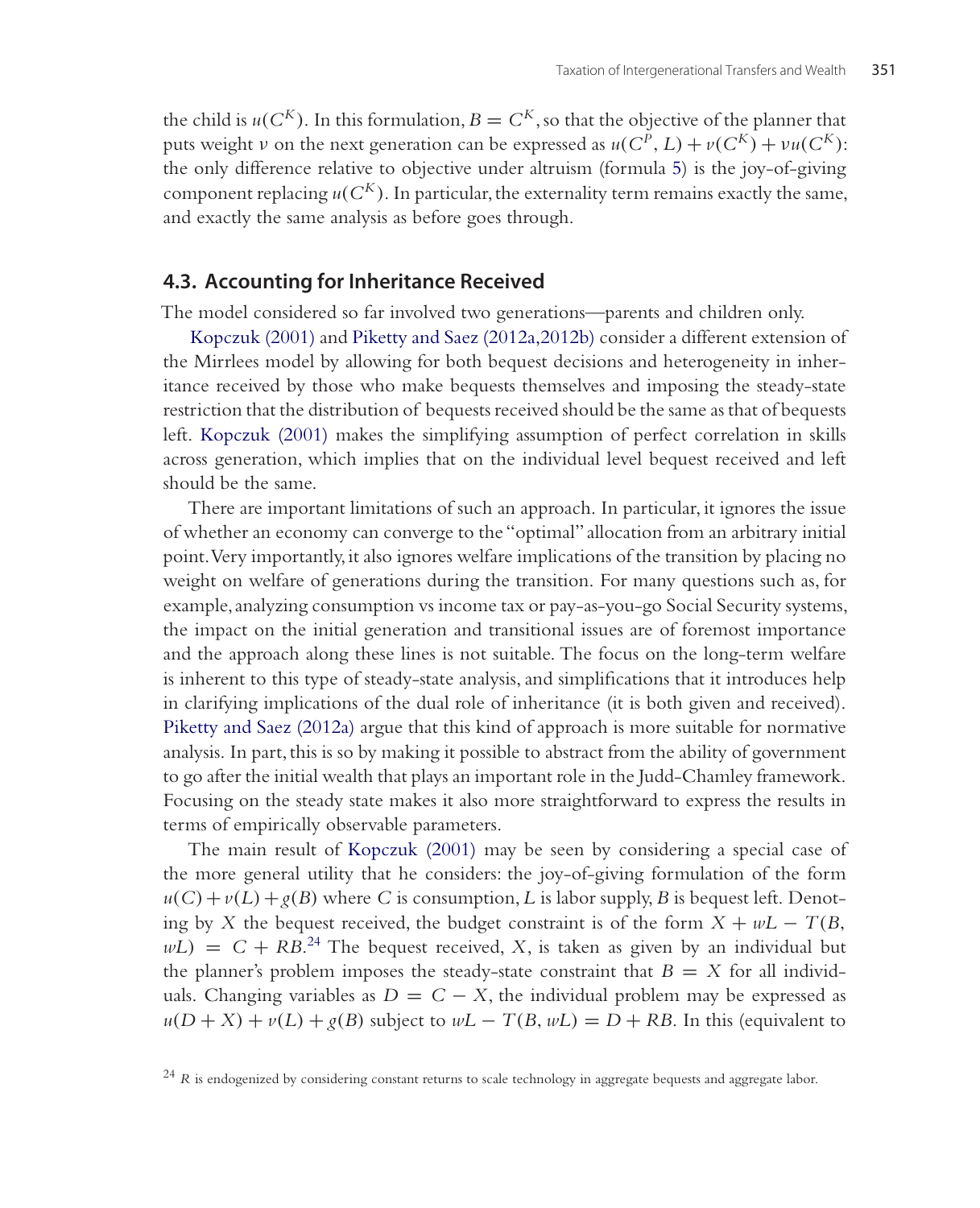the original one) formulation, *B*, *L*, and *D* are the choice variables and the externality acts through the utility rather than the budget constraint.

As before, this is a modification of the Atkinson-Stiglitz setup with an externality from bequests. However, contrary to the cases previously considered, the external effect has a very specific form: its strength depends on the level of consumption. Absent externality, labor income tax would be sufficient here, because the Atkinson-Stiglitz separability assumption holds. The targeting principle discussed previously calls for the corrective subsidy of  $-\frac{Ru'(X+D)}{\mu}$ . Contrary to the two period model exemplified by the analysis of [Farhi and Werning \(2010\),](#page-56-9) the Pigouvian tax rate is not just a function of *X* but rather it interacts with the level of consumption. For the same reason, *X* also interacts with incentive constraints.<sup>25</sup> It turns out that it is important: the optimal formula for estate taxation includes three additive components: an aggregate term, $^{26}$  Pigouvian correction (that can be negative) and a term proportional to the product of the multiplier on the incentive constraint and  $\frac{\partial}{\partial X} \left\{ \frac{g'(B)}{u'(D+2)} \right\}$ *u* (*D*+*X*) *>* 0 that gives rise to a positive contribution to the tax rate. [Kopczuk \(2001\)](#page-58-3) suggests that one way of thinking about it is that in the presence of an externality from giving, bequests are a form of "income" that carries informational content about individual skill level and therefore should be taxed.This is obviously a very stylized model,in particular it ignores dynamics that is considered in the next section and instead focuses on the question of the properties of a "golden rule" steady state without accounting for the transition to it. However, it allows for incorporating the dual role of bequests in a very tractable way.

The key points so far are applicability of the Atkinson-Stiglitz logic to bequests and clarifying the role of externalities from giving. Externalities from giving tend to imply subsidies to bequests, while the baseline Atkinson-Stiglitz case implies no tax on bequests. Combining the two in the intergenerational context that does allow for the inheritance received to be partially "exogenous" seems to point in the direction of estate taxation playing a role.

In two recent papers,Piketty and Saez (2012a,2012b) follow the approach of focusing on the welfare of a steady state generation to characterizing the optimal Mirleesian policy and further stress the effect of receiving an inheritance. They consider a model that allows for imperfect correlation of abilities across generations. In doing so,they relax the assumption of one-dimensional differences between individuals that was made in the

<span id="page-23-1"></span><sup>26</sup> In the presence of a positive externality from giving, there is an incentive to increase the flow of bequests in aggregate.

<span id="page-23-0"></span><sup>&</sup>lt;sup>25</sup> Interestingly, all specifications considered by [Farhi and Werning \(2010\)](#page-56-9) do not have this feature. They consider a two period model with perfect correlation of skills so that the steady-state interaction between bequests received and left is not present.They also consider (discussed later) an infinite horizon model with i.i.d. skills. In that case, the externality from giving is present and the steady-state distributions of bequests left and received have to coincide, but each bequest is distributed over the whole population so that the externality is a function of *X* and aggregates:  $-\frac{RE[u'(X+D)|X]}{\mu}$ and does not affect incentive constraints either.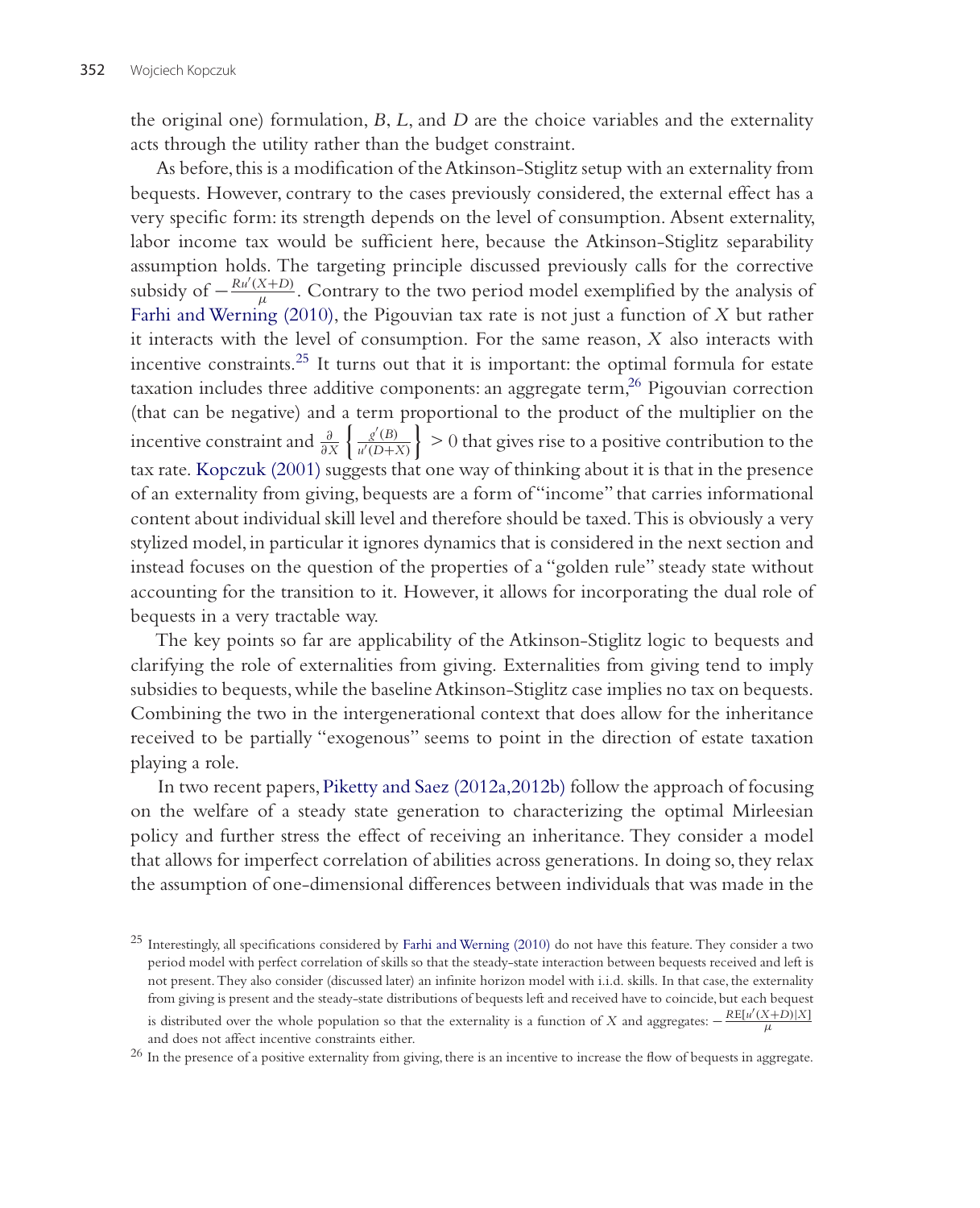papers discussed so far.They find the role for bequest taxation and argue that it is driven by multi-dimensionality of the steady-state distribution: both labor income and inheritances are (partially) independent sources of information about individual circumstances. In [Piketty and Saez \(2012b\),](#page-60-8) they consider multiple extensions that show robustness of their conclusions to relaxing the focus on steady state.

In an attempt to isolate the key mechanism behind optimality of estate taxes in these frameworks, [Kopczuk \(2013\)](#page-58-10) considers a model with two generations and the joy-of-giving bequest motive. He explicitly derives the optimal tax formula. He shows that beyond correction of the externality from giving, the optimal formula includes an additional term that reflects fiscal externality due to the income effect of bequests on effort of children. He argues that this is reflecting the key trade-off in this context: between encouraging generosity and reducing inequality in the subsequent generations. The sign of the optimal tax in this case is theoretically ambiguous due to this trade-off but the rates are likely to be positive toward the top of the distribution where the externality from giving is no longer of interest.

A few extensions of this basic framework have been considered in the literature. [Blumkin and Sadka \(2004\)](#page-55-7) assume altruistic parents, introduce mortality risk and assume away the existence of annuity markets; they also allow for double-counting of children utility.They analyze linear (income, capital, and estate) taxation only. As discussed before, as long as the estate tax declines with age at death, estate taxation provides insurance benefit and a small estate tax is welfare improving [\(Kopczuk, 2003b\)](#page-58-1). This is true in the model of [Blumkin and Sadka \(2004\).](#page-55-7) Bequests in their model are a mix of accidental and intentional and the estate tax can be shown to decline with the strength of the bequest motive reflecting the trade-off between distortions to intentional bequests and insurance benefit.<sup>27</sup> They also consider shutting down the altruism of parents in the model and investigate optimality of 100% tax on purely accidental bequests and argue that it rests on the effect on aggregate labor supply of the second generation: if (on the margin), revenue neutral reduction in the estate tax coupled with an increase in the lump-sum tax on the second generation results in higher aggregate labor supply, the 100% tax need not be optimal. Note that the bequests are lump-sum income from the young generation's point of view so that this exercise is effectively about tweaking the distribution of lump-sum transfers to the young generation—the lump-sum tax adjustment is a uniform tax, while the impact of the estate tax adjustment varies with the size and timing of accidental bequests. It is these distributional differences that are key for the result. Blumkin and Sadka (2004) provide a numerical example in which the effect is strong enough to make 100% estate tax not optimal. It remains unclear whether this mechanism would survive in the non-linear income tax context.

<span id="page-24-0"></span><sup>&</sup>lt;sup>27</sup> This result is shown assuming logarithmic preferences.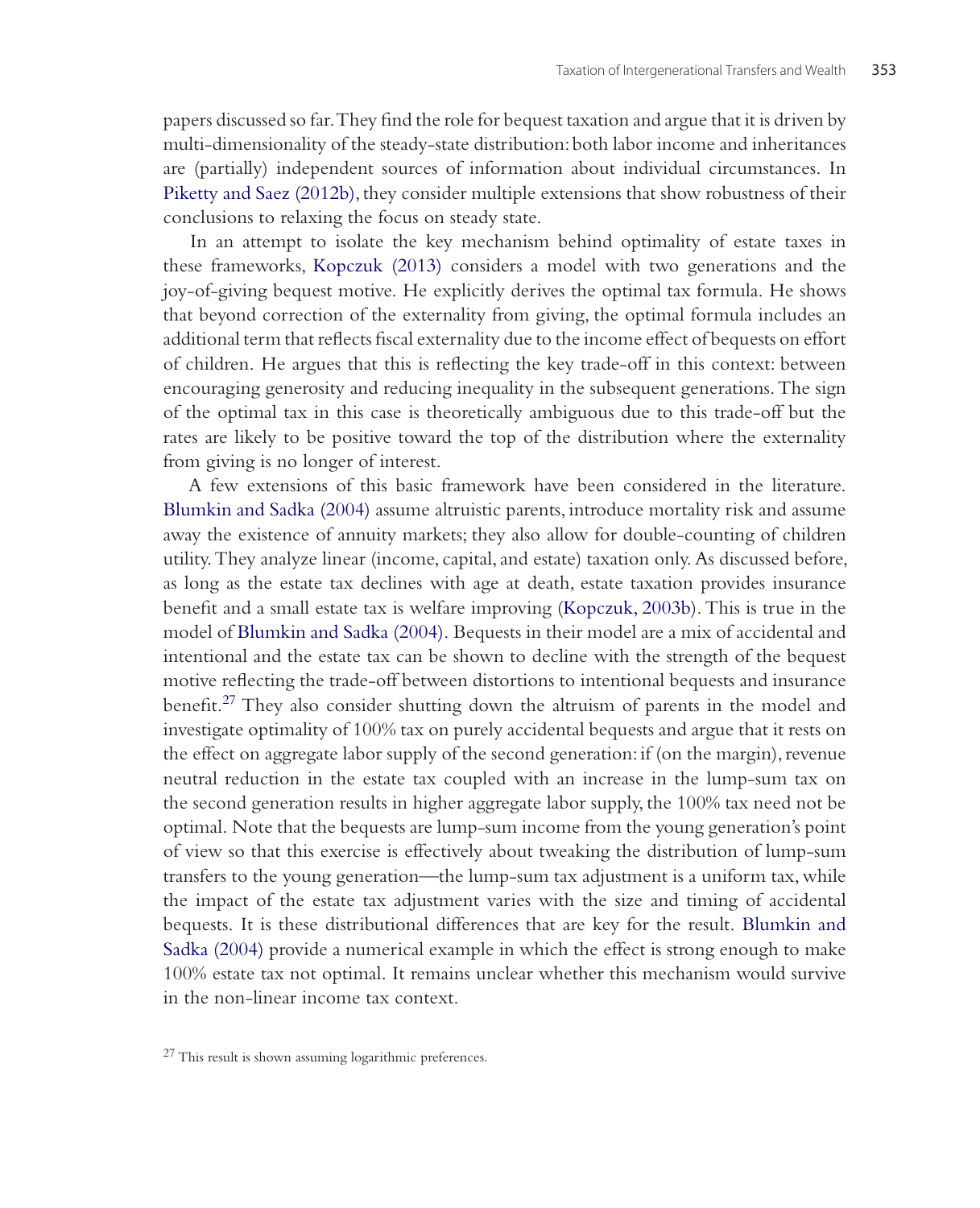[Farhi andWerning \(2010\)](#page-56-9) also consider a number of extensions of their basic framework.Variation in the number of children requires the estate tax schedule to vary with the number of children to restore the equivalence between inheritance and estate taxation. They also consider imposing a non-negativeness restriction on the estate tax rate and allowing the rate of return to be endogenous. In that case, they show that the positive estate tax rate above a threshold is optimal: the intuition for this result is that reduction in bequests raises the rate of return and this effect serves as a substitute for an explicit bequest subsidy.

#### <span id="page-25-0"></span>**4.4. Dynamic Issues and Relationship to Optimal Capital Taxation**

Taxation of wealth and bequests is a form of a tax on capital. In this section, I briefly review the main results about capital income and wealth taxation in general. Models of capital taxation in finite or infinite setting with altruistically linked individuals can usually be interpreted as very simplified models of taxation of bequests, with each period corresponding to a different generation. I do not review here work on capital taxation with overlapping generations that are not explicitly linked by some form of bequest considerations or work on capital income taxation that is explicitly within the lifetime (e.g., focusing on age-dependent features).

Literature on optimal capital income taxation in the long run is vast. Chari and Kehoe (1999) provide an able survey of the older work on the topic that considered capital income taxation in a growth framework with linear restrictions on available instruments and redistributive issues ignored.<sup>28</sup> The key result [\(Chamley, 1986;](#page-55-8) [Judd, 1985\)](#page-58-11) is that the optimal capital income tax rates (or, more generally, tax rates on any accumulated factors including human capital, see [Milesi-Ferretti & Roubini, 1998\)](#page-59-13) should converge asymptotically to zero. The intuition for this result is that any non-zero capital income tax imposes a distortion between consumption in different periods that is increasing with the distance and that cannot be optimal. [Atkeson, Chari, and Kehoe \(1999\)](#page-53-6) provide an excellent exposition of this argument.

Another key contribution is due to [Aiyagari \(1995\)](#page-53-7) who introduced non-trivial heterogeneity. He assumes that markets are incomplete and allows for uninsured idiosyncratic risk and borrowing constraints. In this context, he showed that there is a role for capital income taxation. The intuition for this result can be seen by considering the Euler equation for an unconstrained individual:

<span id="page-25-2"></span>
$$
u'(C_i) = \rho(1 + r(K_i)) \mathbb{E}[u'(C_{i+1})], \tag{12}
$$

where  $r(K_i)$  is the rate of return rate in period *i*, expressed as a function of the level of capital stock.

<span id="page-25-1"></span><sup>28</sup> This is referred to as Ramsey taxation—it builds on Ramsey growth model framework *and* is an extension of the Ramsey commodity taxation problem.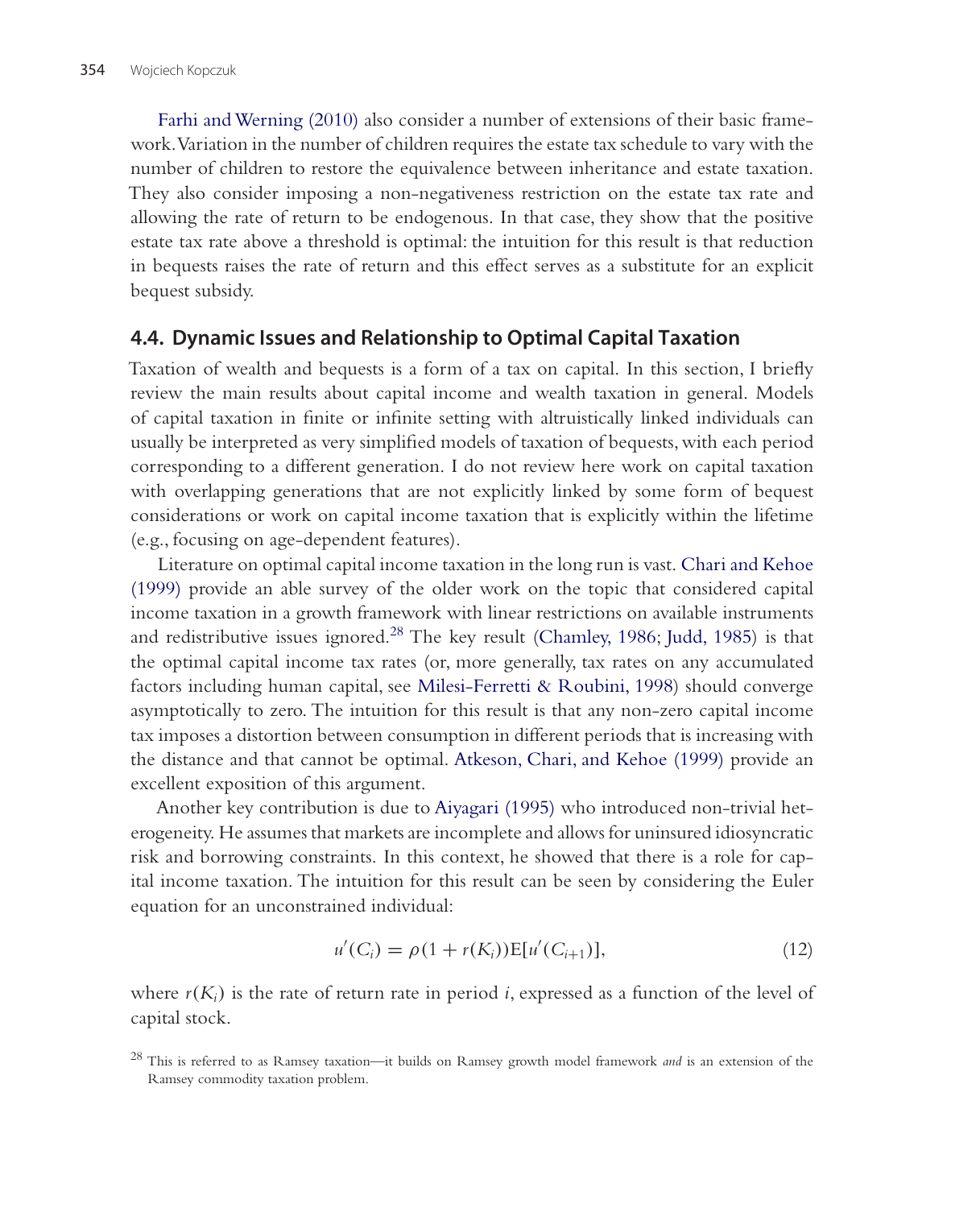In the ergodic steady state, the distribution of consumption in each period is the same. Suppose then that we integrate Eq. [\(12\)](#page-25-2) over the whole population: this would result in the population expectation of  $u'(C)$  on both sides and yield  $\rho(1 + r(K_i)) = 1$ if that expectation was finite. It cannot be finite however. To see it note that  $u'(C_i)$  $E[u'(C_{i+1})]$  implies  $u'(C_{i+1}) = u'(C_i) + \varepsilon_i$  where  $\varepsilon_{i+1} \perp u'(C_i)$  and  $E[\varepsilon_{i+1}^2] > 0$ , so that  $var(u'(C_{i+1})) > var(u'(C_i))$  which violates the ergodicity assumption. As Atkeson and Lucas (1992) [demonstrate,](#page-53-8) [efficiency](#page-53-8) [in](#page-53-8) [fact](#page-53-8) [requires](#page-53-8) [immiseration](#page-53-8) [so](#page-53-8) [that](#page-53-8) [in](#page-53-8)equality is ever increasing and  $E[u'(C_i)]$  grows over time. By allowing for liquidity constraints, [Aiyagari \(1995\)](#page-53-7) breaks the Euler equation for some individuals:

$$
u'(C_i) \ge \rho(1 + r(K_i)) \mathbb{E}[u'(C_{i+1})]
$$
\n(13)

with strict inequality for individuals whose borrowing is constrained. As the result, he demonstrates that a stationary steady state exists but that it implies  $\rho(1 + r(K_i)) \leq 1$ so that the rate of return is below and the capital stock is above the golden rule level. Intuitively, precautionary saving motive acts to increase saving on the individual level and leads to overaccumulation of capital and [Aiyagari \(1995\)](#page-53-7) shows that positive capital income tax is welfare improving.

[Saez \(2002a\)](#page-60-9) introduces heterogeneity in the Ramsey model in a different way. He assumes that dynasties differ permanently with respect to their initial wealth (and assumes away other heterogeneity) and considers the capital income tax that applies above a certain threshold—mimicking the structure of the US estate tax. He shows that the optimal tax of that kind has a finite threshold under reasonable assumptions about the shape of wealth distribution (sufficiently thick tail) and intertemporal elasticity that guarantee that tax distortions are not too strong.<sup>29</sup> Interestingly, a policy of this kind reduces wealth accumulation of high wealth holders to the threshold level but does not distort longrun capital accumulation [\(Piketty, 2001\)](#page-60-10) because asymptotically all remaining wealth is untaxed.

Work in this tradition has an important flaw: it imposes ad hoc restrictions on the set of available tax instruments. Most obviously, linearity of capital income and labor income taxation is unrealistic. More subtly, assumptions about tax treatment of initial resources, government commitment and its ability to save play an important role.

The new dynamic public finance literature initiated by Golosov, Kocherlakota, and Tsyvinski (2003) seeks to remedy the first concern by embedding dynamic capital income taxation questions in the Mirrleesian framework. It considers individuals with unobserved and stochastically evolving ability. One way of thinking about the standard Mirrlees model is that the undistorted allocation is efficient but inequitable and the planner's problem is to address such an inequity. Another is to interpret income taxation as insurance against

<span id="page-26-0"></span> $29$  As in optimal income tax literature, raising marginal tax rates for high income population has mostly inframarginal effect [\(Diamond, 1998;](#page-56-10) [Saez, 2001\)](#page-60-11) when the tail of the distribution is thick.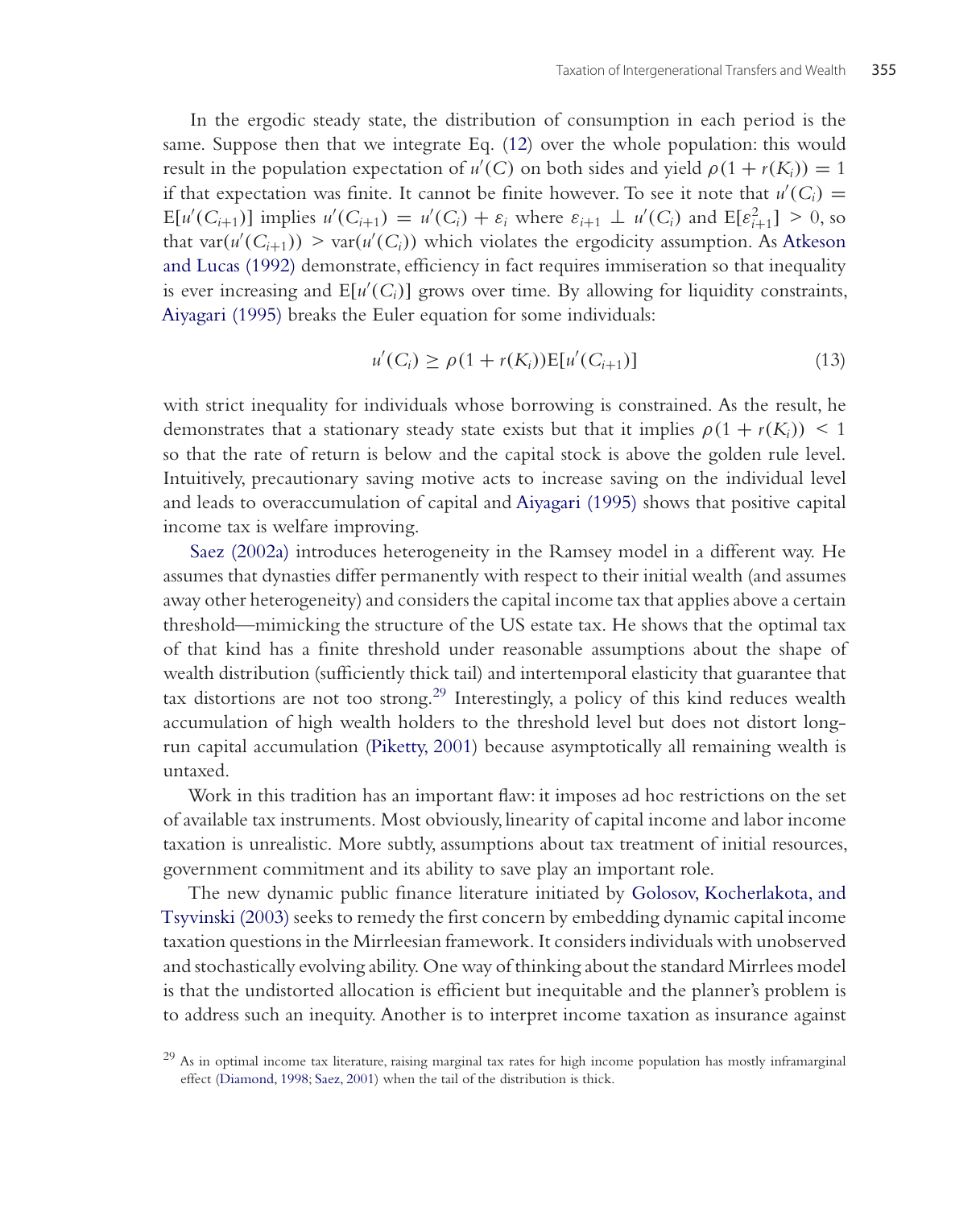lifetime risk: such insurance does not result in the full information first-best allocation because inability to observe state of the world (individual skill type) generates the moral hazard problem (reduced effort). In a way, there is a market failure in the standard Mirrleesian framework too—asymmetric information does not allow for implementing the first-best lifetime insurance scheme—but interpretation of this framework as insurance rather than redistribution is very stylized. Some extensions of this framework as lifetime income insurance have been considered in the literature (see e.g., Eaton & Rosen, 1980[\).](#page-56-11)

The new dynamic public finance literature adds to the picture dynamics so that incompleteness of insurance markets explicitly kicks in within the time frame of the model rather than behind the veil of ignorance. The role of the policy is to insure, the cost is moral hazard due to reduced incentives to exert costly effort in the presence of insurance. It turns out that intertemporal distortions are required to mitigate that disincentive effect. The basic result builds on insights of [Diamond and Mirrlees \(1978\)](#page-56-12) and [Rogerson \(1985\)](#page-60-12) and can be illustrated as follows. Consider a single individual and two period model. Suppose that the utility is additively separable in consumption and effort (*e*)

$$
u(C_0) + \rho \mathbb{E}[u(C_1) - v(e)] \tag{14}
$$

and that the overall resource constraint is given by  $(1 + r)C_0 + E[C_1(\theta)] = E[\theta e(\theta)],$ where the rate of return is given by *r* and neither effort *e* nor  $\theta$  (state of the world, interpreted as skills) are observable (though their product is). The person consumes in the two periods and provides effort in the second period, however the return to effort is not observable. The objective of policy is to provide insurance in the second period, while accounting for disincentive effects.

The new dynamic public finance adopts the mechanism design approach to characterizing Pareto efficient allocations by proposing schedules  $C_1(\theta)$  and  $\gamma(\theta) = \theta e(\theta)$ . Suppose that an individual chooses to report its type as  $\theta'.$  A change in reported type from θ' to θ'' results in a change in utility from consumption by  $u(C_1(\theta'')) - u(C_1(\theta'))$ . The key result can be derived by considering the following variation to the optimal policy. If we modify the profile  $C_1$  to  $\tilde{C}_1$  so that utility in every state of the world changes by exactly the same amount  $\varepsilon$ ,  $u(\tilde{C}_1(\theta)) \stackrel{\text{df}}{=} u(C_1(\theta)) + \varepsilon$ , it will not change the report of the individual because  $u(C_1(\theta'')) - u(C_1(\theta')) = u(\tilde{C}_1(\theta'')) - u(\tilde{C}_1(\theta'))$  for all  $\theta'$  and  $\theta''$ . In other words, the incentive compatibility constraint is unaffected by such a modification: the gain in utility from consumption due to a change in report is unaffected and hence there is no reason to change the original level of effort  $(y(\theta')/\theta)$ , where  $\theta$  is the true type).

Put differently,we are considering a change in second period tax-and-transfer scheme that results in no behavioral response—a uniform lump-sum adjustment would distort labor supply decisions but a transfer combined with offsetting marginal rate adjustment can keep it intact. Expressed explicitly in consumption terms, the necessary modification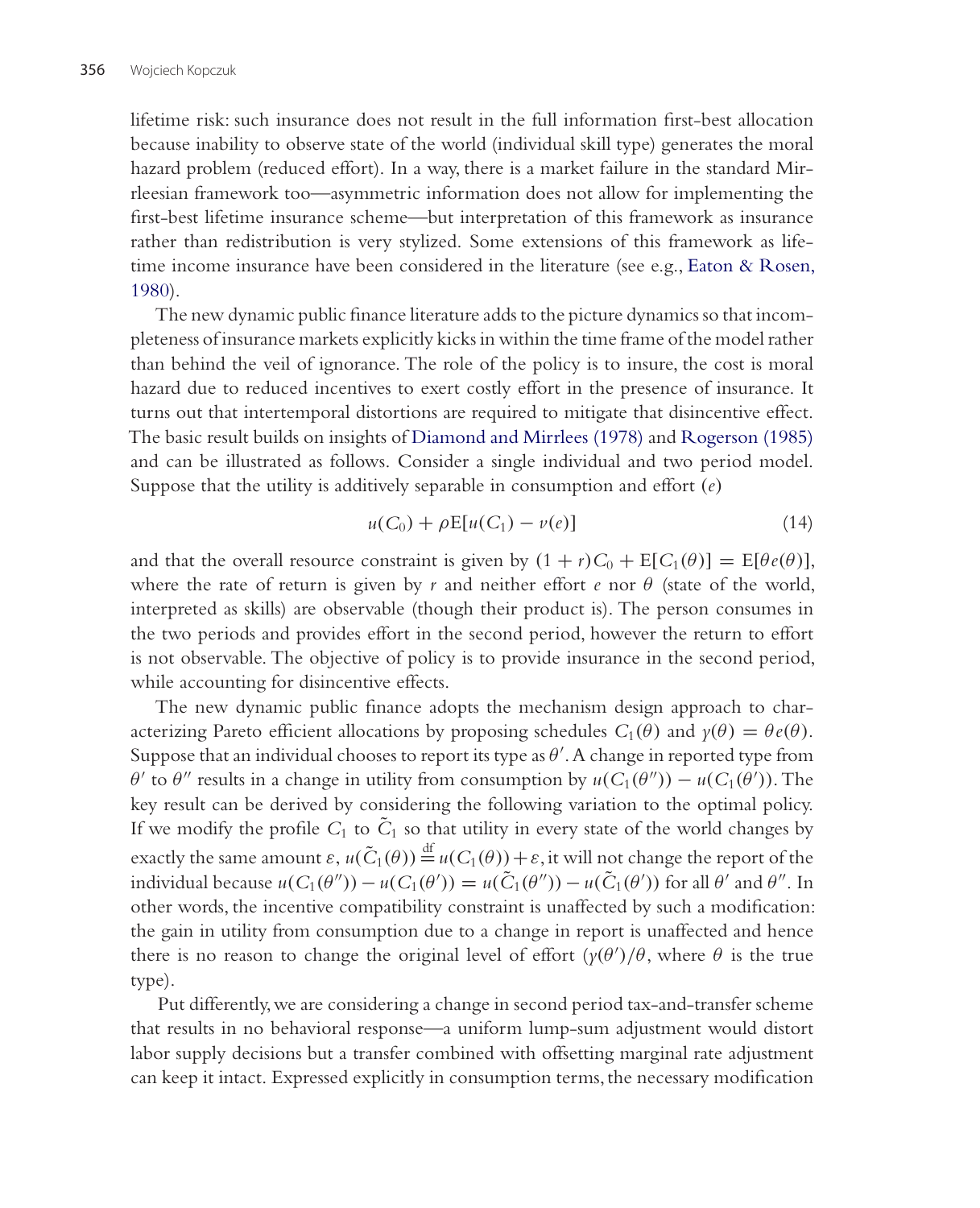for small values of  $\varepsilon$  is given by  $\tilde{C}_1(\theta) - C_1(\theta) = \frac{\varepsilon}{u'(C_1(\theta))}$ . At the optimum, shifting consumption from period 0 to period 1 in an incentive compatible way should have no impact on welfare so that, accounting for the storage technology that allows for transferring consumption between periods at the rate of  $1 + r$ , implementing this variation implies

$$
u'(C_0)E\left[\frac{\varepsilon}{u'(C_1(\theta))}\right] - (1+r)\rho E\left[u'(C_1)\cdot \frac{\varepsilon}{u'(C_1(\theta))}\right] = 0
$$

and this equation can be simplified as

<span id="page-28-0"></span>
$$
\frac{(1+r)\rho}{u'(C_0)} = \mathcal{E}\left[\frac{1}{u'(C_1(\theta))}\right].\tag{15}
$$

This is the inverse Euler equation formula. It represents a necessary condition for the allocation to be Pareto efficient given incentive constraints—it was obtained by appealing to a shift from consumption in period zero to consumption in period one in a way that implies no resource cost and has no effect on relative utility comparisons between states of the world in period 1 thereby leaving incentive constraints intact. This formula differs subtly but importantly from the standard Euler equation [\(12\)](#page-25-2), that can be written as  $\frac{(1+r)\rho}{u'(C_0)} = \frac{1}{E[u'(C_1(\theta))]}.$  the expectations in Eq. [\(15\)](#page-28-0) are of  $1/u'$  rather than *u'*. The concavity of  $1/x$  implies that  $\frac{1}{E[u'(C_1(\theta))]}\leq E\left[\frac{1}{u'(C_1(\theta))}\right]$  (with equality if and only if there is no uncertainty), so that the inverse Euler equation implies that consumption should be distorted toward period 0. In particular, it implies that individuals should not be allowed to invest at the rate *r* but rather should face a positive "wedge" between current and future consumption, hence introducing a rationale for capital taxation.

The inverse Euler equation is a necessary condition for the constrained Pareto efficient allocation in a dynamic setting:it describes the optimal program in the presence of private information. There is a trade-off between insurance and incentives to provide effort: provision of insurance (equalizing marginal utility across states) weakens incentives to provide effort. The way to (partially) restore work incentives is to discourage saving.<sup>30</sup> The lesson carries over to multiple periods and infinite horizon settings with arbitrary data-generating process for skills [\(Golosov et al., 2003\)](#page-57-6).

Applied in the bequest context, the model would call for discouraging bequests in order to stimulate effort of the younger generation (note though that this is a different mechanism that considered by [Kopczuk \(2013\),](#page-58-10) where uncertainty is not present but instead incentives of parents and children are not aligned)—it seems, though it has not been seriously explored, that the case for the importance of this channel should hinge on the empirical effect of inheritance on labor supply of children. We will discuss such evidence in Section [5.4.](#page-39-0)

<span id="page-28-1"></span> $30$  The model builds in normality of second-period leisure via the assumption of additive separability.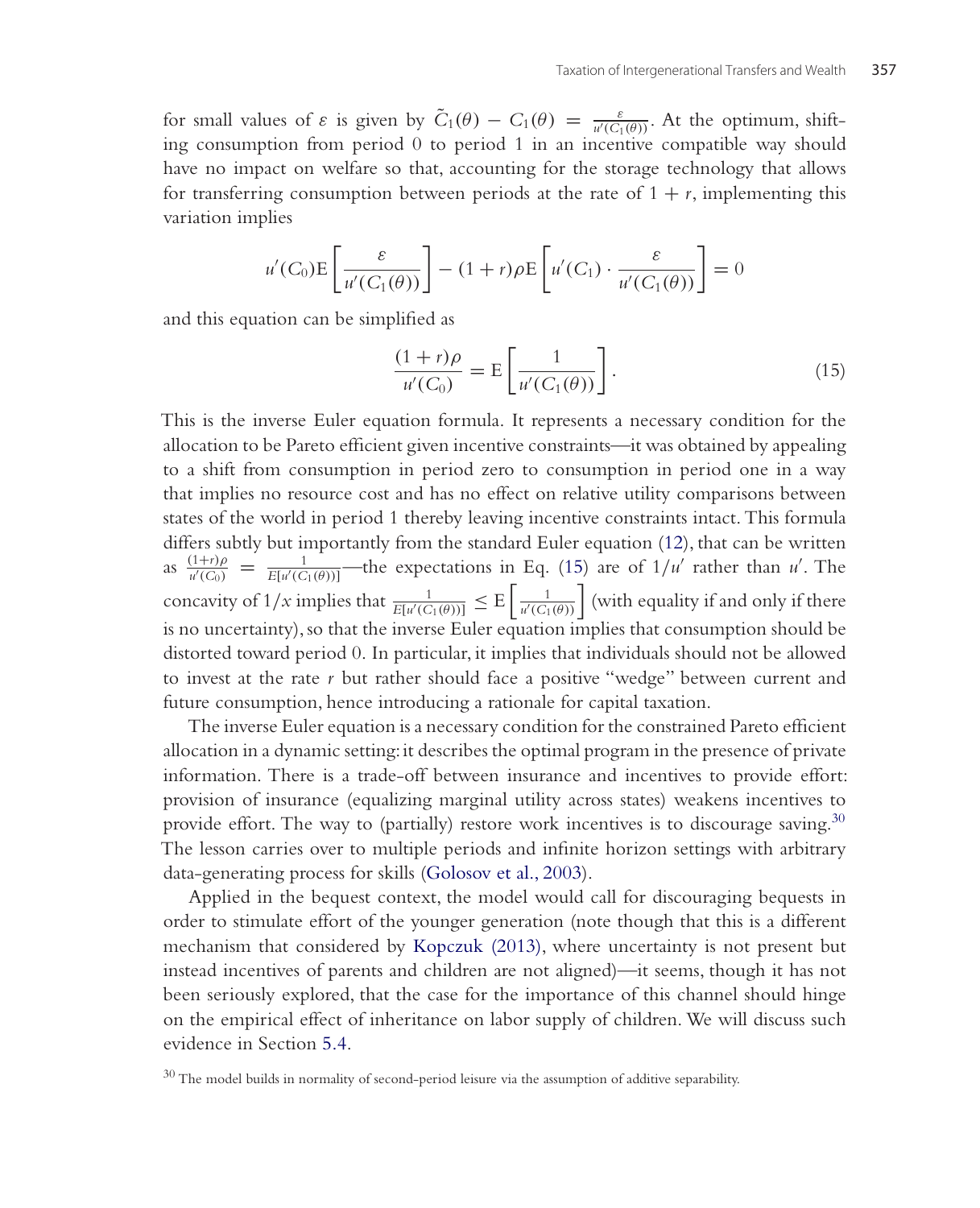The implementation of the optimum turns out to be more complex than simply coming up with the deterministic marginal capital income tax rate *t* that would make the solution to the standard Euler equation governing individual choice,  $\frac{(1+r(1-t))\rho}{u'(C_0)} =$ <br>  $\frac{1}{(1+r(1-t))\rho}$  exting the inverse Euler formula Eq. (15). In the stochastic esting there are  $\frac{1}{\mathbb{E}[u'(C_1(\theta))]},$  satisfy the inverse Euler formula, Eq. [\(15\)](#page-28-0). In the stochastic setting, there are in principle more ways to impose the wedge because the tax rate may vary depending on the state in the second period. In terms of implementation, it means that the tax rate on saving may depend on (current and past) labor income and, in fact, it turns out that this is optimal.

One lesson from this line of work is that there are many ways to implement the optimal allocation. Of course, this is also true without uncertainty and/or dynamics: for example,[Fullerton \(1997\)](#page-57-7) considers implications of various normalizations in the context of taxation of externalities and large literature analyzes relationship between income and consumption taxation (see e.g.,[Auerbach, 2009\)](#page-54-8). The dynamic context allows for a rich set of instruments that includes current labor and capital income, assets, as well as history of these tax bases. Uncertainty adds richness of interactions, so that the quest is for a "simple" and realistic implementation. For example, [Kocherlakota \(2005\)](#page-58-12) proposes an implementation that has zero wealth tax rate on *average*, but that rate depends in general on the history of labor income reports (the wealth tax in each state of the world can be linear in wealth). [Albanesi and Sleet \(2006\)](#page-53-9) propose an implementation that depends on current assets and income only but it applies only in a setting with shocks that are i.i.d.,i.e.,it rules out persistence of productivity over time. [Golosov andTsyvinski \(2006\)](#page-57-8) highlight the importance of asset testing in the empirical implementation.

As discussed by [Kocherlakota \(2010\)](#page-58-13) and [Salanié \(2011, chap. 6\),](#page-61-9) the implementation requires intertemporal distortion to be negatively correlated with the level of labor income or, in other words, the marginal tax rate on capital or assets to decline with labor income. This has two noteworthy implications for thinking about estate or wealth taxation. First, the optimal taxes are non-trivially joint functions of income and assets, possibly involving the full history of these variables. This is in contrast to the actual estate and gift taxation in the United States that operates independently from income taxation. It is also in contrast to the important types of capital taxation such as capital gains and (currently) dividend tax that impose linear tax rates with relatively minor interactions with the rest of the tax system. It is also in contrast to corporate taxation that, while complex and to some extent nonlinear, does not account for other taxes paid by shareholders. Second, all proposed implementations feature capital or wealth distortions that either explicitly or on average fall with the current income/productivity. $31$  As the result, this line of work

<span id="page-29-0"></span> $31$  The exception is a recent paper by [Werning \(2011\)](#page-61-10) that proposes an implementation that features history-dependent labor taxation and savings tax that is independent of the current shock (though history-dependent, although sufficient conditions for history independence are discussed).The unique feature of this implementation is that savings are always set at *zero* and the role of the savings tax is to implement that as an optimum with transfer of resources across periods taking instead the form of adjustments to the labor income tax schedule.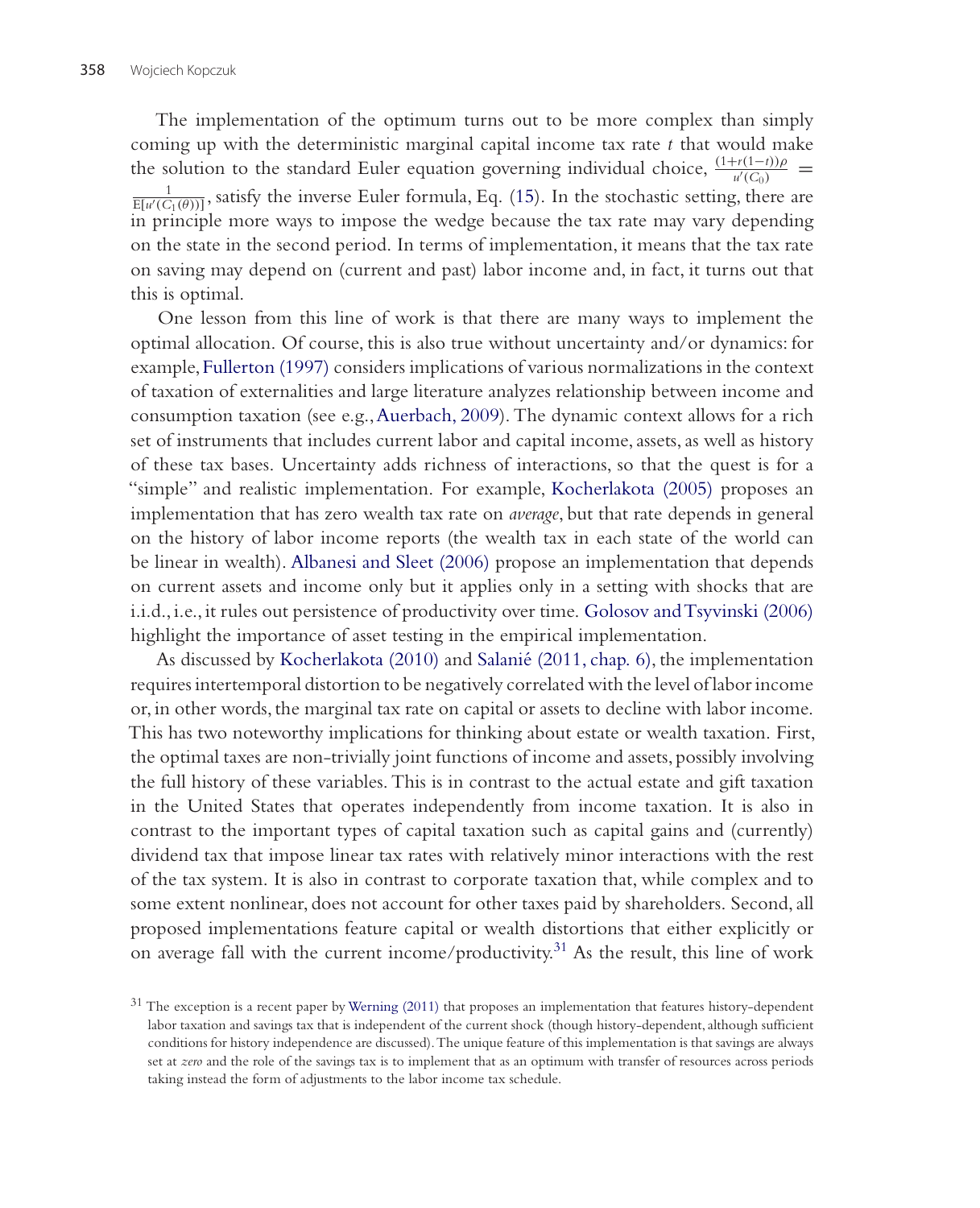appears to provide arguments for capital taxation at the bottom of the distribution—for example, asset testing in the context of disability/welfare programs—rather than lessons for understanding potential optimality of capital taxation at high income levels.

This vibrant literature delivers new and interesting insight but has remained somewhat stylized in its empirical applications. In particular, there were no attempts to express the results in terms of empirically estimable quantities along the lines of [Saez \(2001\)](#page-60-11) (in the context of optimal income tax). This approach relies on the presence of private information but also on individuals placing value on insurance. Indeed, trivially, there would be no inefficiency due to the presence of private information and no role for taxation if individuals were risk neutral. More subtly,the literature has not (yet?) attempted to carefully disentangle the implications of uncertainty,risk attitudes,and incentives for the shape of the optimal tax schedule in this context.The absolute utility gains from insurance are high when marginal utility is high so that the planner's objective should be to deliver utility in those case *and*, by the logic of the inverse Euler equation, distort accumulation decisions in situations that are correlated with experiencing high marginal utility. In the contexts considered by the new dynamic public finance literature, this implies little role for distorting intertemporal margin in states of the world that correspond to experiencing low marginal utility from consumption. As the result, as of now, this literature provides little constructive insight for thinking about tax policy toward the top of the distribution.

The only contribution in the new dynamic public finance that explicitly incorporates bequests is again [Farhi andWerning \(2010\)](#page-56-9) who consider an infinite horizon version of their model basic model with the externality from giving, allowing for abilities uncorrelated across generations. They show that the presence of the giving externality modifies the inverse elasticity rule familiar from this literature precisely by the additive component reflecting the externality as before.Adapting the implementation of the optimal allocation in terms of linear (but history dependent) taxes on inherited wealth as in Kocherlakota (2005)[,](#page-58-12) [they](#page-58-12) [show](#page-58-12) [that](#page-58-12) [the](#page-58-12) [average](#page-58-12) [inheritance](#page-58-12) [tax](#page-58-12) [rate](#page-58-12) [\(that](#page-58-12) [would](#page-58-12) [be](#page-58-12) [zero](#page-58-12) absent externality from giving) has exactly the same structure as given in Eq. [\(10\)](#page-20-1) thereby preserving their conclusions about negativity and "progressivity."

#### <span id="page-30-0"></span>**5. BEHAVIORAL RESPONSES TO TRANSFER TAXATION**

Empirical work on effects of estate taxation on taxpayers'decisions is marred with practical difficulties. On the conceptual side, the question is how to identify the effect of the tax that will apply at the time of death—which is uncertain and, *in expectations*, many years away—on current behavior.Alternatively, one might wonder how what is observed at the time of death might have been impacted by tax policy regime (s) earlier in life. Potentially long lag between behavioral response and the ultimate taxation,<sup>32</sup> makes it difficult to

<span id="page-30-1"></span><sup>&</sup>lt;sup>32</sup> In one of the most famous examples of effective estate tax planning, Sam Walton set up a family limited partnership that allowed for great majority of his estate to pass tax free to his wife and children in 1953, 39 years before his death.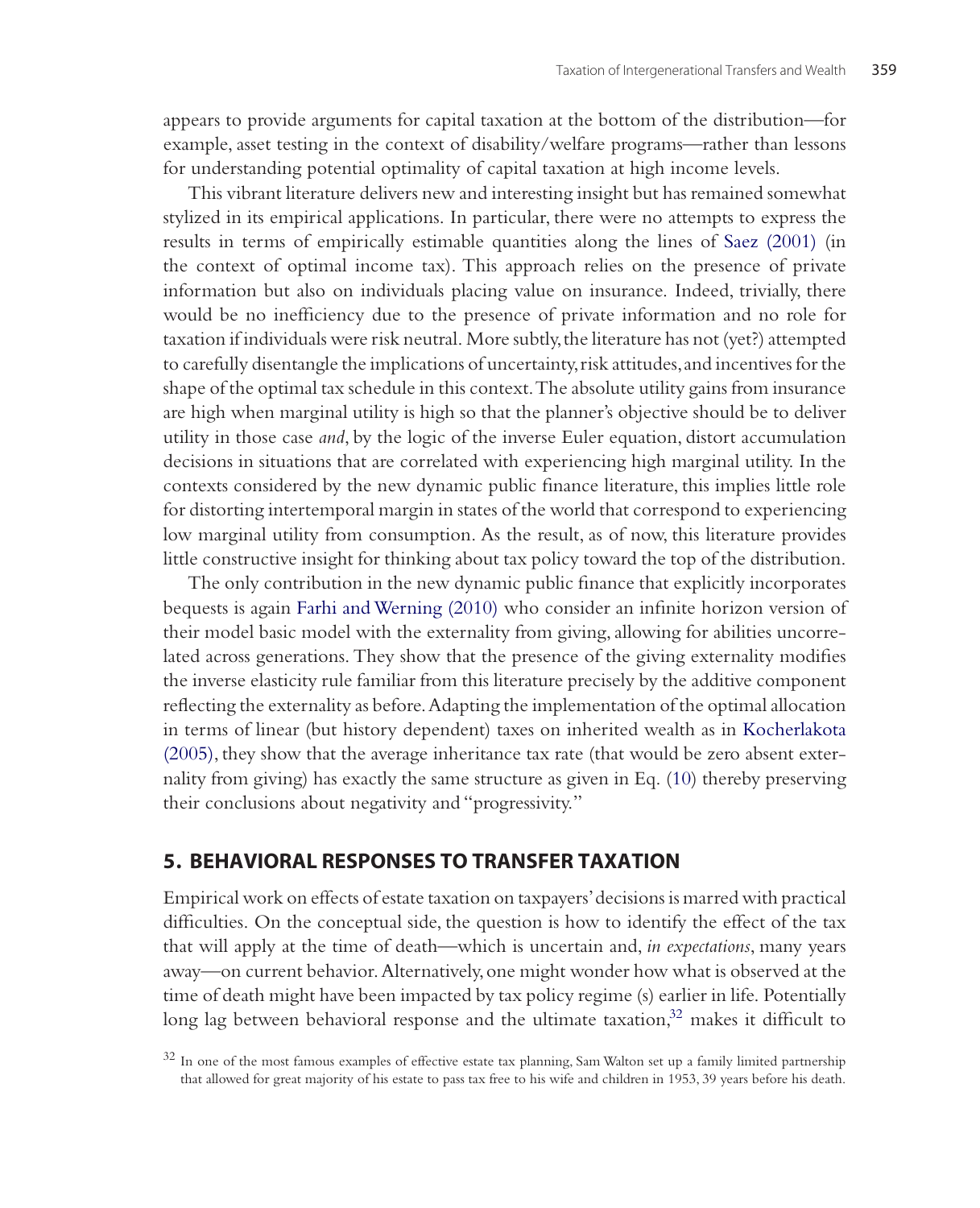credibly establish the causal link between estate taxation and behavior. Still, certain aspects of taxpayer behavior can be studied over shorter-term. In particular, studying the effect of gift taxation and behavior very late in life can be more conclusively related to tax incentives.

The second important issue has to do with availability of data.With some exceptions, estate tax returns are not public information and, because the estate tax applies to high net worth population, standard surveys that do not focus on high net worth population are of limited use. Surveys that oversample high net worth population (such as Survey of Consumer Finance), probate records and administrative datasets are potential sources of data.

Despite these difficulties, the literature has made some strides into understanding the impact of transfer taxation on behavior.

Perhaps the most basic question is about the effect of estate taxation on wealth accumulation. The simplest approach is to consider a certainty framework that ignores dynamic dimension, with individual maximizing utility *u*(*C*, *L*, *B*) subject to the constraint  $C + RB = \gamma - T(E)$ , where  $E = wL - C$  is the size of the estate. Following the approach of Feldstein (1995,1999), the literature on responsiveness to income taxation (recently surveyed by [Saez, Slemrod, & Giertz, 2012\)](#page-61-11) focused on the "sufficient statistic" for behavioral response—the responsiveness of taxable income. A similar sufficient statistic argument can be applied in the estate tax context. While the estate tax can affect behavior on many possible margins (even in this simple formulation, labor supply and bequests may both respond), the welfare impact of the estate tax should be summarized by the impact of the tax on taxable base—in this case, the size of the estate.This would be so even when we add other margins of response such as, for example, tax avoidance. This argument relies on considering a small change in the marginal estate tax rate *dt* above some threshold *E* (so that the tax is  $T(E) + dt \cdot (E - E)$ ). By the envelope theorem, the effect of that change on the overall level of utility is  $-\mu_C \cdot (E - \bar{E}) \cdot dt$ , while the impact on revenue reflects the effect of a change in the tax rate on the size of estate:  $T'(E) \cdot dE + dt \cdot (E - \bar{E})$ . In either case, it is the level and responsiveness of the overall estate rather than the composition of the response that matters. Hence, by extension, focusing on the effect of estate taxation on the size of estate at the time of death is a natural starting point for understanding the efficiency cost of estate taxation.

It is obvious that this simple framework misses a lot of things. Comprehensively applying Feldstein's argument requires understanding the effect on *overall* tax liability. Even within the simplest framework, it calls for estimating the effect not just on estates but also on gifts, as well as that on another main source of tax revenue—income taxation. Reducing labor supply is one obvious margin that the donor can respond on but by far not the only one. Investment decisions and occupational choice might respond to taxation and have implications for income and corporate tax base. Delaying capital gains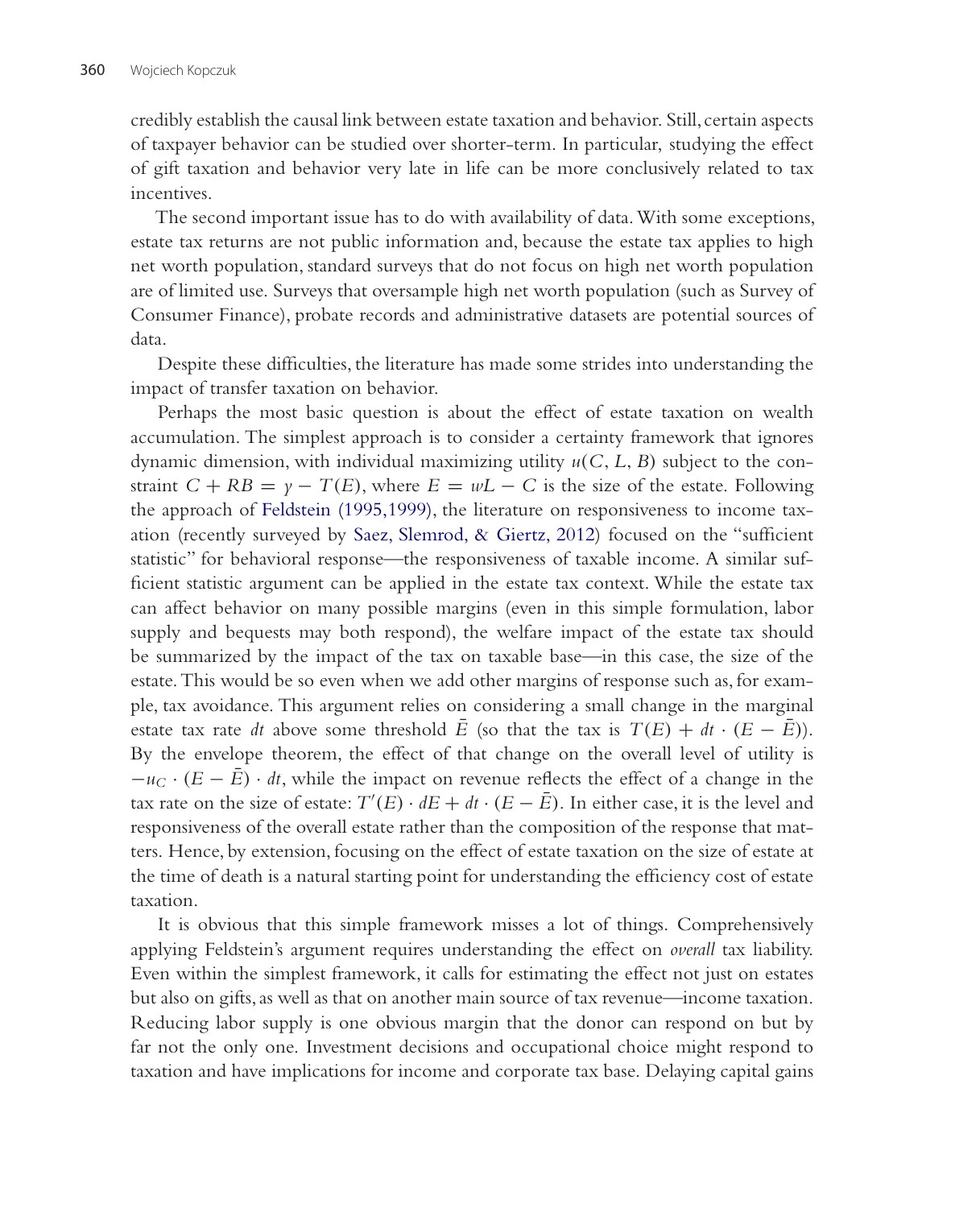realization due to step-up in basis at death reduces capital gains tax revenue. Taxpayers who might respond to the estate tax by increasing their charitable contributions, might do so via giving in life with income tax consequences. Avoidance strategies that rely on freezing the value of estate and transferring ownership to beneficiaries might shift taxable income (not just estate) to other individuals. The natural margins of interest for understanding tax consequences of changes in transfer taxation are responsiveness of inter vivos gifts, and life-time taxes such as due to the impact on income, capital gains or corporate tax base. Response of transfers also naturally has implications for behavior and tax liabilities of beneficiaries.

Similarly as in the case of taxable income, focusing on the tax base has limitations. In the presence of tax evasion or other situations where revenue or welfare spillovers are present, decomposing the response into "real" and "shifting" component is important as pointed out by [Slemrod \(1998\)](#page-61-12) and elaborated by [Chetty \(2009\).](#page-55-9) Additionally, response of the tax base to tax incentives is informative about implications of narrow reforms modifying tax rate structure but not about implications of reforms that might affect the base or other non-rate aspects of the system that may themselves affect the magnitude of the behavioral response [\(Slemrod & Kopczuk, 2002\)](#page-61-13). Last, but certainly not least, the effect of taxation on real quantities is the relevant parameter to know for many non-tax related questions.

In what follows, I review empirical evidence on major types of responses to transfer taxation, but begin with clarifying magnitude of distortions that are caused by such taxation.

#### <span id="page-32-0"></span>**5.1. Magnitude of Distortions**

Taxes on transfers are related to other forms of taxation. Most obviously, a tax on estates or bequests is a form of a tax on wealth. To see that, consider first the following asset accumulation equation:

<span id="page-32-1"></span>
$$
A_{k+1} = (1 - t^w)(1 + (1 - t^k)r)(A_k + S_k),
$$
\n(16)

where  $A_k$  represents assets in period  $k$ ,  $t^w$  is an annual wealth tax,  $t^k$  is a tax imposed on return to savings, *r* is in the interest rate and *Sk* is net new saving as of the end of period *k*. I am going to assume that  $A_i \geq 0$  for all *i*.

In the event of death at the beginning of period  $t + 1$ , after tax bequests are given by  $B_{k+1} = (1 - t)A_{k+1}$ . Iterating Eq. [\(16\)](#page-32-1), yields

$$
B_{k+1} = (1-t)\left(R^{k+1}A_0 + \sum_{i=0}^{k} R^{k-i}S_i\right) \quad \text{where} \quad R = (1-t^w)(1+(1-t^k)r). \tag{17}
$$

Assuming first no saving,  $S_i = 0$  for all *i*, the tax on estate is equivalent to an annual wealth tax given by  $1 - t^w = (1 - t)^{1/(k+1)}$ . For example, assuming  $k + 1 = 50$  and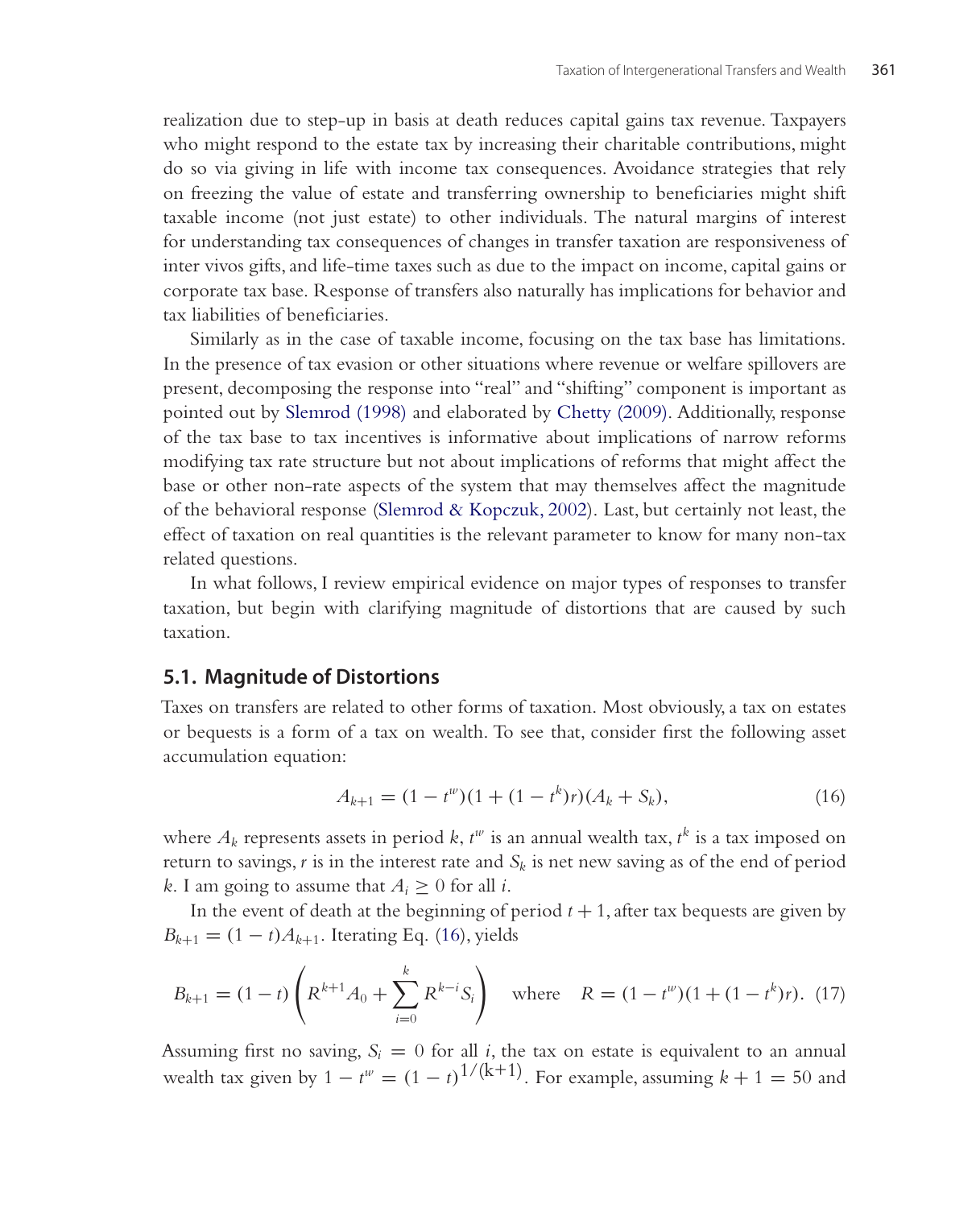$t = 0.35$  implies  $t^w = 0.0086$ : obviously, the longer the horizon the lower the equivalent wealth tax. Similarly, there is equivalence here between capital income tax and the estate tax:  $1 + (1 - t^k)r = (1 + r)(1 - t)^{1/(k+1)}$ . Again, as an example, additionally assuming 5% rate of return, one obtains  $t^k = 0.18$ . It is straightforward to show that the equivalent capital income tax rate is a decreasing function of the rate of return: the return on the taxed amount does not accrue to the taxpayer and this effect is more important when the rate of return is higher.

Adding saving to the picture complicates the analysis: the equivalent (resulting in the same bequest holding behavior constant) wealth or capital income tax rate depends on when saving takes place—the shorter the horizon, the lower the rates. The main point here is that the horizon and rate of return matter: the estate tax is an infrequent tax so that it is mechanically less burdensome (as measured by equivalent tax rates) relative to annual taxes as horizon increases and it provides a deferral advantage that grows with the horizon and the rate of return.

This discussion illustrates how one might compare the effective tax rate under the estate tax to that under other types of capital taxation, but it does not appropriately describe the distortion induced by the tax. As one example, the 35% estate tax rate from the example above has different incentive effects than annual capital income tax rate of 18%: holding bequest constant, estate tax does not distort lifetime consumption profile while capital income tax does.

Evaluating the marginal estate tax rate that applies at the time of death is a reasonably well-defined exercise although even that is not always straightforward. The actual tax liability is affected by many factors including reliance on marital and other types of deductions, valuation discounts, interaction with state taxation and deferred payment schedule among other things. $33$  We will delay talking about such complications until reviewing related empirical papers.

The actual marginal tax rate at the time of death is directly relevant for decisions that take place around that time—deathbed estate tax planning or choices made by the executor of the estate. However, decision of the donor earlier in life should be governed by *expectations* of the estate tax rate at the time of death rather than its actual value.

[Poterba \(2000b\)](#page-60-13) asks how the marginal investment decisions are affected by the presence of estate taxation. He points out that saving rate of return between period *i* and  $i+1$  is not affected by the presence of the estate tax if there is no mortality risk. Denoting mortality rate by  $m_i$ , the expected rate of return is given by  $(1 - m_i)(1 + (1$  $t^{k}$ )*r*) + *m*<sub>*i*</sub>(1 − *t*)(1 + (1 − *t*<sup>k</sup>)*r*) = (1 − *m<sub>i</sub>t*)(1 + (1 − *t*<sup>k</sup>)*r*): on the margin, the estate tax is equivalent to a wealth tax at the rate of  $m<sub>i</sub>t$ . Equivalently, the rate of return is  $1 + (1 - t^k)r - m_it(1 + (1 - t^k)r)$ . Closer inspection of this formula reveals that the effect of the estate tax on the marginal rate of return increases with mortality rate, but

<span id="page-33-0"></span> $33$  The estate tax liability attributable to a qualified business may be eligible for payment in installments over a 10 year period.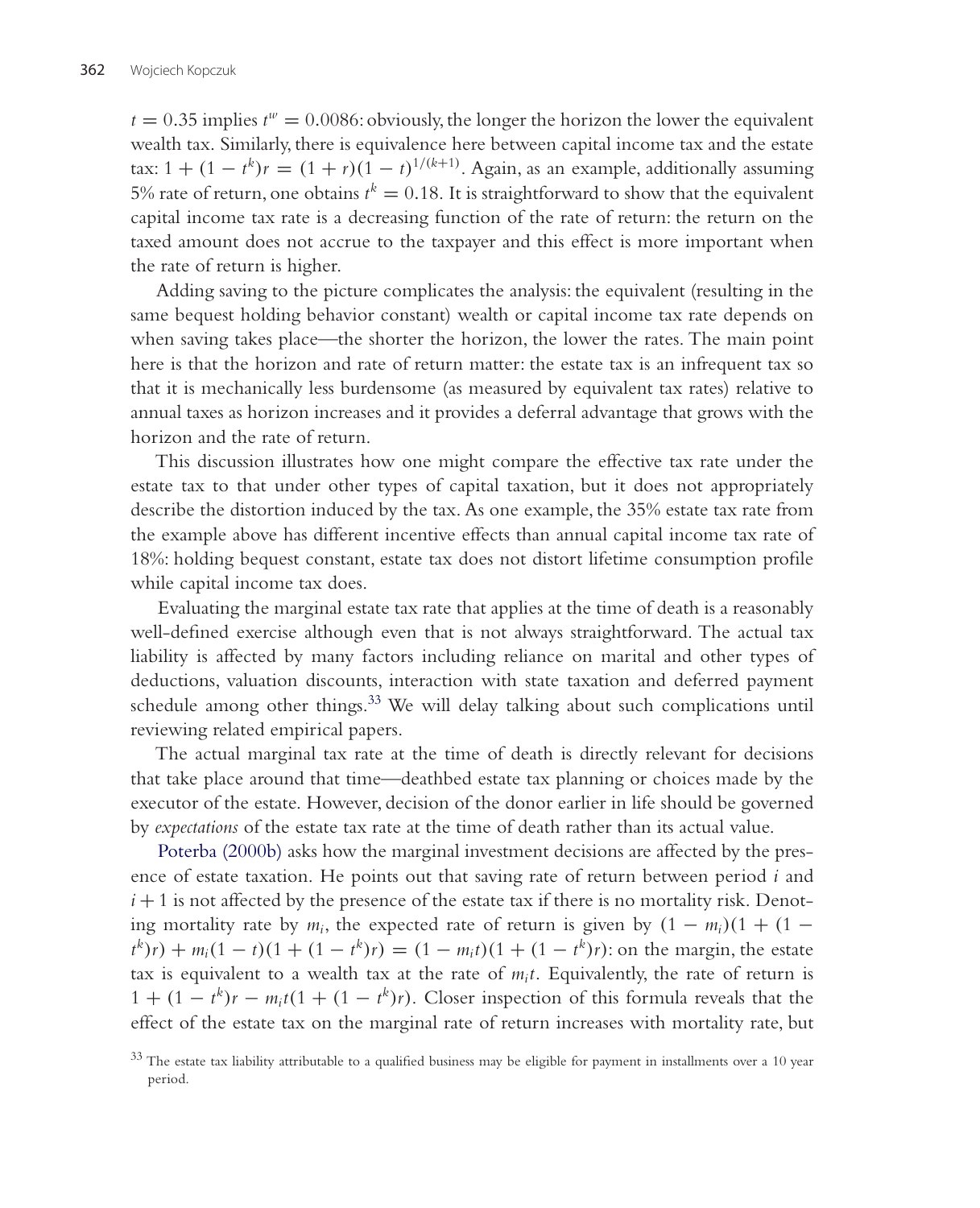otherwise is not very sensitive to the rate of return because  $1 + (1 - t^k)r \approx 1$ . The estate tax is relatively more important than capital income taxation when the rate of return is low and less important when the rate of return is high.

Note though that this is marginal analysis that applies to investments over short horizon. Suppose that the taxpayer is saving with the purpose of leaving a bequest. In that case, as the first pass, mortality risk does not matter. To see it, consider period *N* that is sufficiently distant to guarantee that a taxpayer dies by then. The future value of a marginal dollar of current saving as of period *N* is given by  $(1 - t)(1 + r(1 - t^k))^{N}$ : regardless of the timing of death, the estate tax will be paid once before period *N*. As long as the marginal increase in tax liability is neutral with respect to the timing of death and the utility from bequest is not a function of age at death, the mortality risk should not enter. Neither of these assumptions are automatic:the timing of capital gains step-up matters and welfare neutrality of the timing of bequests would depend on the presence of liquidity constraints and precise assumptions about the nature of the bequest motive. Ultimately, the extent to which mortality risk interacts with estate taxation is an empirical (and, as of now, unresolved) question.

Saving/investment decision is just one of the many margins that may be distorted by the estate tax. In particular, taxpayers might choose to make transfers in life instead of making them at death. This has nuanced tax consequences under the US (and other countries') tax law. Marginal tax rates applying to gifts and estates are usually different. Denote the gift tax rate by  $t^G$  and continue to denote the estate tax rate as  $t.$  For simplicity of the exposition, I assume here that they are applied to the same base—the total amount of the transfer. Let's continue to assume that taxpayers are interested in maximizing the total after tax amount of transfers. In the certainty, one shot context, one should select the mode of transfer that corresponds to the lower marginal tax rate. In practice, usually  $t^G \leq t_{\alpha}^{34}$  $t^G \leq t_{\alpha}^{34}$  $t^G \leq t_{\alpha}^{34}$  so that there is a presumption that gifts are advantageous. Now consider the same decision but instead assume that the transfer at death will take place *n* years from now (for now assumed certain) and the asset accumulates at the rate of return *r*. [35](#page-34-1) Denoting by *G* is the value of the transfer considered, the value of tax at period *n* is  $(1 + r)^n t^G G$ or  $(1 + r)^n$  *t*G so that the comparison is unchanged.

However, in practice, the tax schedule is often non-linear. Using  $T$  and  $T^G$  to represent the two tax schedules, the correct comparison of net ex-post tax liabilities is between  $T(P^E) + (1+r)^n T^G (B^G + G)$  and  $T(P^E + (1+r)^n G) + (1+r)^n T^G (B^G)$  where *B<sup>E</sup>* and *B<sup>G</sup>* are bases for gift and estate tax, respectively. A gift changes the base for the gift tax by its pre-accumulation value while it changes the base for the estate tax by its (higher) after-accumulation value. The effect will depend on the relationship between the two schedules, but in practice it is likely to make gift taxation further preferred when

<sup>34</sup> In the US, gifts are taxed on tax exclusive basis that implies lower marginal tax rate; see footnote [39.](#page-37-1)

<span id="page-34-1"></span><span id="page-34-0"></span><sup>35</sup> This assumption is not necessarily correct—it is possible that the donor may have access to different investment opportunities than the donee.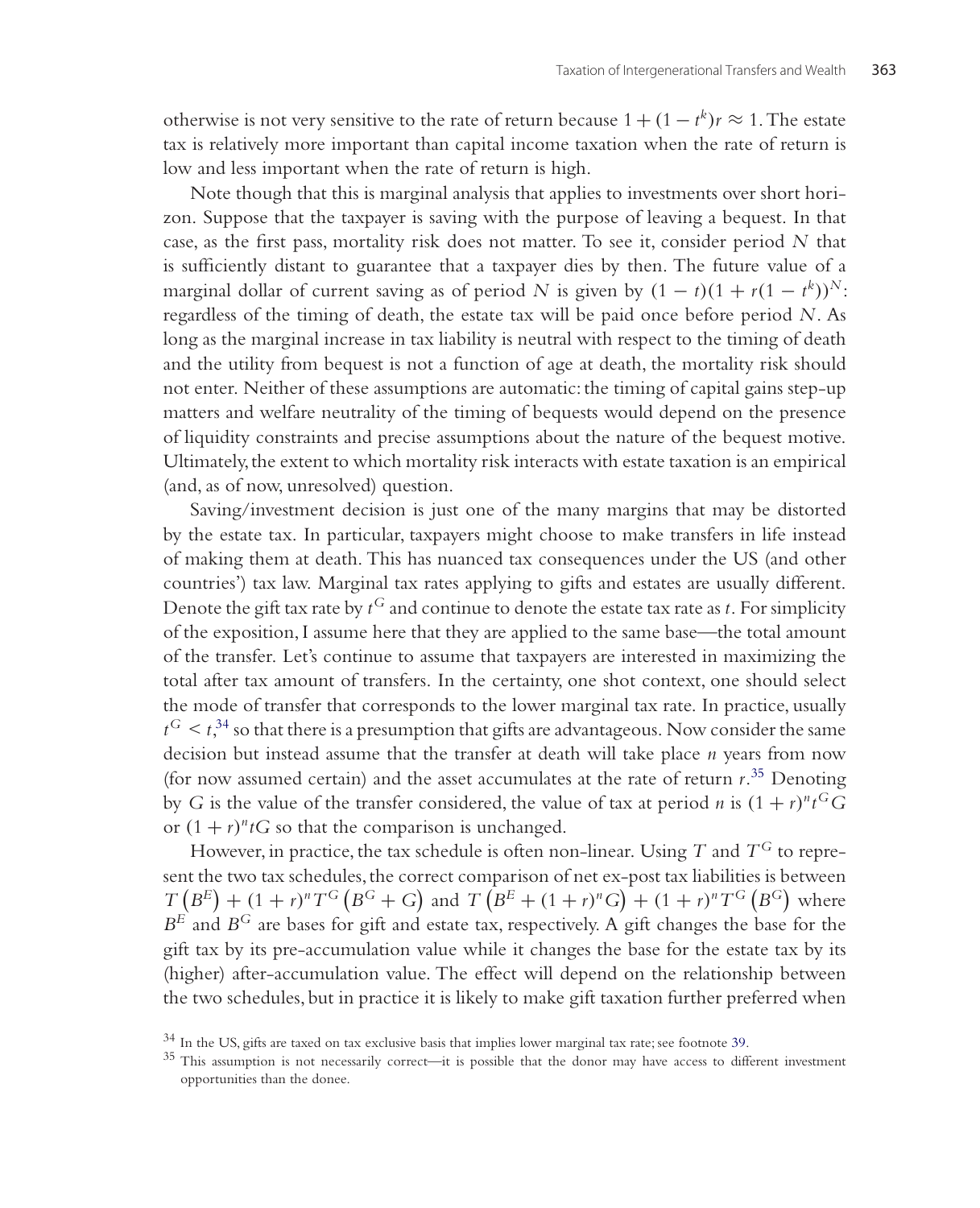the two schedules are closely related and the nominal rate of return is high or the horizon is long. In particular, in the US case,  $B<sup>E</sup>$  and  $B<sup>G</sup>$  are (imperfectly) tied to each other via unified credit (lifetime exemption). Ignoring for simplicity the difference in how gift and estate tax is calculated and writing the tax as a single schedule, on the margin the taxpayer should be comparing  $(1 + r)^n T' (B^E + B^G + G)$  in the case when an inter vivos gift is made to  $(1+r)^nT'\left(B^E+B^G+(1+r)^nG\right)$  when it is delayed until death, providing the strong case for pre-paying the estate tax via gift taxation as long as the marginal tax rate increases with the base without even appealing to the difference in statutory marginal tax rate schedules. The key point here is that early gifts remove future appreciation from the tax base and this effect is beneficial in the presence of progressivity.The effect is especially strong when assets are expected to appreciate (even if just in nominal terms) or horizon is long.

Another wrinkle influencing the choice between gifts and bequests relates to tax treatment of capital gains. Suppose that fraction  $\beta$  of the asset to be transferred corresponds to appreciated taxable gain to be taxed at realization at some rate  $t^K$  (assume that this is the rate that accounts for the benefits of the deferral). In the US, capital gains transferred at death benefit from step-up in basis but gifts do not. Hence, the cost consequences of the bequest are unaffected by this modification but those of the gift are. The tax basis of an asset is adjusted for gift taxes paid that are attributable to the capital gains liability so that there is an incremental tax liability of  $(\beta - \beta t^G)t^K$ . One can go further by modeling benefits of deferral and implications of various liquidation strategies.There are additional complications in case of gifts shortly (3 years) before death that may be treated as bequests and further opportunities to benefit from step-up by first transferring the asset to a surviving spouse. See [Joulfaian \(2005a\)](#page-58-14) for further discussion and illustrative calculations. Another aspect that has not been accounted for here are differences in marginal tax rates of donors and donees that create additional opportunities for tax arbitrage (Agell & Persson, 2000; [Stiglitz, 1985\)](#page-61-14)[.](#page-53-10) [It](#page-53-10) [has](#page-53-10) [been](#page-53-10) [argued](#page-53-10) [that](#page-53-10) [it](#page-53-10) [has](#page-53-10) [important](#page-53-10) [implication](#page-53-10)s in the context of the estate tax [\(Bernheim, 1987\)](#page-54-9).

# <span id="page-35-0"></span>**5.2. Effect on Wealth Accumulation and Reported Estates**

A number of papers attempted to relate estate taxation to wealth or estates at death. [Kopczuk and Slemrod \(2001\)](#page-58-15) use estate tax returns covering selected years between 1916 and 1996.<sup>36</sup> They first pursue aggregate and micro-based analysis using aggregate time-series variation in top marginal tax rate and marginal tax rates evaluated at 40 or 100 times average wealth as instruments for the individual marginal tax rate at death.This is not a particularly convincing identification strategy and, unsurprisingly, the results are not particularly robust. They subsequently attempt to exploit cross-sectional variation.

<span id="page-35-1"></span> $36$  The IRS has complete micro data for period 1916–1945 and samples for 1962, 1965, 1969, 1972, 1976 and annually starting from 1982 (though with varying coverage and design). See [McCubbin \(1994\)](#page-59-14) for a description of the pre-1945 data and [Johnson \(1994\)](#page-57-9) for the discussion of post-1982 datasets.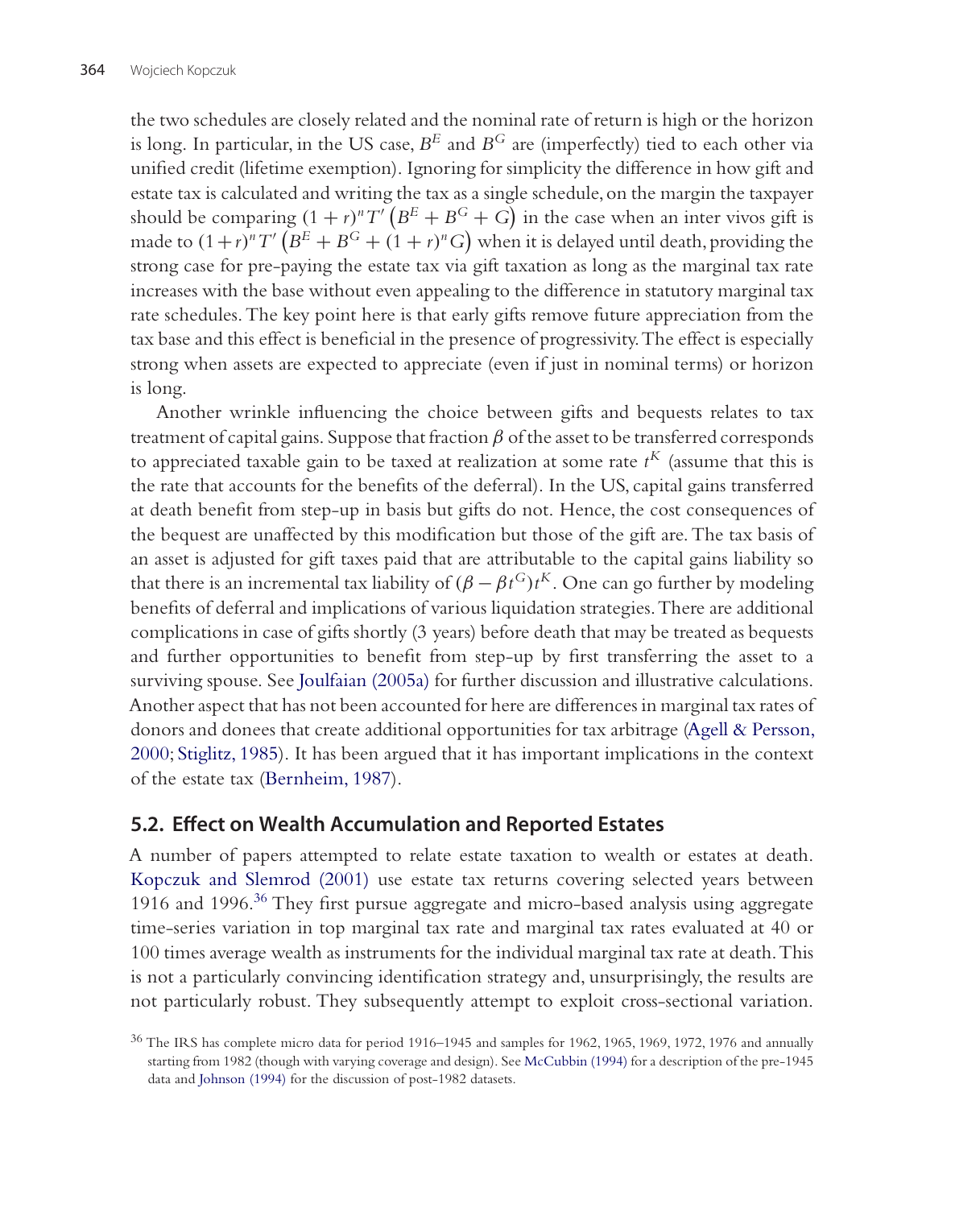To do so,they note that it is expected taxation over individual lifetime that should matter and they propose using the imputed marginal tax rate at age 45 as a proxy (instrumented using tax rates at the fixed point of the distribution as before). This approach introduces variation in the marginal tax rate at any particular point in time that is driven by variation in age of decedents, and this variable turns out to dominate other measures of tax burden in "horse-race" specifications. This strategy yields significant net-of-tax elasticity of net worth at death of about 0.16.

[Holtz-Eakin and Marples \(2001\)](#page-57-10) use Health and Retirement Survey to estimate the effect of estate taxation on wealth of the *living* population. They primarily rely on cross-sectional variation in state inheritance and estate tax rates to identify the effect. In principle, this could be a more credible source of variation than age-variation considered by [Kopczuk and Slemrod \(2001\)](#page-58-15) and focusing on the living individuals allows for interpreting the results as the response to estate taxation expected in the future (under the assumption that current rates are a good proxy for future tax rates). However, the HRS data contains few high net worth individuals, and cross-sectional variation may not deal adequately with location-based heterogeneity and endogeneity of location decisions. [Joulfaian \(2006b\)](#page-58-16) pursues a systematic attempt to exploit time variation to explain the size of estates. Rather than using marginal tax rates at death, he uses an ("representative") equivalent marginal tax rate 10 years before death.That rate is constructed using a stylized procedure that follows the insight of [Poterba \(2000b\):](#page-60-13) that rate is obtained by solving for *t*<sup>k</sup> the equation given by  $(1 + r)^n(1 - t) = (1 + r(1 - t^k))^n$ , where *t* is the tax rate that applies 10 years before death,  $r$  is linked to the growth rate of S&P 500 and constant life-expectancy of  $n = 15$  or  $n = 20$  years is assumed.

As can be inferred from this brief summary, as of yet, the literature has not been able to come up with a fully convincing empirical strategy to estimate this key dimension of the response. It is worth noting though that all these papers estimate similar baseline elasticity of net worth/reported estate estimates with respect to the net-of-tax rate of between 0.1 and 0.2.<sup>37</sup> The baseline specifications in each case attempt to shed a light on the response to incentives over the lifetime (rather than marginal tax rates at death), but use different dependent variables: in [Holtz-Eakin and Marples \(2001\)](#page-57-10) it is wealth at some point while alive measured in survey data, while the other two papers focus on estate at death as reported on tax returns. Taken at face value, these results would be consistent with the notion that tax avoidance is not the main driver of the response, the topic to which we will return below.<sup>38</sup>

 $37$  Both [Holtz-Eakin and Marples \(2001\)](#page-57-10) and [Joulfaian \(2006b\)](#page-58-16) do not estimate the elasticity directly but discuss converting their estimates to those obtained from the "standard" log-log specification used by [Kopczuk and Slemrod \(2001\).](#page-58-15)

<span id="page-36-1"></span><span id="page-36-0"></span><sup>38</sup> In a very recent paper, [Seim \(2012\)](#page-61-15) finds evidence of significant responses of reported wealth to marginal tax rate incentives under the Swedish annual wealth tax that he attributes to tax evasion.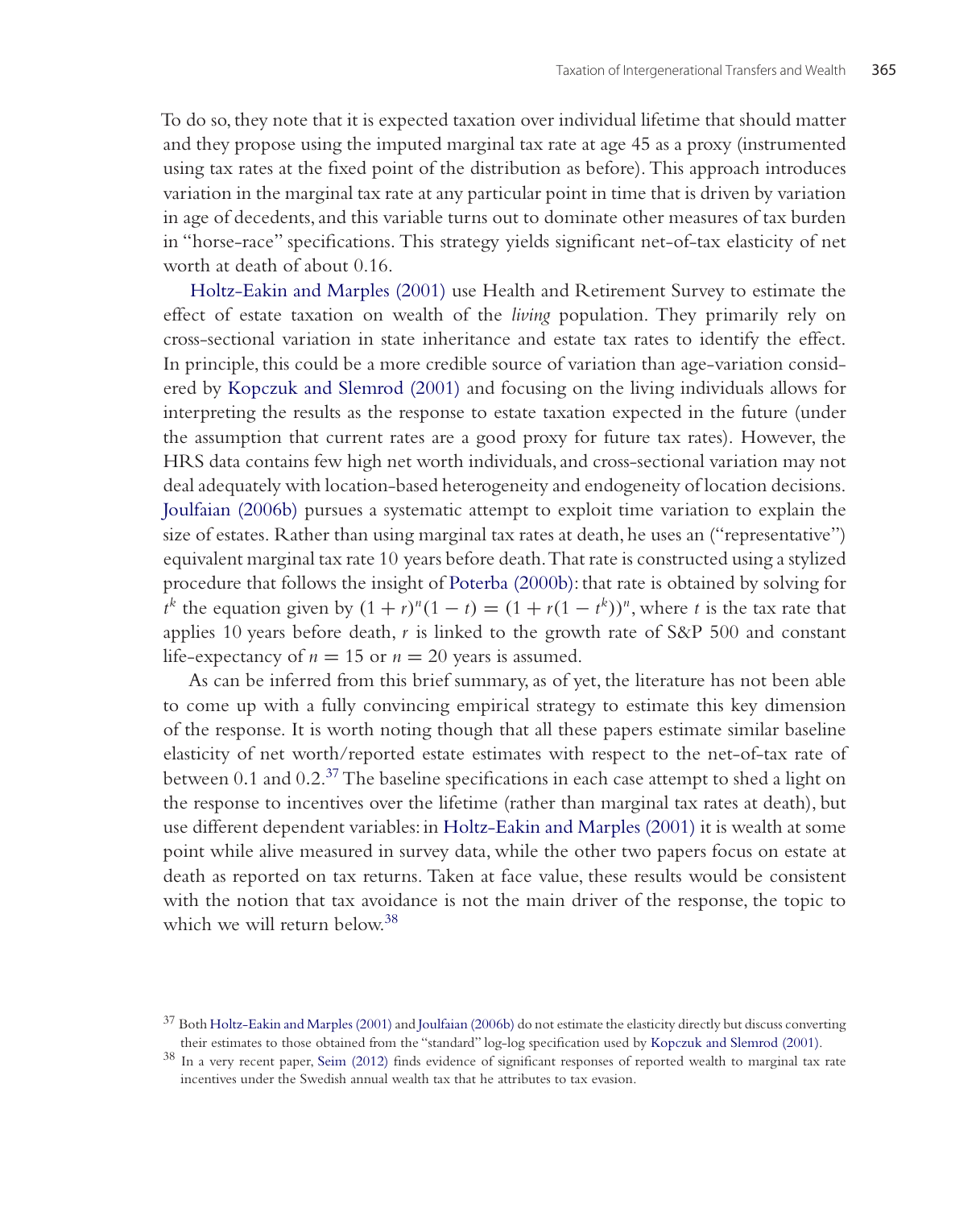#### <span id="page-37-0"></span>**5.3. Inter Vivos Giving**

In contrast to the work on responsiveness of wealth and estates, the literature has made more significant strides in estimating the effect of taxation on giving while alive.The US and many other countries tax gifts and estates in ways that create opportunities for tax avoidance (see [Nordblom & Ohlsson, 2006,](#page-60-14) for a theoretical analysis). In the US, estate and gift taxes have operated completely independently since 1932 (when the gift tax was introduced) until 1976. Since 1977, gift and estate taxation have been integrated, that is gifts reduce the size of exemption available at the time of death. Since the very beginning, the gift tax applies to lifetime gifts, that is gifts made in the past are accumulated to provide a lifetime basis. Also, since the beginning of its existence, the gift tax rates have been lower than estate tax rates: explicitly initially and through the distinction between tax-inclusive and tax-exclusive basis since.<sup>39</sup> Gift taxation allows for annual exemptions<sup>40</sup> and interacts in non-trivial way with step-up in basis at death. The final component of the system in the United States is the Generation-SkippingTransferTax that's imposed on transfers that skip a generation.<sup>41</sup> See [Joulfaian \(2004\)](#page-58-17) for the history of changes in gift tax provisions.

The tax advantaged nature of gifts usually provides an incentive to transfer inter vivos rather than at death. This incentive is particularly strong in the case of assets that are expected to appreciate. On the other hand, gifts generally do not benefit from the stepup in basis and hence may trigger capital gains tax liability.

[Joulfaian \(2004\)](#page-58-17) focuses on aggregate gift tax revenue and documents massive spikes corresponding to changes in gift tax rates. In particular, gifts in 1976—in anticipation of integration of gifts and estates and, simultaneously, an increase in the top gift rate from 57.5% to 70%—quadrupled compared to the previous year, only to decline to well below pre-1976 levels for another decade or so.This is further supported by more formal aggregate time-series econometric specifications that convert striking salient features of the time series into large and very significant estimates of elasticity to current and anticipated tax rates. The aggregate evidence strongly indicates that some (presumably large) gifts are very responsive. [Ohlsson \(2011\)](#page-60-15) documents similar dynamics in Sweden in 1948 just before Sweden instituted a temporary estate tax on top of existing inheritance and gift taxation.

[Bernheim, Lemke, and Scholz \(2004\)](#page-54-10) provide micro-based evidence. They use data from the Survey of Consumer Finances between 1989 and 2001 and focus on the impact of increases in estate tax exemption. The increase should have no effect on people who

<span id="page-37-1"></span> $39$  The estate tax applies on the tax inclusive basis, so that a dollar of estate yields the tax liability of  $T'$  and the gift of 1 − *T* . The gift tax applies on the tax exclusive basis so that the gift of a dollar entails additional liability of *T* . As the result, a one dollar expense (to be comparable to estate) results in an after tax gift of  $\frac{1}{1+T'}$  and the tax liability of

 $\frac{T'}{1+T'}$  (which is obviously smaller than *T'*).

 $40\frac{1}{13,000}$  in 2011, for each donee separately.

<span id="page-37-3"></span><span id="page-37-2"></span><sup>&</sup>lt;sup>41</sup> In particular, it applies to related individuals who are more than one generation apart (such as grandchildren) and to unrelated parties that are younger by 37.5 or more years.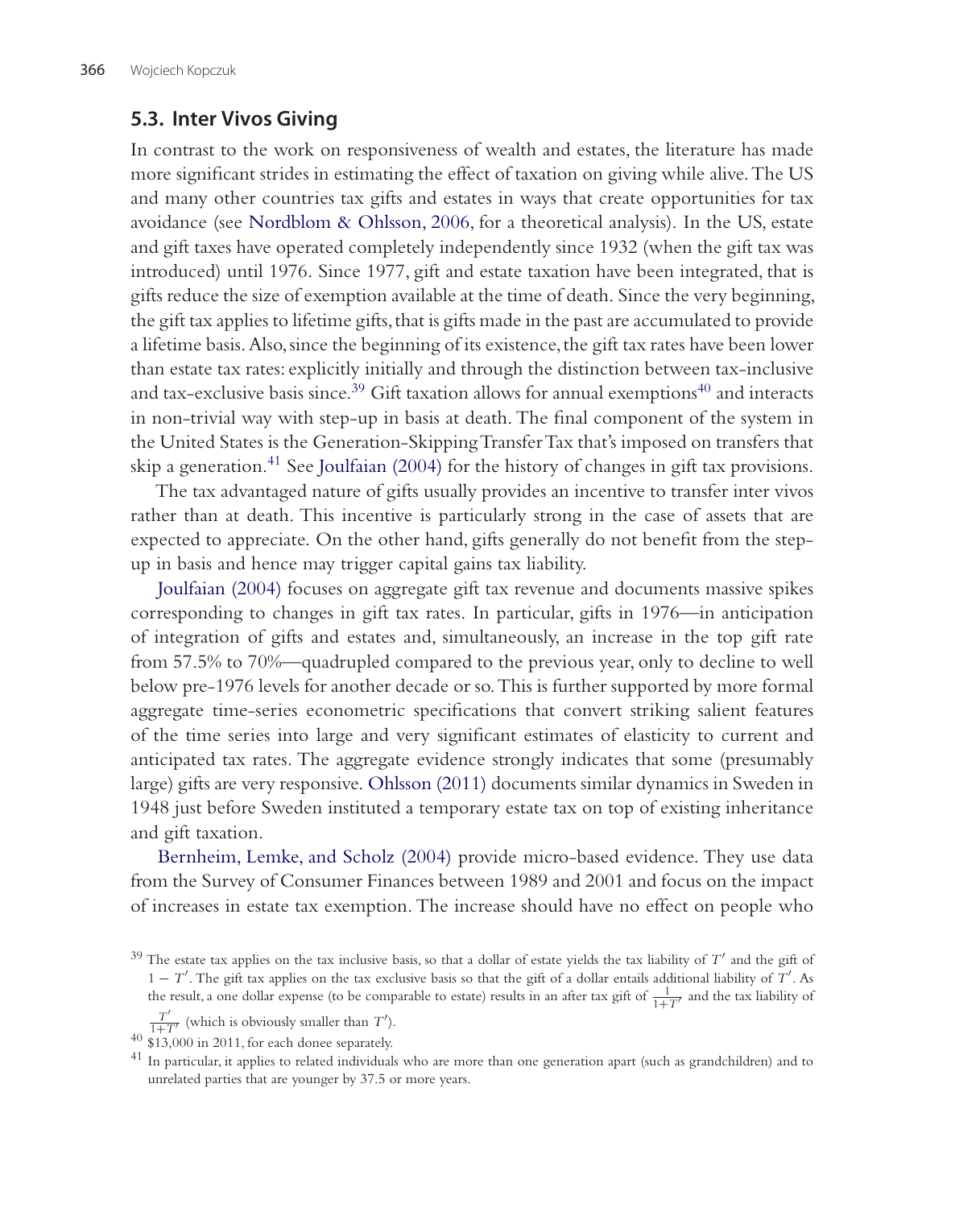never expected to be above the exemption, it should discourage gifts for those who are phased out of the tax reach and it could possibly increase gifts for very high net worth individuals via wealth effect.<sup>[42](#page-38-0)</sup> They crudely classify individuals into groups that may fall into each category based on their current net worth and do find patterns of giftgiving that are very supportive of the presence of response: gifts for the middle category decline relative to others while gifts for the top category (insignificantly) increase. Page (2003) [relies](#page-60-16) [on](#page-60-16) [cross-sectional](#page-60-16) [variation](#page-60-16) [in](#page-60-16) [state](#page-60-16) [estate](#page-60-16) [tax](#page-60-16) [rates](#page-60-16) [and](#page-60-16) [shows](#page-60-16) [relation](#page-60-16)ship between marginal tax rates and the size of gifts in the SCF . [Joulfaian \(2005a\)](#page-58-14) revisits the same question but focuses more carefully on the role of capital gains taxation. The capital gains tax applies to gifts but not to estates that benefit from the step-up at death. This matters more when appreciated assets constitute a large part of the estate and when the planning horizon is short. He shows the magnitude of this effect and demonstrates that the advantage of gifts over estates is not universal. Using the relative tax price that accounts for the capital gains considerations and relying on state tax variation, he also finds that gifts are responsive to tax considerations. [Arrondel and Laferrère \(2001\)](#page-53-11) also document that gifts in France responded to major changes in fiscal incentives.

A number of papers ( [Joulfaian & McGarry,2004;](#page-58-18)McGarry,2000,2001[;Poterba,2001\)](#page-60-17) focused on a different outcome: reliance of taxpayers on the annual gift tax exclusion. This is estate tax planning  $101$ : taxpayers are allowed to transfer tax free up to \$13,000 (in 2011) per donee annually, to as many people as they wish. For example, a married couple with two children can make four such transfers every year (each spouse can make a gift to each child) so that, let's say over 20 year horizon, they could transfer over \$1 million tax free (even before adjusting for the rate of return). Before 2000, which is the period that these studies used, the exclusion was \$10,000 and the estate tax threshold \$600,000 so that the potential for reliance on this strategy to effectively eliminate tax liability for many otherwise taxable taxpayers was very high. Even with higher exemptions, this continues to be the basic planning strategy. Yet, the key finding in these studies is that this strategy is significantly underutilized by potential estate taxpayers.<sup>43</sup> [Poterba \(2001\)](#page-60-17) concludes that the results imply that taxpayers fail to minimize tax liability.<sup>[44](#page-38-2)</sup>

[Joulfaian and McGarry \(2004\)](#page-58-18) report, based on linked estate and gift tax data for 1992 decedents, that relatively few (1/3) ultimate estate taxpayers make taxable gifts over their

<span id="page-38-0"></span><sup>&</sup>lt;sup>42</sup> There were other changes, such as the decline in the capital gains rate, that may have increased the advantage of making gifts by taxable individuals.They argue that the effect is likely small and otherwise would work against finding an effect for the most interesting middle group.

<span id="page-38-1"></span> $^{43}$  [Poterba \(2001\)](#page-60-17) uses SCF that oversamples high net-worth population and shows that relatively weak gift giving strategy extends to individuals with net worth several times the exemption limit. McGarry (2000,2001) relies on HRS/AHEAD data that focuses on elderly population and reaches similar conclusion for elderly households that are on average closer to the estate threshold than the SCF sample.

<span id="page-38-2"></span><sup>44</sup> This is in contrast to predictions from a stylized frictionless model that has been used as a benchmark elsewhere in the literature. A small literature considered that question previously using aggregate information and illustrative marginal tax rate calculations [\(Adams, 1978;](#page-53-12) [Kuehlwein, 1994\)](#page-59-15).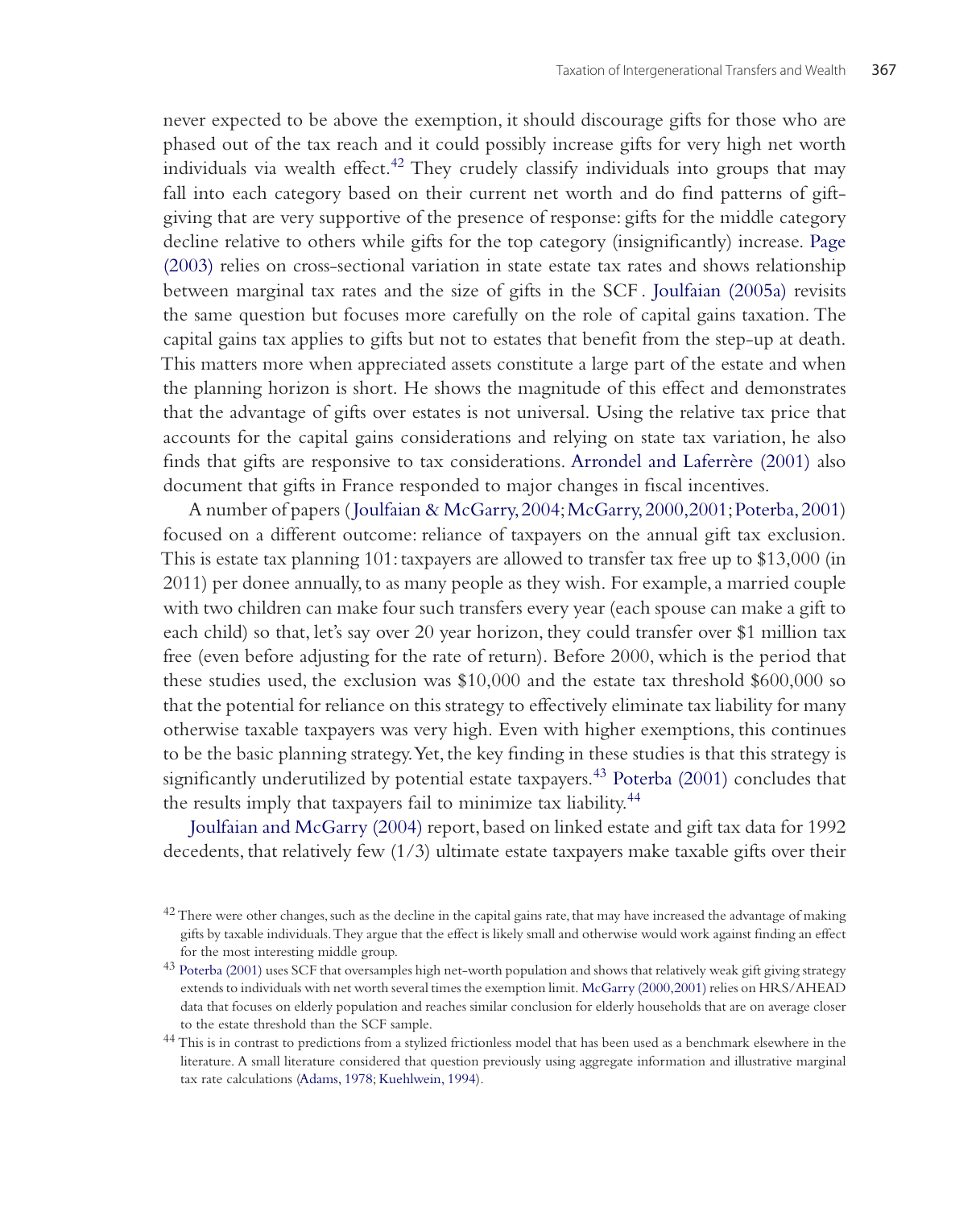lifetime and that such gifts are infrequent; ultimately the volume of lifetime taxable gifts is of the order of 10% of the estate.

Hence, the literature does find that gifts are very responsive to tax considerations but it also finds that, despite responsiveness, gifts appear to be significantly underutilized as a tax planning tool. These patterns are consistent with previously mentioned results of [Kopczuk \(2007\)](#page-58-2) who concluded that avoidance is particularly pronounced shortly before death and, when coupled with robustly increasing wealth profiles, it reveals that tax minimization is not by itself a complete description of the objective of estate tax payers. As the result, evidence on gift-giving is consistent with the notion stressed previously in this chapter that some motive going beyond consumption value for holding onto wealth until late in life is necessary. I will return to this theme in Section [6.1.](#page-43-1)

# <span id="page-39-0"></span>**5.4. Labor Supply of Recipients**

A number of papers have considered the effect of receiving inheritance on labor supply of recipients. This is one of the important dimensions necessary for understanding the efficiency cost of transfer taxation. It is of relevance because it represents an incentive effect and has revenue consequences: one needs to be able to trace the effect of changes in the tax on all sources of revenue in order to understand its efficiency cost. It is also the response that is potentially linked to externalities from bequests.

At its simplest form, inheritance is the type of exogenous, non-wage, income for the donee. Express the utility of the donee as  $u<sup>K</sup>(C, L)$  and the budget constraint as  $C = \gamma + B(t) + wL$ , where  $B(t)$  is the bequest received given donor's tax rate *t* and *y* represents income from other exogenous sources. Labor supply may be written as  $L(w, y + B(t))$ , making it clear that when *B* is taken as given by the donee, the receipt of inheritance should generate income effect response of labor supply. Under the standard assumption that leisure is a normal good, receiving inheritance should then lead to a reduction in labor supply.

An increase in the estate tax should (other things constant) generate a response in labor supply proportional to the effect that the tax has on the size of inheritance. In this simple framework, knowledge of the effect of taxation on the size of inheritance (*B* (*t*)) and an estimate of the income effect on labor supply coming from elsewhere would be sufficient for evaluating the effect of taxation on labor supply of the donees. As we have seen though, estimating the effect of taxation on inheritance is not trivial (and credible direct estimates of income elasticity of labor supply are not abound either). Furthermore, this simple reasoning requires at least three important qualifications.

First,the assumption that inheritance is "exogenous"need not be correct. In particular, the basic prediction of the altruistic model is that the size of inheritance should respond to individual characteristics. In that case, using the simple labor supply framework as before, the bequest itself should be a function of individual characteristics such as the recipients' wage rate,  $B(t, w)$ . When this is the case, simply regressing donee's labor supply on the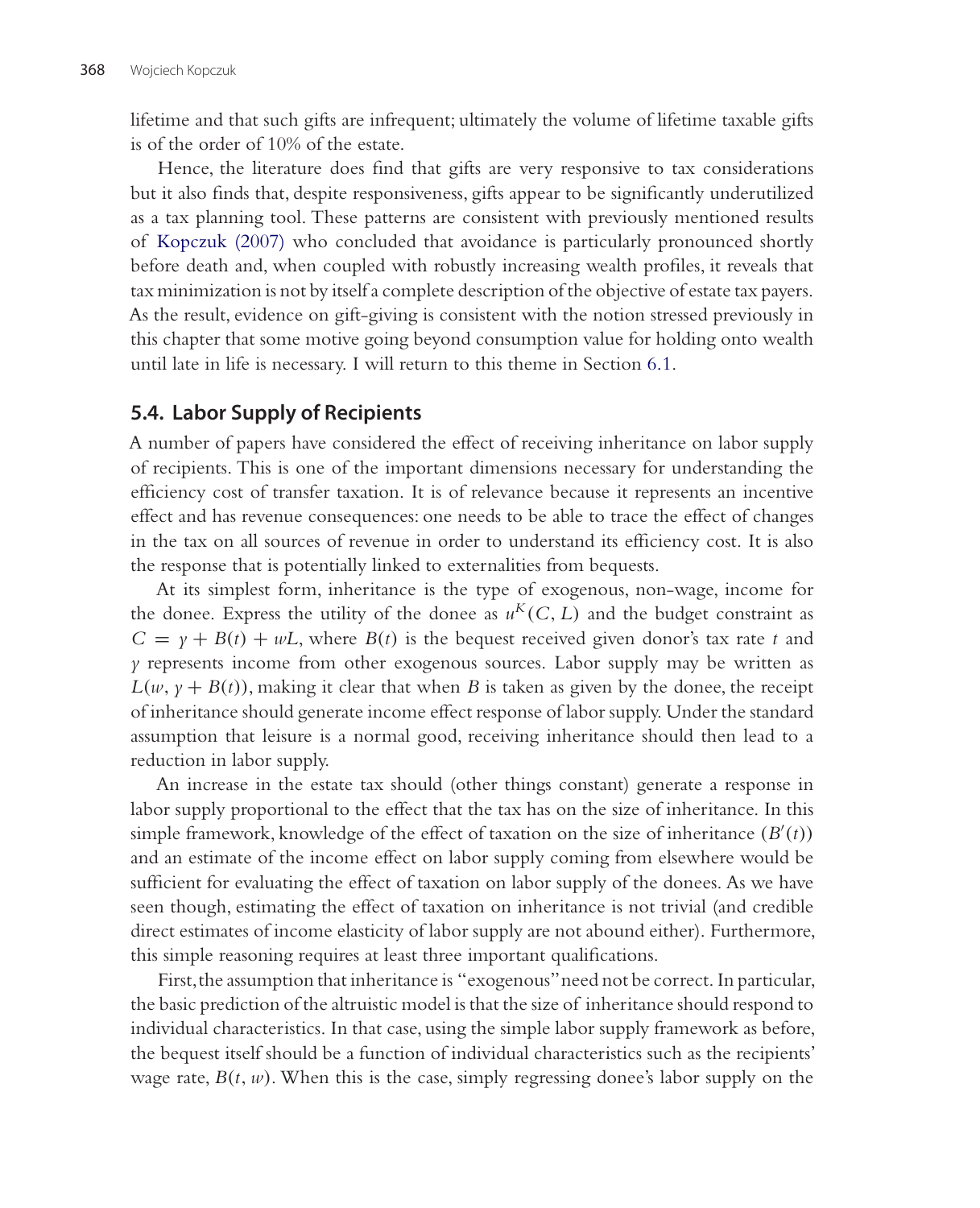size of inheritance is not necessarily informative about tax implications because bequests are correlated with individual characteristics.Tax induced variation remains necessary for the purpose of identifying the labor supply response.

The second qualification to the basic view of inheritance as an exogenous income effect is that bequests are not unexpected (although their timing often might be). Individuals who anticipate a bequest may respond before the actual receipt of inheritance, making it difficult to estimate the effect of inheritance itself. Additionally, a natural concern is the potential presence of strategic interactions. When that is the case, bequests and labor supply of the donee are jointly determined. In particular, labor supply may be affected by characteristics of the donor beyond the size of the bequest itself. The natural way of considering this issue is to do so in the context of a dynamic framework along the lines considered in the Samaritan's dilemma (Bruce & Waldman, 1991; [Coate, 1995\)](#page-55-6) results that brea[k](#page-55-10) [Becker's](#page-55-10) ["rotten](#page-55-10) kid" theorem [\(Becker, 1974;](#page-54-11) [Bergstrom, 2008;](#page-54-12) Bruce & Waldman, 1990).<sup>45</sup> Casting it in an empirical framework, labor supply may be written as  $L(w, w^P, \gamma + B(t, w, w^P))$ , where  $w^P$  is the strategic effect of wage (or other characteristics) of the parent and it is assumed that upon the receipt of inheritance the source of income does not matter. Considering strategic considerations further complicates interpretation of any estimated effect of inheritance, but variation in tax incentives remains a natural source of identification and the reduced form effect of tax on labor supply is in principle the parameter of interest for understanding revenue consequences. However, since the behavior of a family can no longer be assumed to be efficient, understanding the strength of strategic interactions is of relevance too for thinking about policy implications.

Thirdly, the effect of inheritance may vary with characteristics and circumstances of the recipient. In particular, potential presence of liquidity constraints is of natural interest for thinking about implications of taxation, because in that case estate taxation interacts with other market imperfections.<sup>46</sup>

[Holtz-Eakin, Joulfaian, and Rosen \(1993\)](#page-57-11) framed the question about the effect of inheritance on labor supply as "Carnegie conjecture." Famously,Andrew Carnegie suggested that inheritance makes donees less productive members of society. Anecdotal evidence abound of course and labor supply is not the only margin that may be considered as being "less productive," but it is certainly one with important economic consequences[.47](#page-40-2) [Holtz-Eakin et al. \(1993\)](#page-57-11) used information from income tax returns of

<span id="page-40-0"></span><sup>&</sup>lt;sup>45</sup>The "rotten kid" results clarify conditions under which a benevolent household head can use transfers to guarantee that self-interested household members will act to maximize family income/utility. See [Bergstrom \(2008\)](#page-54-12) for discussion. In particular, when parents cannot commit not to help their children in the future ("Samaritan's dilemma"), it creates a strategic incentive for children to take actions that will increase such transfers (such as overconsumption/underinvesting) and may lead to an inefficient allocation for the family as a whole.

<sup>46</sup> Presumably by aggravating them, although recall the result of [Aiyagari \(1995\)](#page-53-7) that calls for capital taxation in the presence of liquidity constraints due to general equilibrium implications of "excessive" precautionary saving.

<span id="page-40-2"></span><span id="page-40-1"></span><sup>&</sup>lt;sup>47</sup> A conceptually different but fascinating channel that wealthy parents invest in preference for leisure for their children has been analyzed theoretically by [Doepke and Zilibotti \(2008\).](#page-56-13)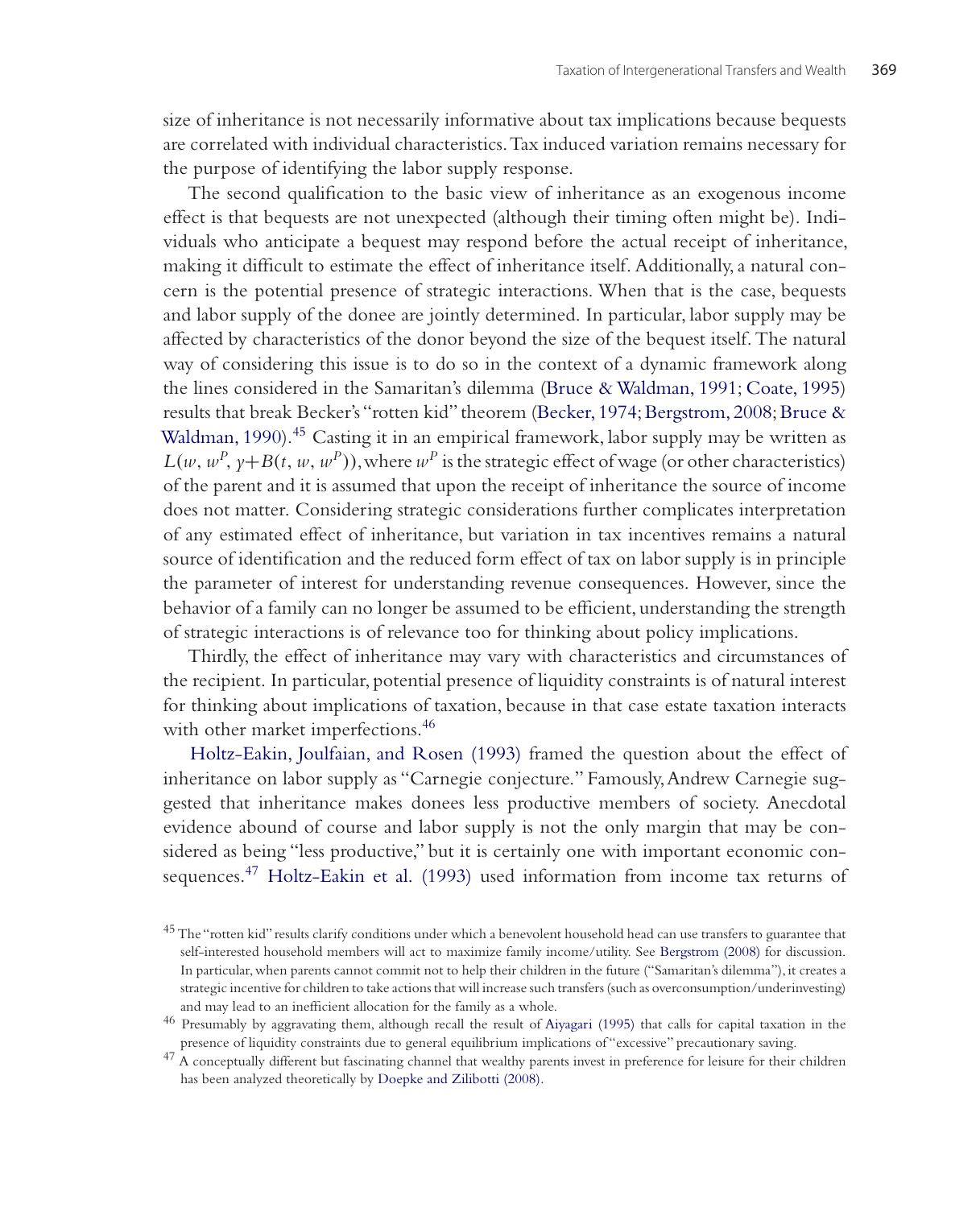inheritance recipients to study the effect on their labor force participation and earnings and found robust negative effect on participation and some evidence suggesting earnings declines. [Joulfaian and Wilhelm \(1994\)](#page-58-19) study the same question using PSID and find smaller participation responses in that sample.

[Brown, Coile, andWeisbenner \(2010\)](#page-55-11) focus on an older population using Health and Retirement Survey.This older sample is more likely to receive inheritance than the general public.The nature of this sample allows them to focus on retirement decision rather than hours response—this is important, because evidence suggests that labor supply responses are much stronger on the extensive margin in general and on retirement in particular. Importantly, HRS includes questions about expected inheritance and, by relying on the first wave of the survey, they construct measures of whether the inheritance was expected and how its actual size compares to prior expectations. They confirm the finding of negative participation effect and further show that the effect is stronger for unexpected inheritances[.48](#page-41-0)

[Elinder, Erixson, and Ohlsson \(2011\)](#page-56-14) use Swedish tax register data and confirm that the receipt of inheritance reduces labor income (they do not decompose the response into extensive and intensive margins).<sup>[49](#page-41-1)</sup>They also find a short-lived increase in capital income, possibly suggesting temporary consumption increases.This is also consistent with findings of [Joulfaian andWilhelm \(1994\)](#page-58-19) who document small consumption increases following receipt of inheritance and [Joulfaian \(2006a\)](#page-58-20) who documents that wealth responds much less than one for one to the receipt of inheritance.

There are other estimates of the effect of unearned income on labor supply and consumption, using variation in lottery winnings [\(Imbens, Rubin, & Sacerdote, 2001;](#page-57-12) [Kuhn, Kooreman, Soetevent, & Kapteyn, 2011\)](#page-59-16) [and](#page-55-12) [stock](#page-55-12) [market](#page-55-12) [wealth](#page-55-12) [\(e.g.,](#page-55-12) Coile & Levine, 2006; [Poterba, 2000a\)](#page-60-18), although the results do not paint a fully consistent picture. As discussed before, their applicability in the context of bequests requires the strong assumption of inheritance being equivalent to exogenous income so that direct studies of the impact of inheritance remain of independent interest (and they can be also viewed as identifying the effect of an unearned income shock).The literature on the effect of wealth shocks has provided evidence suggestive of negative effects on labor supply of donors, though much remains to be done. None of this work has provided evidence derived from tax variation so that the tax policy relevant effect—the impact of the transfer tax on labor supply of the donee that requires accounting for the effect of the tax on the size of inheritance—has not yet been carefully studied.

<span id="page-41-0"></span><sup>&</sup>lt;sup>48</sup> They also argue that the effect is not driven by grieving—the labor supply estimate is unaffected by inclusion of the dummy for death of one's parent (rather than the parent of the spouse).

<span id="page-41-1"></span><sup>&</sup>lt;sup>49</sup> They provide weak evidence of potential anticipation effect. This is not necessarily evidence of a strategic response though: reduction in labor supply prior to inheritance receipt may be due to devoting time to taking care of an ill family member.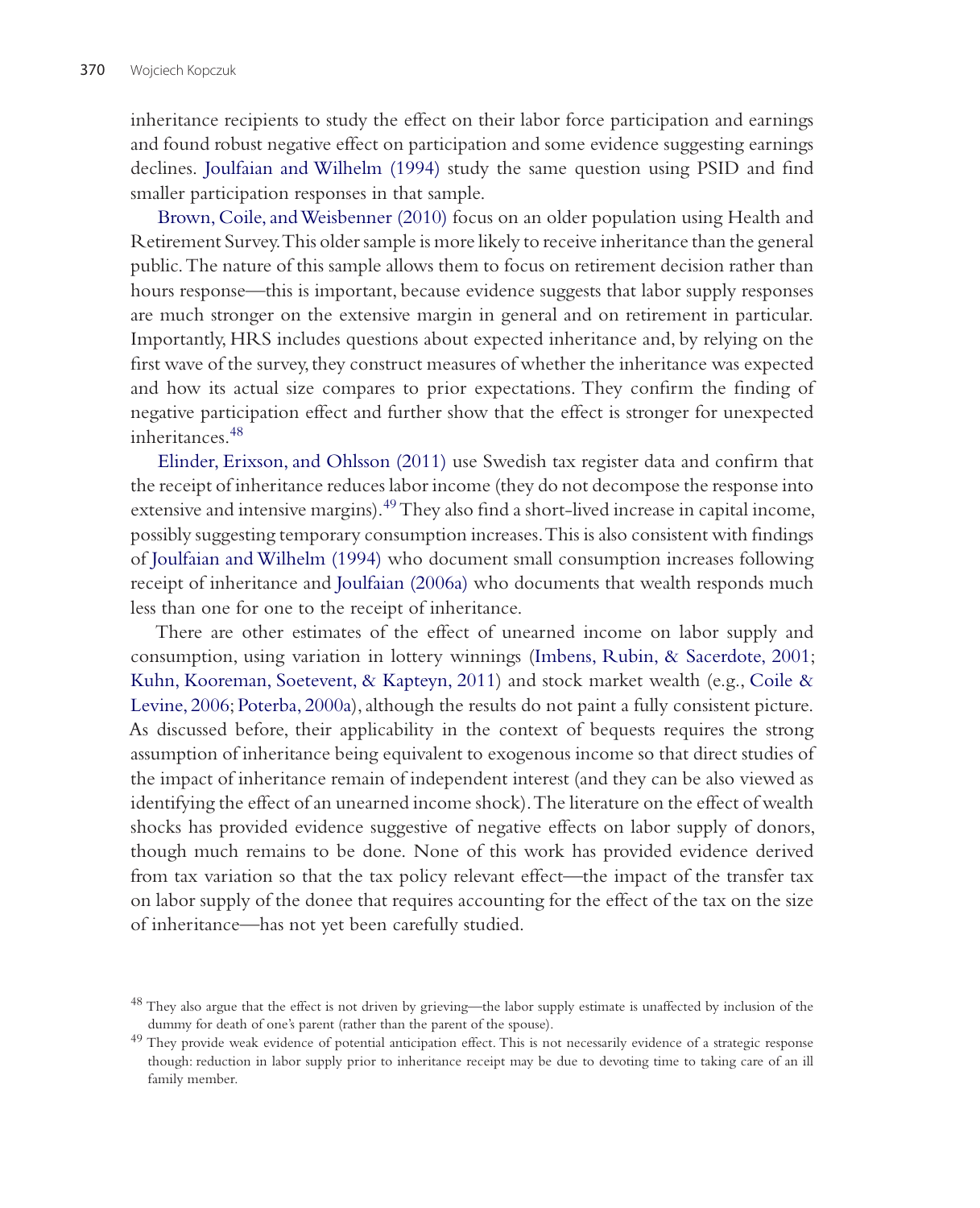#### <span id="page-42-0"></span>**5.5. Entrepreneurship, Family Firms, and Inherited Control**

Going beyond simple labor supply responses, Holtz-Eakin, Joulfaian, and Rosen (1994a, 1994b) focus on the effect of inheritance receipt on entrepreneurship and survival of existing small businesses. They find that inheritance matters for both and conclude that liquidity constraints are important.This suggests that the impact of taxation on behavior of the next generation may be substantially more nuanced than negative labor supply effects would suggest. If negative labor supply effects reflect the presence of liquidity constraints, welfare implications of increasing estate taxation would need to account for exacerbating the distortion on this margin. Additionally, positive effects on entrepreneurship may not have immediate revenue consequences so that estimates of short-term revenue impact may not be informative about longer term effects. Evidence on the link between inheritance and lifting liquidity constraints is mixed. [Tsoutsoura \(2011\)](#page-61-16) uses 2002 repeal of inheritance taxation in Greece to show the positive effect of the tax on investment in transferred firms and provides some evidence consistent with the importance of financial constraints in driving this effect. [Hurst and Lusardi \(2004\)](#page-57-13) show that both past and future inheritances predict entrepreneurship suggesting that they may capture either anticipation effects (inconsistent with liquidity constraints) or other factors correlated with both entrepreneurship and inheritance such as preferences or habits [\(Charles & Hurst, 2003\)](#page-55-13).

While recipients of inheritance may set up a new business, continuing a family firm is another possible and common outcome. It is popularly claimed that forcing beneficiaries to sell a business is an undesirable effect of estate taxation. The economic evidence on this topic is much less clear: a number of papers found that inheritance of control in family firms reduces performance [\(Bloom &Van Reenen, 2007;](#page-54-13) [Pérez-González, 2006;](#page-60-19) [Villalonga & Amit, 2006\)](#page-61-17).<sup>50</sup> Evidence on whether the estate tax has any effect on transfer of control is scarce. [Brunetti \(2006\)](#page-55-14) uses probate records from San Francisco in 1980– 1982 in order to study the effect of reduction in federal and state estate tax rates on the likelihood that decedent's business is sold and finds small positive effects of the tax on the likelihood of selling a business. The results are based on a small sample and variety of imperfect diff-in-diff strategies, but are intriguing. However, if this effect is there and is undesirable, entrepreneurs should pursue strategies to reduce the likelihood that the business will have to be sold. [Holtz-Eakin, Phillips, and Rosen \(2001\)](#page-57-14) study life insurance purchases of entrepreneurs and conclude that they do not take full advantage of opportunities to protect their firms from being sold in order to meet the estate tax liability.

<span id="page-42-1"></span><sup>50</sup> [Grossmann and Strulik \(2010\)](#page-57-15) analyze theoretically whether family firms should face preferential transfer tax treatment. The trade-off they consider is between the cost of firm dissolution and lower management quality. In their model, preferential taxation can induce a pooling equilibrium in which low ability children (inefficiently) continue a firm.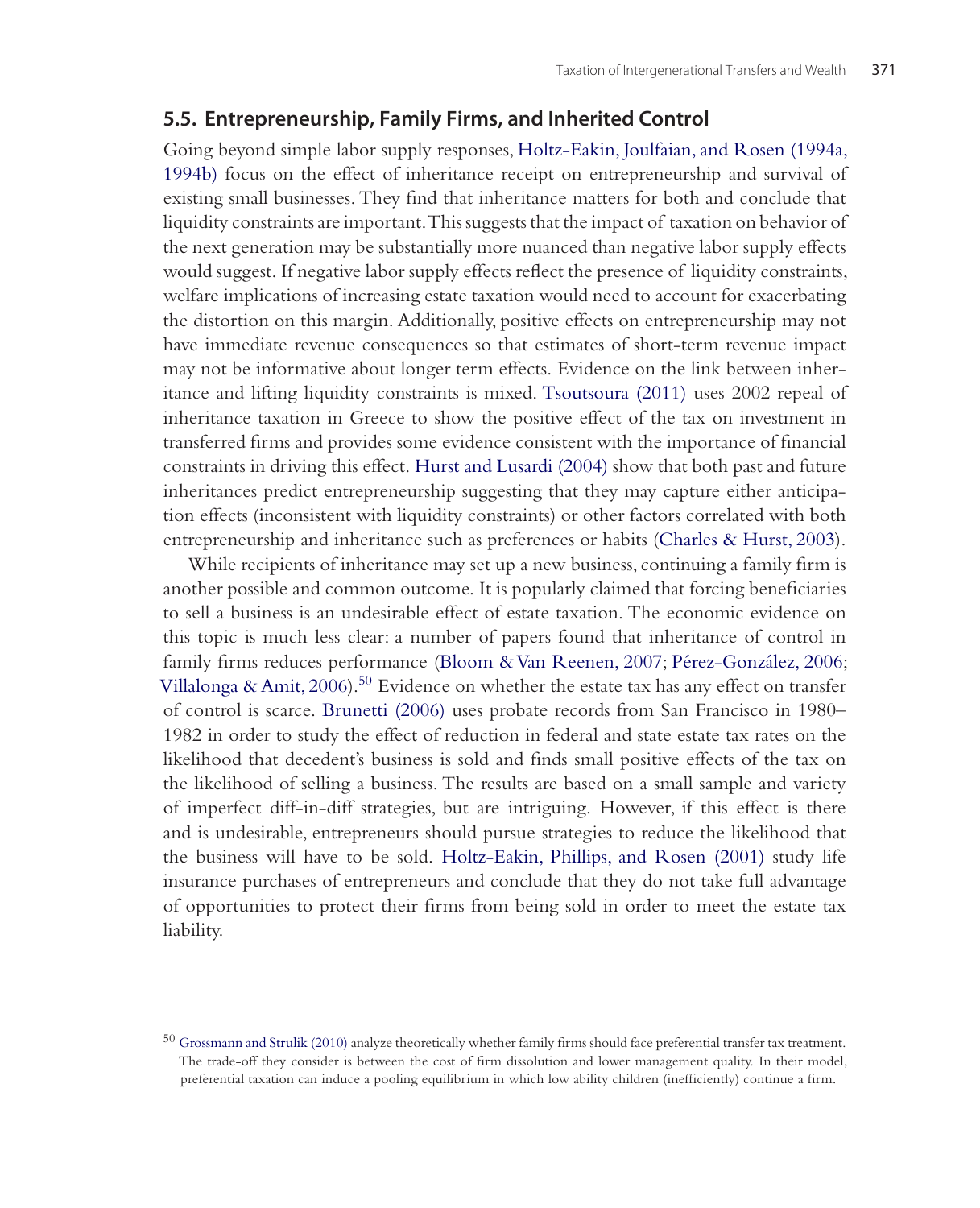# <span id="page-43-1"></span><span id="page-43-0"></span>**6. TAX AVOIDANCE RESPONSES**

#### **6.1. Trade-Off Between Tax Minimization and Control**

The discussion so far made no serious distinction between responses that involve "real" behavior—wealth accumulation,labor supply,lifetime transfers—and those that are solely intended to reduce tax liability with no real consequences.

As usual in tax-related contexts, drawing a line between "real" and "avoidance" responses is difficult. Consider for example an extreme type of response that has been discussed in the literature: [Kopczuk and Slemrod \(2003a\)](#page-59-17) show that during two weeks before/after major estate tax changes, the likelihood of dying in the low tax regime is positively correlated with the magnitude of tax savings; [Gans and Leigh \(2006\)](#page-57-16) and [Eliason and Ohlsson \(2008\)](#page-56-15) show similar evidence surrounding the repeals of transfer taxes in Australia and Sweden respectively. The response may be real—the will to live may be strengthened by the benefits to one's beneficiaries (or dislike of the government). Another possible explanation is tax evasion—perhaps death certificate can be forged (possibly more likely with pre-1945 reforms studied by [Kopczuk and Slemrod \(2003a\),](#page-59-17) than in recent years in Australia or Sweden).The response may also be due to avoidance:there may be some control over the timing of disconnecting life support. Sorting out these possibilities is very hard in practice.

It does not require much convincing that estate tax planning does take place in practice and taxpayers are in fact interested in reducing their tax liability—the existence of estate tax planning industry is a prima facie evidence of that. How effective can tax planning be?

In a very influential paper, [Cooper \(1979\)](#page-55-15) dubbed the estate tax a "voluntary tax." His argument was that with sufficient planning, taxpayers can significantly reduce and perhaps even eliminate tax liability. Some of the strategies he described are no longer available but estate tax planning remains an active arena. The extent of tax avoidance is controversial and naturally hard to estimate.

[Schmalbeck \(2001\)](#page-61-18) argues that the "voluntary" nature of the estate tax ignores an important consequence of all strategies identified by [Cooper \(1979\)](#page-55-15) (and many others): in order to reduce the estate, the taxpayer has to give up control over assets. Hence, the right framework for thinking about tax planning is not as tax minimization but rather as a trade-off between reducing tax liability and losing control over assets. A taxpayer who does not value control may be able to significantly reduce tax liability, while taxpayers with significant preference for retaining control will choose not to do so.

Perhaps the most direct evidence in favor of this trade-off is provided by Kopczuk (2007)[.](#page-58-2) [Relying](#page-58-2) [on](#page-58-2) [\(publicly](#page-58-2) [available\)](#page-58-2) [estate](#page-58-2) [tax](#page-58-2) [returns](#page-58-2) [filed](#page-58-2) [in](#page-58-2) [1977,](#page-58-2) [he](#page-58-2) [fir](#page-58-2)st shows that the size of estate at death in this very wealthy elderly sample is strongly correlated with age, indicating that wealth accumulation continues until very old age (there is sufficient data to show cross-sectional upward sloping wealth profile extending to people in the 1990s). However, since the estate tax return form used to include (reported by the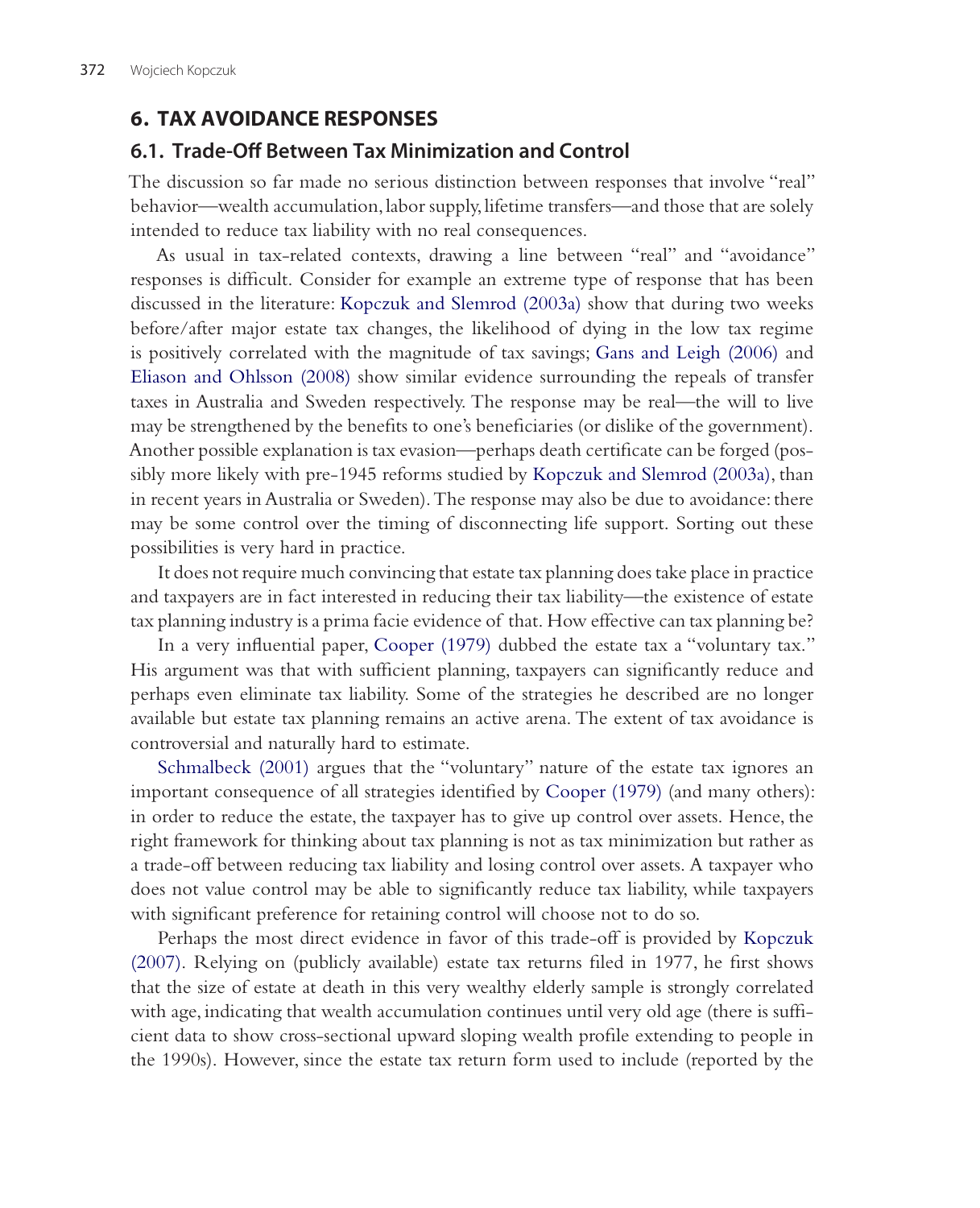executor of the estate) information about the length of terminal illness, it is possible to evaluate the effect of terminal illness on the size of the estate. It turns out that the effect is very strong—15–20% drop with an illness lasting "months to years."After evaluating alternative explanations, he concludes that the most likely one is tax avoidance. In particular, composition of assets and deductions reported on tax returns changes in a way indicating tax avoidance and a very strong response is present for "lifetime transfers" gifts that need to be included on the estate tax return because they were made shortly before or in anticipation of death (and hence are "unsuccessful" in obtaining preferential gift tax treatment), but that are likely fingerprints of tax avoidance.<sup>51</sup> Taken together, it suggests that despite continuing accumulation, wealthy taxpayers underinvest in tax planning until the onset of a terminal illness, but they still reveal by their actions at the end of life that they value tax reductions. Because tax planning is much more effective when done early, it implies that taxpayers also forgo significant tax savings. This pattern of behavior requires a combination of the desire to leave a bequest and some form of a reason not to part with wealth while alive. Some notion of benefits from controlling wealth is a natural candidate here.

The desire to retain control is also consistent with previously discussed evidence about strong responsiveness of gifts to tax incentives, even though the level of giving is grossly insufficient for the purpose of minimizing tax liability. Such behavior could be naturally explained by simultaneous desire to reduce taxation coupled with some control motive.

An alternative explanation, not yet seriously explored in this context, is the possibility of inattention—taxpayers may not be paying attention to tax consequences.While possible, this is also a population that is financially sophisticated and one that in most cases has professional assistance in place. Still, inadequate life insurance holdings by business owners [\(Holtz-Eakin et al., 2001\)](#page-57-14) could potentially be explained by this motivation.<sup>[52](#page-44-1)</sup>

While the literature has been exploring explanation for wealth accumulation due to precautionary motives—longevity, health care costs, long-term care insurance—such evidence does not appear as applicable for thinking about very high net worth individuals

<span id="page-44-0"></span><sup>&</sup>lt;sup>51</sup> Such transfers are reported on Schedule G of the estate tax form. They may correspond to attempts at tax avoidance that were not successful because of premature death but they may also correspond to successful tax avoidance strategies. For example, many trust instruments involve a transfer from the taxpayer to the trust. A popular example is an irrevocable life insurance trust that is intended to exclude the proceeds of a policy from the estate (incidentally, popularity of gifts of life insurance might possibly be partially explained by the desire to postpone giving control over assets to children). Private annuities discussed by [Cooper \(1979\)](#page-55-15) may involve a transfer if not fairly priced. Disposing of stocks by a majority shareholder at or before death, in order to reduce holdings to a minority position and therefore qualify for a minority discount may involve a direct transfer. A transfer of an asset to a family limited partnership in exchange for a minority interest (with associated minority discount, see [Schmalbeck, 2001](#page-61-18) p. 133, for an example) and retained right to interest or use would be included on Schedule G. Proceeds of buy-out agreements to be executed at death popular at that time may also have been reported on Schedule G. A non-estate tax reason for Schedule G transfers may be an attempt to avoid probate.

<span id="page-44-1"></span><sup>52</sup> Motivated by [Becker \(1973\)](#page-54-14) and [Kopczuk and Slemrod \(2005\)](#page-59-18) model theoretically the "denial of death" behavior with agents rationally repressing information (as in [Carrillo & Mariotti, 2000;](#page-55-16) [Bénabou & Tirole, 2002\)](#page-54-15) about their mortality in order to reduce the psychological cost due to high mortality risk.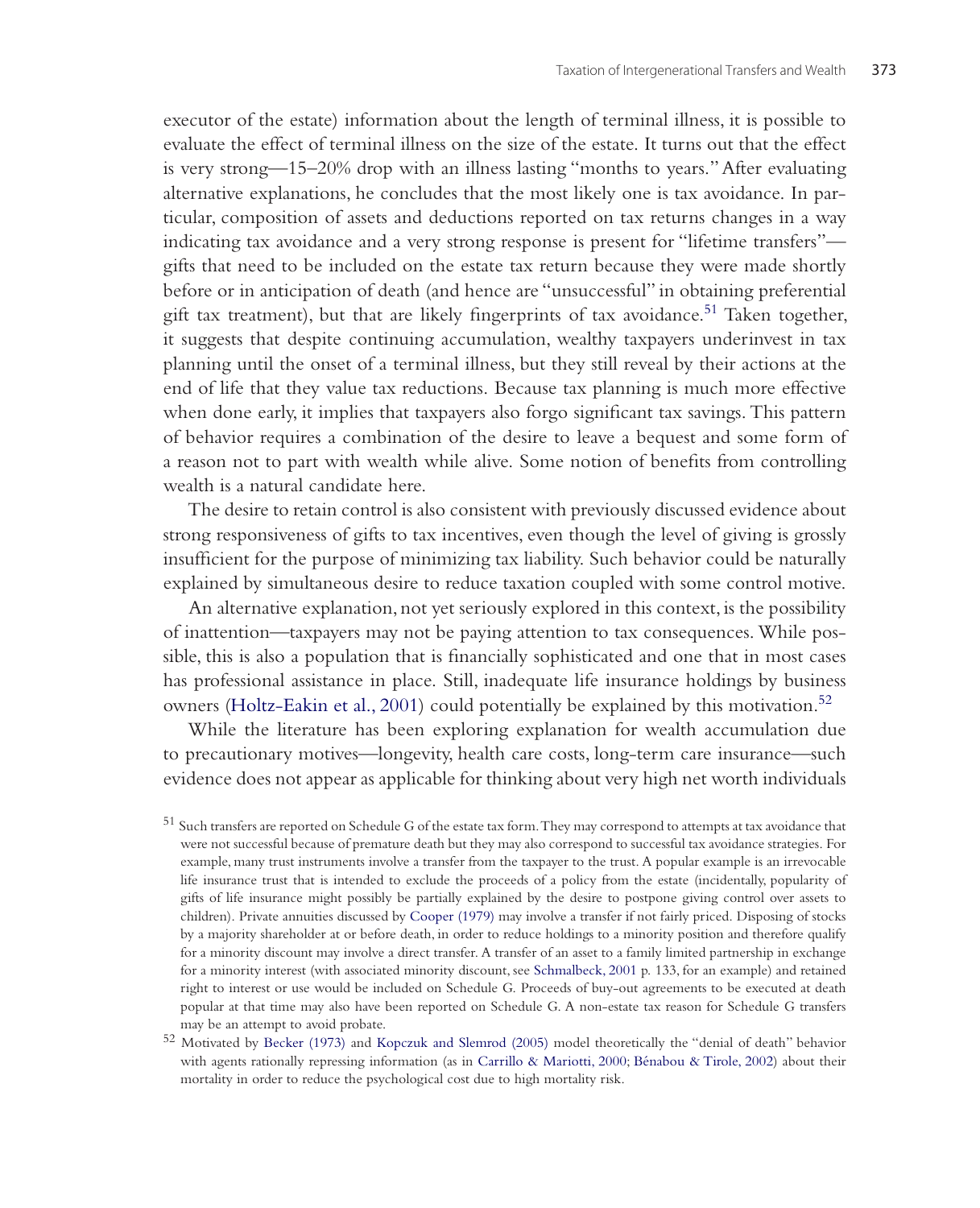who are subject to the estate tax and who, one might think, have sufficient wealth for such precautionary considerations not to be important. As discussed previously, some form of utility from holding onto wealth appears necessary for successfully explaining the upper tail of wealth distribution and direct microeconomic evidence on this topic remains limited.

# <span id="page-45-0"></span>**6.2. Tax Avoidance and Evasion**

There were some attempts to estimate the overall extent of tax avoidance and evasion in this context. [Wolff \(1996\)](#page-61-19) and [Poterba \(2000b\)](#page-60-13) proposed an approach that is based on comparing estate tax returns to wealth of the living population (in practice, the data from Survey of Consumer Finances). In order to make this comparison, wealth of the living is *weighted by mortality risk*, and the difference between such mortality risk weighted wealth and observed estates is interpreted as reflecting the extent of tax evasion (and forms of tax avoidance that would give rise to the difference in wealth during lifetime and at death). This procedure needs to take a stand on the appropriate mortality rates to use (mortality experience of high net worth individuals is unlikely to be well proxied by mortality rates for the general public) and cannot account for adjustments shortly before death discussed before. As the result, as [Eller, Erard, and Ho \(2001\)](#page-56-16) elaborate, different assumptions about mortality assumptions lead to estimates varying from 70% of tax loss to the very small amount. Furthermore, this procedure is sensitive to assumptions about mortality differences between married and single individuals and about the distribution of charitable bequests.

An alternative approach is to rely on audits. Audit-based studies estimate the extent of non-compliance at 8–13% of the overall tax liability [\(Eller & Johnson, 1999;](#page-56-17) Erard, 1999) but they cannot identify legal or unchallenged types of responses. Audits of estate tax returns used to be fairly common[—Eller et al. \(2001\)](#page-56-16) report that they applied to 19% of estates overall and almost 50% of returns with gross estate over \$5 million—so that the scope for easily detectable and obviously illegal tax evasion is arguably not large. Instead, responses likely take the form of plausibly legal but often legally uncertain strategies. Somewhat surprisingly, [Eller et al. \(2001\)](#page-56-16) find that almost 20% of estates had their tax liability *reduced*. At the same time, in 60% of cases the assessed tax increased indicating an important role for enforcement. Changes primarily involved revaluation of assets, with non-compliance spread out over most categories of assets. Mortgages and notes and insurance featured the largest percentage revaluation, adjustments to closely held stock were most important in aggregate and there were only small adjustments for stocks and mutual funds. These patterns are consistent with the presence of opportunities for tax evasion and tax avoidance motivated by legal uncertainty surrounding valuation of assets that result in aggressive tax planning.

A small number of papers looked at particular types of legal avoidance-related responses. [Johnson, Mikow, and Eller \(2001\)](#page-57-17) and [Schmalbeck \(2001\)](#page-61-18) discuss the most important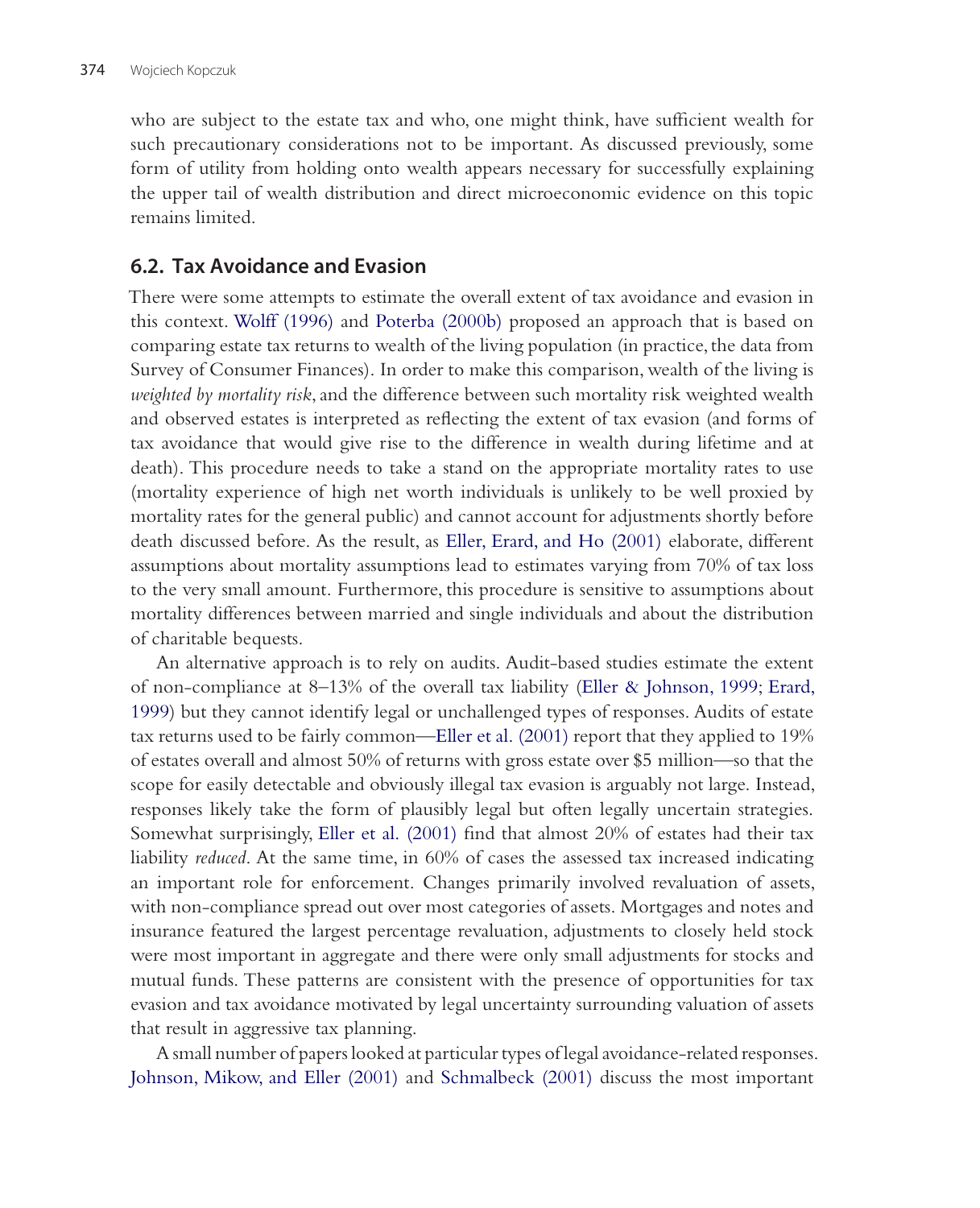avenues for tax avoidance. Valuation of assets is one of the key issues. Estates have an option of valuing assets either as of time of death or using alternative valuation as of six months after death. For assets that are easily marketable, IRS regulations specify that they should be valued using market prices in the case of stocks or using comparative sales in case of real estate. Assets such as pieces of art should be valued by experts. Valuation tables taking into account life expectancy and market rates of returns exist for valuing annuities and partial interest—some tax avoidance strategies are designed by arbitraging the tables and personal circumstances (e.g., when mortality risk is known to deviate from that assumed by the IRS).

Valuing closely-held businesses is notoriously difficult.This is aggravated by existence of additional rules applying in this context. Special use valuation applies to particular types of businesses and family farms that, if they qualify, can be valued at actual rather than market use. Minority and marketability discounts are a particularly important avenue for reducing tax liability. They allow for a reduction in taxable value of assets if the taxpayer does not hold a controlling interest or when there is no easily available market for the particular asset. [Johnson et al. \(2001\)](#page-57-17) found that approximately 6% of returns used minority or lack-of-marketability discounts that were on average 10% of the gross estate (conditional on use). [Poterba andWeisbenner \(2003\)](#page-60-20) compare asset information from the Survey of Consumer Finances, weighted by mortality rates, to the asset composition on estate tax returns reported by the IRS. They find patterns consistent with significant use of minority discounts for non-marketable assets.Their results raise the possibility that the opportunities for valuation discounts present in the estate tax system induce important inter-asset distortions.

## <span id="page-46-0"></span>**6.3. Unrealized Capital Gains**

One of the important features of the US capital gains tax is the step-up in basis at death. Consider an asset with the basis of  $p$  that by the time of death of the owner is worth  $p \cdot (1 + r)$ . If sold just before taxpayer's death, proceeds would be subject to the capital gains tax  $t^G$  and then to the estate tax  $\tau$ , resulting in the overall bequest of  $p \cdot (1 + r \cdot (1 - t^G)) \cdot (1 - \tau)$ . If held until death without realizing the gain, the basis of the asset is reset to its value at the time of death and the overall value of a transfer is  $p \cdot (1 + r) \cdot (1 - \tau)$ . In particular, this is the liquidation value of the bequest if the recipient/estate chooses to realize the gain immediately after taxpayer's death.

This feature of the tax system gives rise to a strong incentive to hold capital gains until death. The distortion to the holding period is present even in the absence of step-up in basis, reflecting benefits from deferral of taxation on realized capital gains,  $5<sup>3</sup>$  but the step-up in basis introduces a particularly strong form of the associated lock-in effect.

<span id="page-46-1"></span><sup>53</sup> See [Auerbach \(1991\)](#page-54-16) and [Auerbach and Bradford \(2004\)](#page-54-17) for a theoretical proposals of a realization-based tax system that would eliminate holding period distortions.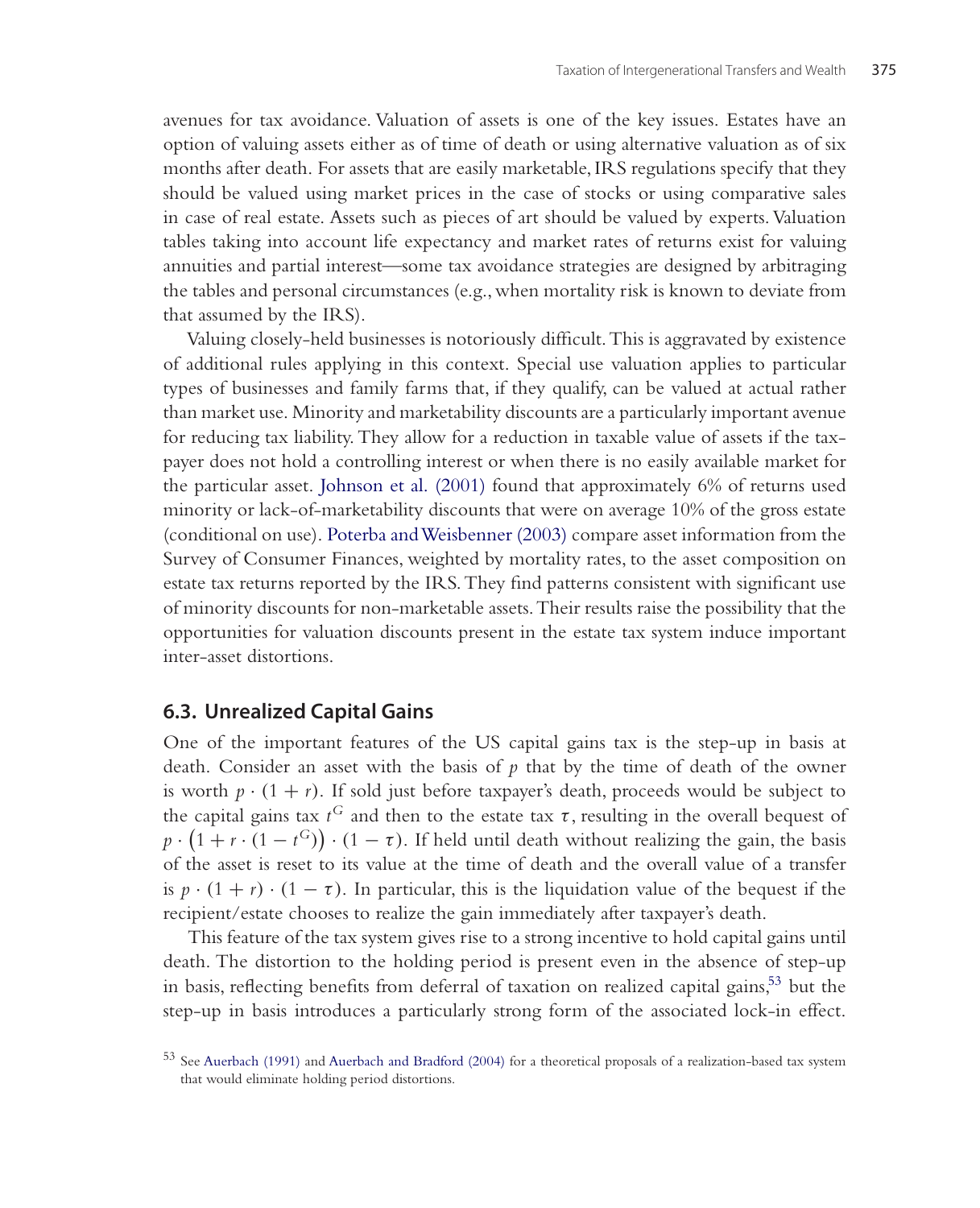The literature on capital gains realizations (for example, Auerbach, Burman, & Siegel, 2000; [Burman & Randolph, 1994;](#page-55-17) [Burman, 1999;](#page-55-18) Dai, Maydew, Shackelford, & Zhang, 2008) focused on distortions to the holding period and related tax avoidance strategies.

A small number of papers analyzed the interaction of estate tax and capital gains taxation. [Poterba \(2001\)](#page-60-17) shows that taxpayers with larger unrealized capital gains are less likely to make inter vivos gifts, thereby providing indirect evidence of the lock-in effect being present in practice. On the other hand,[Auten and Joulfaian \(2001\)](#page-54-18) present evidence that higher estate tax weakens the magnitude of the lock-in effect by encouraging capital gains realizations earlier in life. One possible channel is via the estate tax encouraging consumption or charitable bequests; another theoretical possibility is that in the presence of the estate tax, the effective capital gains marginal tax rates associated with rebalancing of taxpayer's portfolio are smaller than otherwise because they reduce taxable estate and hence tax liability. Finally, taxpayers may want to realize capital gains early as part of their tax avoidance strategy.

[Poterba andWeisbenner \(2001\)](#page-60-21) use the SCF data to analyze distributional implications of replacing the estate tax by constructive realization of capital gains at death.While revenue estimates are dated, because of changes in rates and exemptions since then,the paper documents significant heterogeneity in the importance of unrealized gains and hence distributional implications of such a policy switch. Indeed, the 2010 "repeal" highlighted some of these issues in practice. The elimination of the estate tax was associated with basis carryover (rather than constructive realization that [Poterba andWeisbenner \(2001\),](#page-60-21) assumed).<sup>54</sup> Reduction in tax liability generated by differences in marginal tax rates under capital gains and estate taxation was not uniform, because (among other reasons) the distribution of unrealized capital gains is not uniform. Naturally, many taxpayers dying with capital gains are not subject to the estate tax but they still do benefit from step-up. Hence, the replacement of carryover provision could actually increase their tax burden relative to the estate tax. This has been mitigated by allowing for up to \$1.3 million of assets to continue to benefit from the step-up. Still, given the 2009 exemption of \$3.5 million and availability of deductions for marital bequests (among other things) that change would have resulted in an increase in tax burden for some otherwise non-taxable taxpayers.<sup>[55](#page-47-1)</sup> While the retroactive repeal made this issue moot for 2010, distributional implications of the relative estate tax vs capital gains treatment will continue to be an important issue in considering future reform proposals.

<span id="page-47-0"></span><sup>54</sup> Under the constructive realization regime, capital gains would be subject to the tax at the time of death with the step-up basis for the recipient reset to the value at death. Under carryover basis, the recipient assumes the basis of the original owner and the tax is not due until the asset is sold. Hence, under the carryover basis capital gains are taxed later and realization may continue to be distorted due to the presence of locked-in gains that accrued to the original owner.

<span id="page-47-1"></span><sup>55</sup> Many commentators and practitioners also worry about administrative complexity of implementing a carryover regime that requires recipients to keep track of the basis of the original owner—potentially for generations. Presumed complexity was one the main reasons why the 1976 provision to introduce carryover basis has never gone into effect.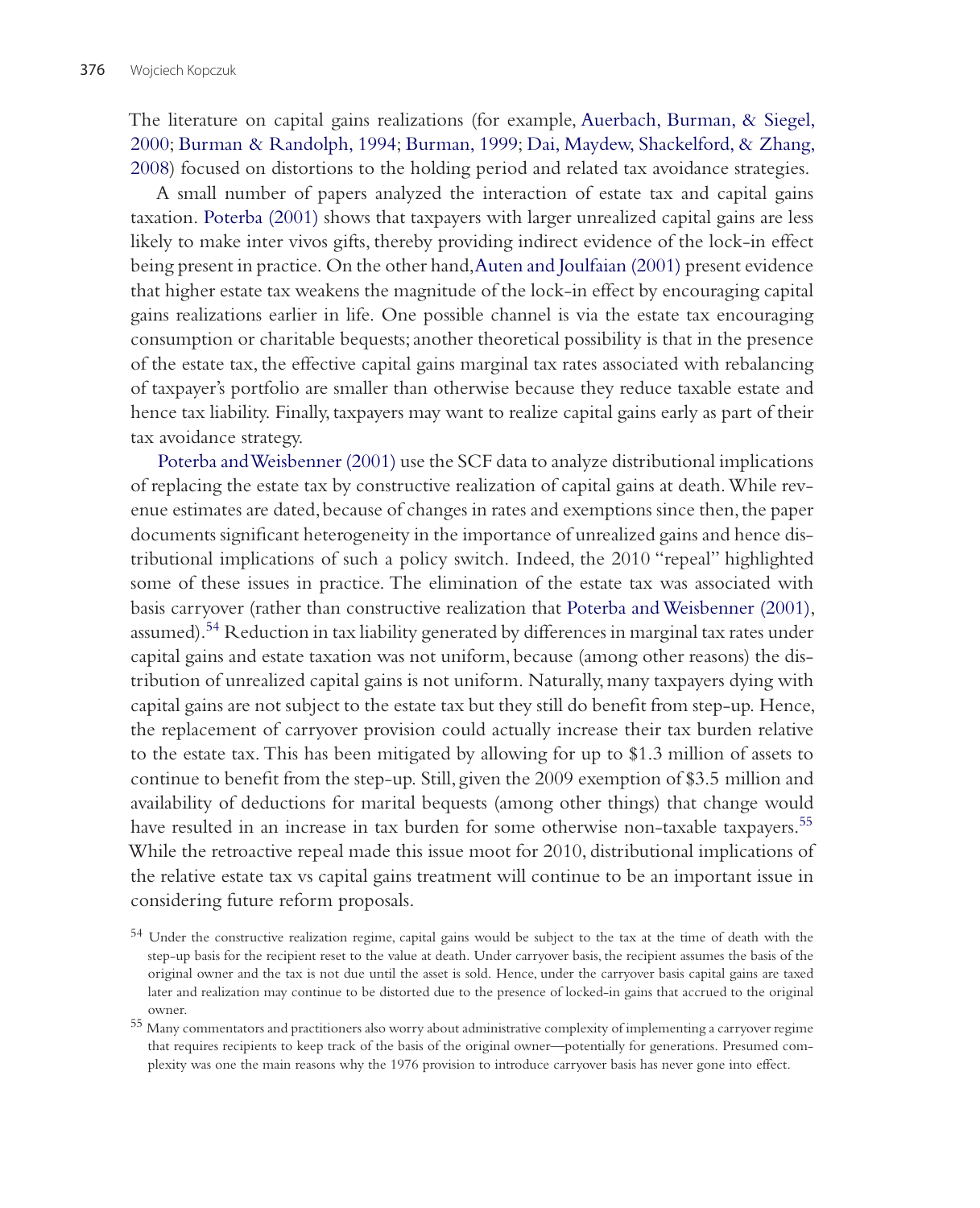## <span id="page-48-1"></span><span id="page-48-0"></span>**7. OTHER TOPICS**

# **7.1. Implications for Wealth Distribution and Intergenerational Transmission of Inequality**

A large literature has focused on the role of transfers and, sometimes, their taxation in understanding wealth accumulation. Prominently, [Kotlikoff and Summers \(1981\)](#page-59-19) and [Modigliani \(1988\)](#page-60-22) reached dramatically different conclusions about the importance of intergenerational transfers in overall wealth accumulation; methodological issues and findings of the resulting literature are summarized in [Davies and Shorrocks \(2000\)](#page-56-1) who conclude that inheritances are responsible for approximately 35–45% of current wealth. More interestingly, the literature—recently reviewed by [Cagetti and De Nardi \(2008\)](#page-55-2) has firmly concluded that while realistic life-cycle framework may account for much of wealth accumulation (for example,Hubbard et al.,1994,1995;[Scholz et al.,2006\)](#page-61-5), understanding the full distribution of wealth requires incorporating some form of a bequest motive [\(De Nardi, 2004;](#page-56-4)Dynan et al., 2002, 2004;[Gale & Scholz, 1994\)](#page-57-18). A small number of papers analyzed implications of changes in estate taxation for the wealth distribution. The long-term implications are ambiguous in general. [Stiglitz \(1978\)](#page-61-20) highlights general equilibrium implications of the estate tax: an increase in the estate tax leads to a reduction in capital accumulation and an increase in return to capital; depending on the elasticity of substitution between labor and capital, it may then result in overall increase in the share of capital income. Since capital income is more unequally distributed than labor income, this may result in overall increase in inequality of income and consumption. Using dynamic models augmented to account for, respectively, idiosyncratic labor endowment risk and entrepreneurial risk and calibrated to match selected moments of income and wealth distribution, [Castaneda, Diaz-Gimenez, and Rios-Rull \(2003\)](#page-55-19) and [Cagetti and De Nardi \(2009\)](#page-55-20) conclude that long-term implications of repealing the estate tax for wealth inequality are small, although distributional implications depend on the source of revenue used to replace the estate tax and efficiency improves. Benhabib, Bisin, and Zhu (2011) instead allow for capital income risk and,in their policy experiment, find that implications of changes in estate taxation for inequality of wealth are quantitatively large. They argue that the strong effect of estate taxation on wealth inequality in their framework is driven by its effect on capital income dispersion.

Papers in this strand of the literature are routinely calibrated to (static) moments of income and wealth distribution. However, such analysis has not yet incorporated empirical evidence on behavioral responses to estate taxation or bequest motives, hence quantitative implications are likely to be model-dependent. It also treats tax systems in a very stylized manner. Consequently, the results that are supposed to pertain to changes in estate taxation have to be treated very cautiously. In particular, as mentioned when discussing bequest motives, observational implications of the joy-of-giving and wealthin-utility models are identical except for the consequences of changes in inheritance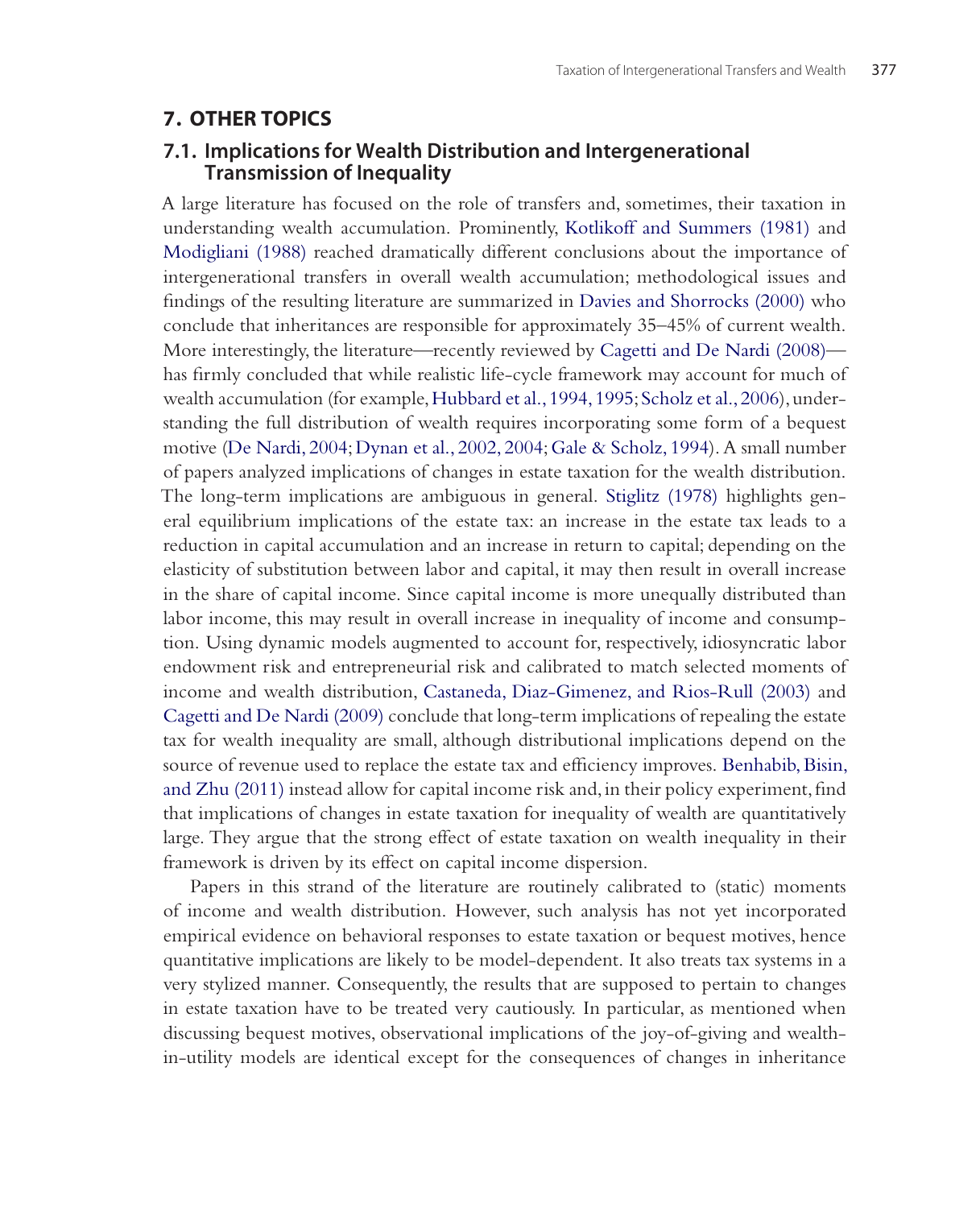taxation. Hence, in a model calibrated to the empirical moments of wealth and income distribution for a particular estate tax structure (the standard procedure in this literature), implications of changing the estate tax are driven by assumptions about bequest motives that are completely arbitrary: because the commonly assumed<sup>[56](#page-49-0)</sup> joy-of-giving motive and wealth-in-utility can generate the same distribution of wealth, calibration procedure pins down the implicit strength of behavioral response to taxation using the assumption about the form of a bequest motive rather than by appealing to any observable quantities. As the result, predictions about the impact of changes in estate taxation in this kind of framework are to a large (but unknown) extent driven by modeling assumptions. One could imagine calibrating a model of this kind to the empirical elasticities of bequests to marginal tax rates, perhaps simply by allowing for a mix of the joy-of-giving and wealth-in-utility motivations in order to gain an extra degree of freedom, but it has not been done yet (and neither are the implied micro elasticities explicitly reported in these papers). This approach has, however, the advantage of considering general equilibrium and long-term implications.

Calibration of either initial or steady state of the economy to a distribution at a point in time is convenient but likely to miss first-order features of the actual practical experience. Recent work of [Piketty, Postel-Vinay, and Rosenthal \(2003\),](#page-60-23) [Kopczuk and Saez \(2004a\),](#page-58-21) and [Roine andWaldenström \(2009\)](#page-60-24) documents long-term evolution of wealth concentration.<sup>57</sup> The key point is that wealth concentration has significantly evolved over time. [Piketty \(2011\)](#page-60-0) shows that the overall annual flow of bequests in France exceeded 20% in the 19th century, fell to 5% by the 1950s and increased to 15% by the early 21st century. These changes highlight that modeling long-term steady-state distribution of wealth, as much of literature has done, is likely to miss first-order facts about historical and future experience. [Piketty \(2011\)](#page-60-0) shows that these patterns can be accounted by changes in the relationship of growth rate and private rate of return and, hence, as that relationship changes,the role of inheritance in generating inequality changes as well. Piketty and Saez (2012a) build on this insight to study the role of capital and inheritance taxation in a framework that allows for both labor and inheritance inequality to influence welfare objectives and find a role for inheritance taxation that varies with the overall share of inheritances.

The US evidence on changes in wealth concentration is somewhat inconclusive. In an influential paper, [Piketty and Saez \(2003\)](#page-60-25) documented dramatic changes in *income* shares at the very top of the distribution (see Atkinson, Piketty & Saez,  $2011$ , for a recent review of this literature) since the 1970s. These changes were to a large extent labor income phenomena. A number of papers attempted to document the corresponding trends in wealth concentration but found no or only small increase in wealth accruing to the very

<sup>56</sup> Altruistic motive is not sufficient to generate a thick upper tail of the wealth distribution.

<span id="page-49-1"></span><span id="page-49-0"></span><sup>&</sup>lt;sup>57</sup> This line of research generally relies on estate multiplier technique, building on older work of [Mallet \(1908\),](#page-59-20) Atkinson and Harrison (1978), and [Lampman \(1962\).](#page-59-21) See [Piketty \(2011\)](#page-60-0) for additional references and appendices in Kopczuk and Saez (2004b) for the discussion of the limitations of this approach.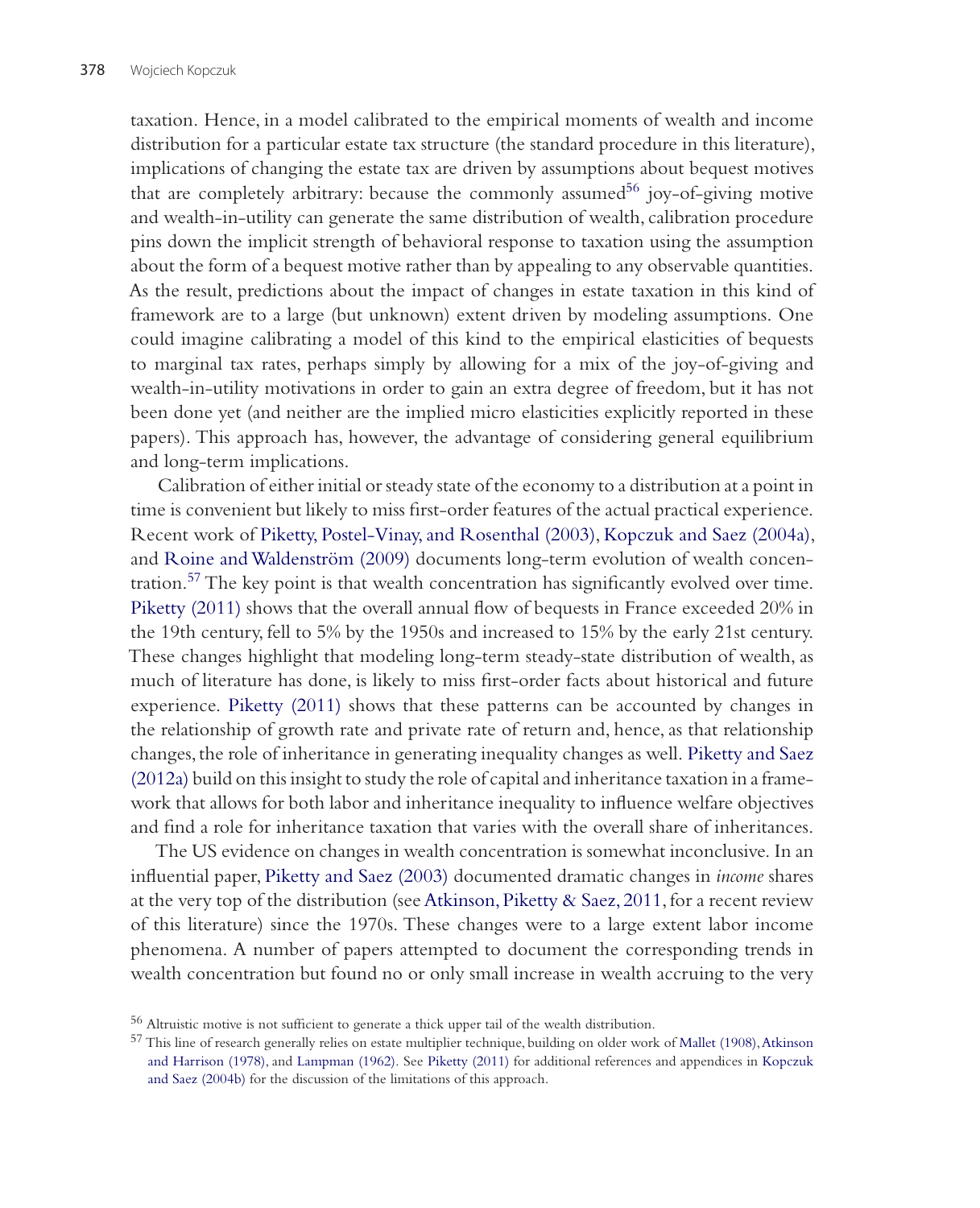richest (see [Kennickell \(2006\)](#page-58-22) and [Scholz \(2003\)](#page-61-21) using Survey of Consumer Finances data and [Kopczuk and Saez \(2004a\)](#page-58-21) using estate multiplier technique). Edlund and Kopczuk (2009) show that the composition of the top wealth holders has dramatically changed over the last 30 years, shifting from inheritors to self-made—these patterns are visible explicitly in the Forbes list of the richest Americans and can be indirectly corroborated based on the gender composition of top estate taxpayers relying on the assumption that self-made wealth is more male-biased than inheritances. They argue that this change in composition—new wealth building up and old (presumably, in large part dating back to the early 20th century) wealth declining—are consistent with both income inequality increases and relative stability of wealth concentration.

## <span id="page-50-0"></span>**7.2. Charity**

Deduction for charitable contributions is the second largest deduction (after marital deduction) used by estate taxpayers and the largest one for unmarried decedents. By exempting charitable bequests from taxation, the estate tax provides price incentives to contribute to charity rather than to other beneficiaries. The presence of the estate tax also has wealth effect that should reduce overall charitable bequests (assuming that they are a normal good). A strand of literature tried to understand how these incentives affect charitable contributions; in particular, attempting to separate price and wealth effects and attempting to evaluate the overall impact of taxation on the flow of charity. Cross-sectional evidence ( [Auten & Joulfaian, 1996;](#page-54-19) [Boskin, 1976;](#page-55-21) Joulfaian, 1991,1998; [McNees, 1973\)](#page-59-22) has problems separately identifying the direct of wealth from the effect of tax price because wealth and tax price are in practice correlated. [Joulfaian \(2000\)](#page-58-23) uses cross-sectional state-level variation that improves on earlier identification strategies but continues to be subject to concerns about endogeneity of state tax policy and taxpayers' mobility. [Barthold and Plotnick \(1984\)](#page-54-20) use data from probate records in Connecticut in the 1930s and 1940s. [Brunetti \(2005\)](#page-55-22) studied effect of the repeal of the California estate tax in 1982 using 1980–1982 probate records from San Francisco. Kopczuk and Slemrod (2003b) rely instead of time series evidence using current and lagged marginal tax rates. [Bakija, Gale and Slemrod \(2003\)](#page-54-21) rely on repeated cross-sectional tabulations based on IRS estate tax return data and state-level variation in tax rates. [Joulfaian \(2005b\)](#page-58-24) uses microdata for estate taxpayers in 1976 and 1982 and exploits variation generated by changes in marginal tax rates and exemption that took place in between.

The literature generally finds that charitable bequests are very sensitive to both their tax price and to wealth, with the first effect dominating so that eliminating the estate tax would likely lead to reduction in charitable bequests. A number of papers additionally recognized that incentives to give at death are also affected by other taxes. For example, a taxpayer making lifetime gifts could additionally benefit from income tax deduction. Alternatively, giving in life and at death may be complements, so that high income tax rates may increase charitable bequests. [Bakija, Gale, and Slemrod \(2005\)](#page-54-22) and Joulfaian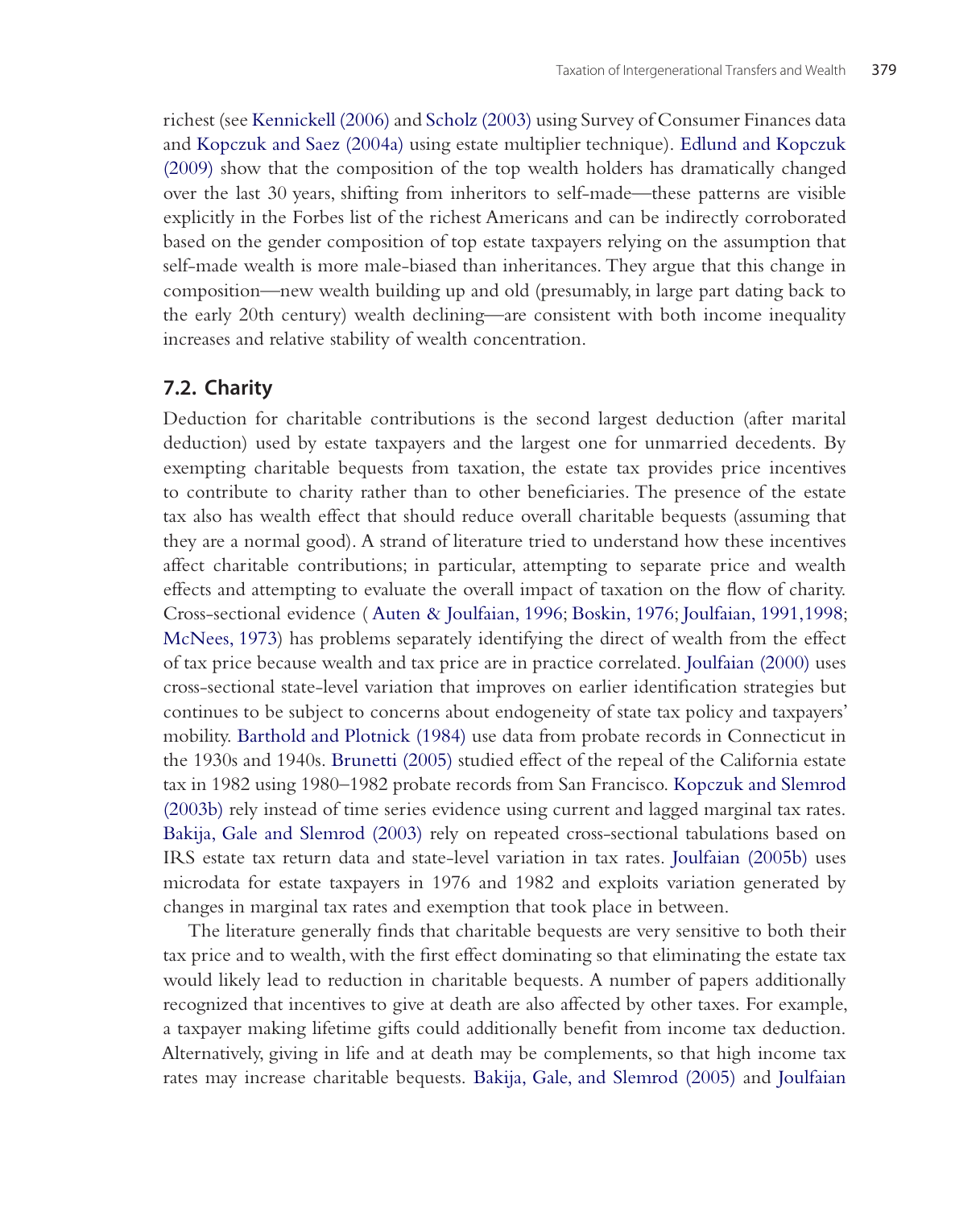(2001) account for lifetime incentives and find that they matter but that bequests remain very sensitive to tax rates at death.

A channel that the literature acknowledges (e.g.[,Bernheim,1987;](#page-54-9)Kopczuk & Slemrod, 2003b) but that has not been extensively studied empirically is the interaction of charitable bequests with tax avoidance. Indeed, some of the prominent tax avoidance techniques have charitable contribution components or, conditional on making legitimate charitable gift, there may be additional tax opportunities depending on how the gift is structured [\(Schmalbeck, 2001\)](#page-61-18). This is an interesting area for future work.

## <span id="page-51-0"></span>**7.3. Other Issues**

An important consideration in tax planning is the treatment of marital bequests. Before 2011, taxpayers with a surviving spouse had an incentive to limit the bequest to the surviving spouse in order to take advantage of the exemption. More generally, there is an incentive (quantitatively important, at least at low estate levels) to go through the progressive tax schedule twice by splitting the bequest between the spouse and other potential beneficiaries. Empirically,heavy reliance on the marital deduction is very common but, as recognized by estate tax planners, it raises difficult issues related to the conflict of interest between spouses—preferences about the ultimate disposition of bequest may differ and hence the transfer to the spouse may result in the ultimate disposition of bequests that is inconsistent with preferences of the first-to-die spouse. While this could potentially be evidence in support of a unitary household model, [Johnson et al. \(2001\)](#page-57-17) document widespread use and [Kopczuk and Slemrod \(2003b\)](#page-59-23) analyze implications of the so-called QualifiedTerminable Interest Property (QTIP) trusts that can resolve this tension: introduced in 1982, such trusts are transferred to the widow or widower who gains access to earnings but at her death the principal is transferred to the beneficiaries indicated by the first-to-die spouse's will. Hence, they qualify for a marital deduction but allow for addressing the conflict of interest.

A few papers considered the issues related to jurisdictional-level estate taxes. Bakija and Slemrod (2004) and [Conway and Rork \(2006\)](#page-55-23) [focus](#page-54-23) [on](#page-54-23) [impact](#page-54-23) [of](#page-54-23) [state-level](#page-54-23) [ta](#page-54-23)xes on elderly mobility using longitudinal variation in state tax rates. [Bakija and Slemrod \(2004\)](#page-54-23) find significant but modest effects, while [Conway and Rork \(2006\)](#page-55-23) find no impact and instead argue for the reverse causality with mobility affecting tax rate setting. Conway and Rork (2004) find some evidence of tax competition between US estates in this dimension, while [Brülhart and Parchet \(2011\)](#page-55-24) do not find competitive effects for the Swiss cantons.

Several papers attempted to provide explanations for introduction and elimination of estate taxes. [Bertocchi \(2011\)](#page-54-24) attempted to link evolution of estate taxation to the dynamics of wealth accumulation induced by the process of industrialization. Scheve and Stasavage (2012) focus on the role of wars. [Graetz and Shapiro \(2005\)](#page-57-19) discuss politics surrounding estate tax changes in the United States in the 2000s.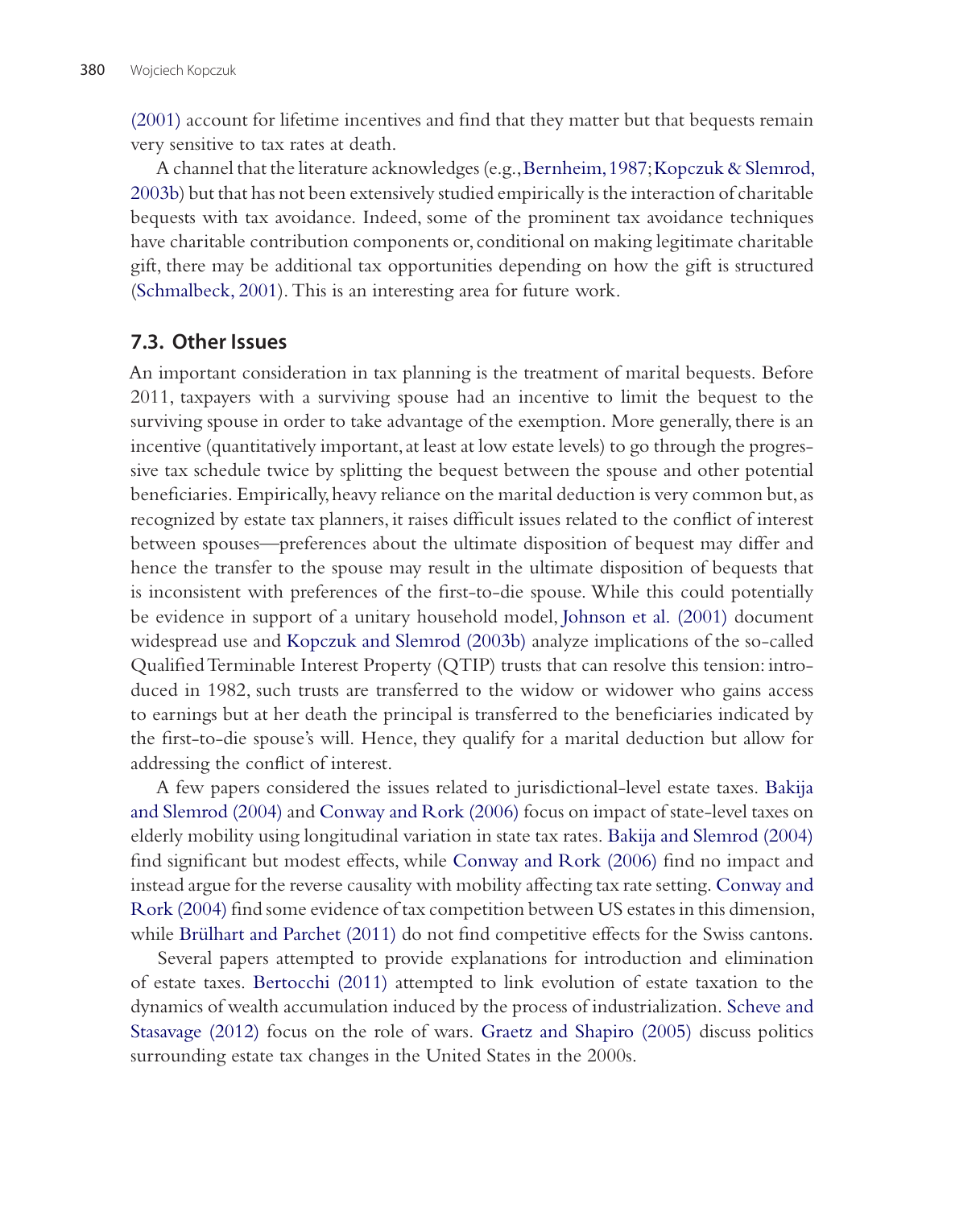#### <span id="page-52-0"></span>**8. SUMMARY AND CONCLUSIONS**

In this chapter, I reviewed theoretical and empirical literature on taxation of intergenerational transfers. As signaled in the introduction, the conclusions are mixed and pointing to the need for further research. The normative analysis has overemphasized the importance of externalities from giving, while not adequately accounting for the importance of inherited wealth.When taking an *ex ante* perspective, inherited wealth is endogenous and does not constitute a reason for redistribution per se.While this is consistent with the logic of that model, it does not reflect the possibility that policy makers may be instead focused on redistribution within a generation. The steady-state approaches (Kopczuk, 2001; Piketty & Saez, 2012a,2012b) find a positive role for capital taxation but it imposes restrictive assumptions.

The key empirical observation that should feed into theoretical work is the presence of heterogeneity.The literature on bequest motives has failed to identify the single motive and instead points to both mixed motives present at the same time for a given person and to heterogeneity in preferences in the population. In particular, the first-order fact in understanding behavior of the very wealthy is the importance of control over wealth. The presence of such a motive is consistent with relative scarcity of giving during lifetime coupled with significant tax avoidance and increasing age-wealth profiles. Some direct preference for wealth (rather than consumption or welfare of children) is necessary to account for the extent of wealth concentration.

The empirical work has focused on many dimensions of distortions due to the estate tax and generally has found evidence that a number of decisions are sensitive to the tax rates—estates at death, tax avoidance, inter vivos giving, charitable contributions. It has also identified interesting and adverse effects on labor supply of donors and performance of family businesses. At the same time, the identification issues in this context are difficult and rarely satisfactorily addressed. In particular, the estate tax incentives operate over a long period of time and relating such incentives to wealth accumulation (which is perhaps the most interesting dimension of responsiveness) is notoriously difficult. The literature has been more successful in analyzing decisions where focusing on short-term incentives is appropriate, such as the inter vivos giving.

Tax avoidance is believed to be very important in practice but precise econometric evidence is scarce. In particular, issues related to separating response of wealth accumulation from tax avoidance (both of which affect reported estates), the interaction of charity and tax avoidance, impact of cross-asset differences in effective tax rates, the role of family structure and conflicts of interest, use of family-related partnerships, valuation issues for closely-held business and other types of assets have all received only limited attention from economists.

Finally,the topic that has not yet been incorporated in the formal models of intergenerational transfers are potential negative externalities from wealth concentration. Examples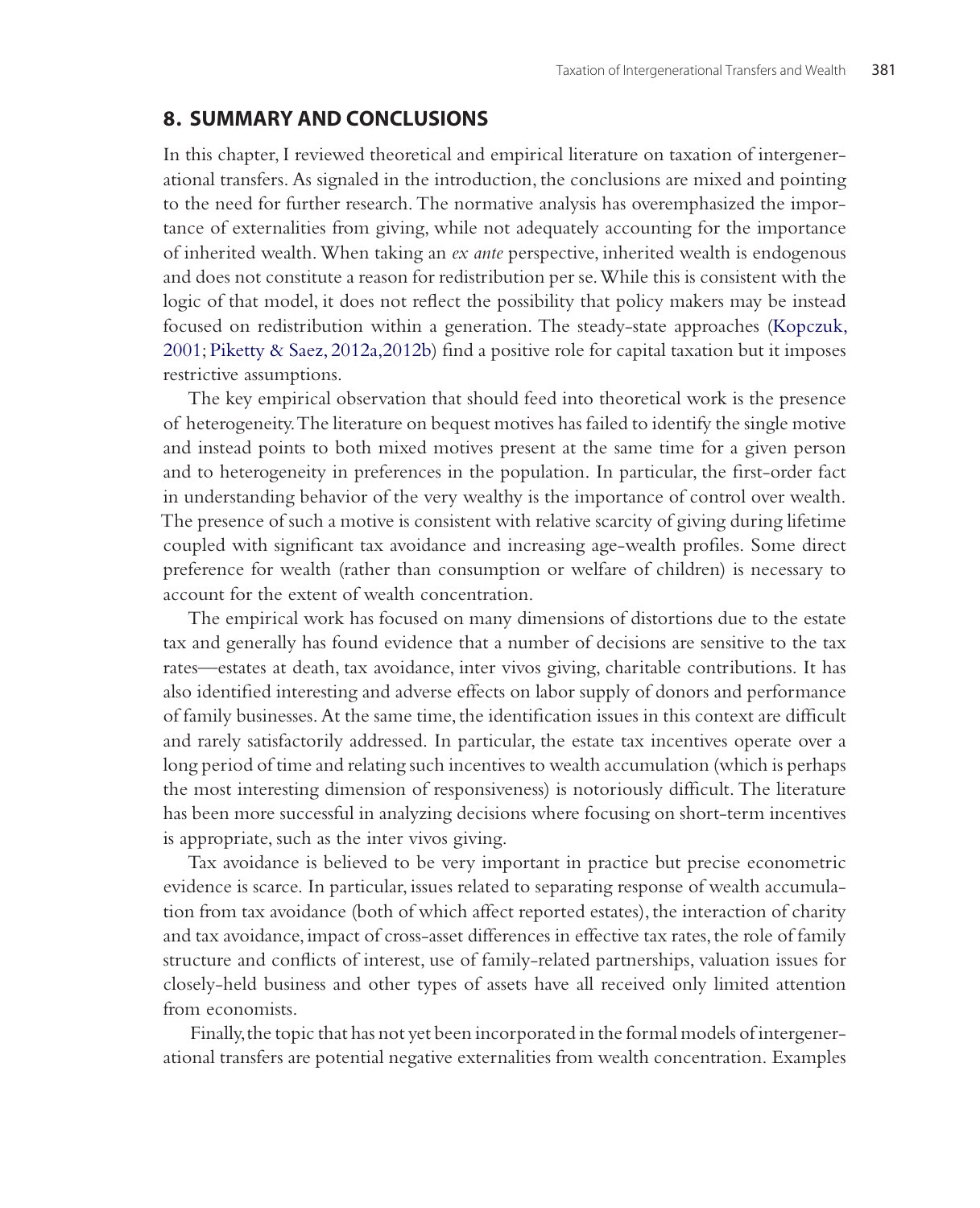are positional externalities [\(Frank, 2008\)](#page-57-0), the impact of corporate power on the political process [\(Morck,Wolfenzon, &Yeung, 2005\)](#page-60-26) and previously discussed evidence of inheritance of control resulting in mis-allocation of entrepreneurial skills. Recently, a number of papers started considering implications of negative externalities associated with income inequality—primarily rent-seeking—for optimal taxation [\(Rothschild & Scheuer, 2011;](#page-60-27) [Piketty, Saez, & Stantcheva, 2011\)](#page-60-28). Incorporating such considerations in the analysis of intergenerational transfers is long overdue.

# <span id="page-53-0"></span>**ACKNOWLEDGMENTS**

<span id="page-53-1"></span>I am grateful to Alan Auerbach, Louis Kaplow, László Sándor and participants in the Handbook of Public Economics conference in Berkeley for helpful comments.

# **REFERENCES**

- Abel, A. B., & Warshawsky, M. (1988). Specification of the joy of giving: Insights from altruism. *Review of Economics and Statistics, 70*(1), 145–149.
- <span id="page-53-4"></span>Adam, S., Besley,T., Blundell, R., Bond, S., Chote, R., Gammie, M., et al. (2011). Taxes on wealth transfers. In*Tax by design.The mirrlees review* (pp. 347–367). Oxford University Press.
- <span id="page-53-12"></span>Adams, J. D. (1978). Equalization of true gift and estate tax rates. *Journal of Public Economics, 9*(1), 59–71.
- <span id="page-53-10"></span>Agell, J., Persson, M. (2000). Tax arbitrage and labor supply. *Journal of Public Economics, 78*(1–2), 3–24.

<span id="page-53-7"></span>Aiyagari, S. R. (1995). Optimal capital income taxation with incomplete markets, borrowing constraints and constant discounting. *Quarterly Journal of Economics, 103*(6), 1158–1175.

- <span id="page-53-9"></span>Albanesi, S., & Sleet, C. (2006). Dynamic optimal taxation with private information. *Review of Economic Studies, 73*(1), 1–30.
- Altonji, J. G., Hayashi, F., & Kotlikoff, L. J. (1992). Is the extended family altruistically linked? Direct tests using micro data. *American Economic Review, 82*(5), 1177–1198.
- Altonji, J. G., Hayashi, F., & Kotlikoff, L. J. (1997). Parental altruism and inter vivos transfers:Theory and evidence. *Journal of Political Economy, 105*(6), 1121–66.
- Ameriks, J., Caplin,A., Laufer, S., &Van Nieuwerburgh, S. (2011).The joy of giving or assisted living? Using strategic surveys to separate public care aversion from bequest motives. *Journal of Finance, 66*(2),519–561.
- <span id="page-53-5"></span>Andreoni, J. (1990). Impure altruism and donations to public goods:A theory of warm-glow giving. *Economic Journal, 100*(401), 464–477.
- <span id="page-53-2"></span>Arrondel, L., & Masson,A. (2006). Altruism, exchange or indirect reciprocity:What do the data on family transfers show? In S. -C. Kolm, & J. M. Ythier (Eds.), *Handbook on the economics of giving, reciprocity and altruism,Vol. 2* (pp. 971–1053). Elsevier.
- <span id="page-53-11"></span>Arrondel, L., & Laferrere,A. (2001). Taxation and wealth transmission in France. ` *Journal of Public Economics, 79*(1), 3–33. ISPE 1998: Bequests andWealth Taxation.
- <span id="page-53-8"></span>Atkeson,A., & Lucas,R. E., Jr. (1992). On efficient distribution with private information. *Review of Economic Studies, 59*(3), 427–453.
- <span id="page-53-6"></span>Atkeson,Andrew, Chari,V.V., & Kehoe, Patrick J. (1999). Taxing capital income:A bad idea. *Federal Reserve Bank of Minneapolis Quarterly Review*, *23*(3), 3–17.
- Atkinson, A. B., & Harrison, A. J. (1978). *Distribution of personal wealth in Britain*. Cambridge: Cambridge University Press.
- <span id="page-53-3"></span>Atkinson,A. B., & Stiglitz, J. E. (1976). The design of tax structure: Direct versus indirect taxation. *Journal of Public Economics, 6*(1–2), 55–75.
- <span id="page-53-13"></span>Atkinson, A. B., Piketty,T., & Saez, E. (2011). Top incomes in the long run of history. *Journal of Economic Literature, 49*(1), 3–71.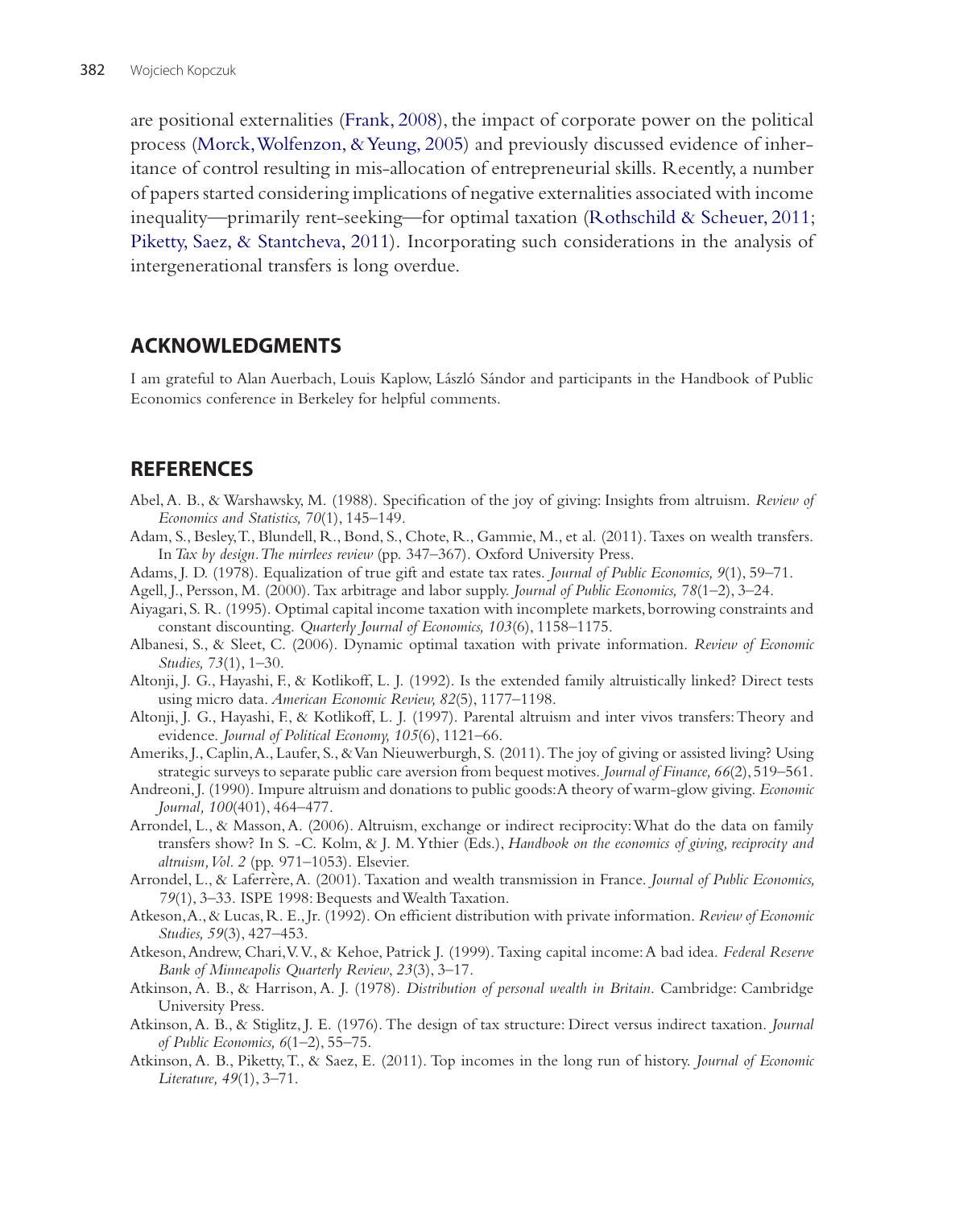<span id="page-54-16"></span>Auerbach,A. J. (1991). Retrospective capital gains taxation. *American Economic Review, 81*(1), 167–178.

- <span id="page-54-3"></span>Auerbach,A. J. (2008).Taxation of wealth. In S. N. Durlauf, & L. E. Blume (Eds.),*The new palgrave dictionary of economics* (second ed.). Palgrave Macmillan.
- <span id="page-54-8"></span>Auerbach,A. J. (2009). The choice between income and consumption taxes:A primer. In A. J. Auerbach, & D. N. Shavior (Eds.), *Institutional foundations of public finance: Economic and legal perspectives* (pp. 13–46). Harvard University Press.
- <span id="page-54-17"></span>Auerbach,A. J., & Bradford, D. F. (2004). Generalized cash flow taxation. *Journal of Public Economics, 88*(5), 957–80.
- Auerbach, A. J., Burman, L. E., & Siegel, J. M. (2000). Capital gains taxation and tax avoidance: New evidence from panel data. In J. Slemrod (Ed.), *Does atlas shrug?The economic consequences of taxing the rich*. NewYork: Harvard University Press and Russell Sage Foundation.
- <span id="page-54-19"></span>Auten, G., Joulfaian, D. (1996). Charitable contributions and intergenerational transfers. *Journal of Public Economics, 59*(1), 55–68.
- <span id="page-54-18"></span>Auten,G.,& Joulfaian,D. (2001). Bequest taxes and capital gains realizations. *Journal of Public Economics, 81*(2), 213–229.
- <span id="page-54-1"></span>Bakija, J. (2007). *Documentation for a federal and state inheritance and estate tax calculator*. Williams College: Mimeo.
- <span id="page-54-23"></span>Bakija, J., & Slemrod, J. (2004). Do the rich flee from high tax states? Evidence from federal estate tax returns. *Working paper* 10645, National Bureau of Economic Research.
- <span id="page-54-21"></span>Bakija, J., Gale,W. G., & Slemrod, J. B. (2003). Charitable bequests and taxes on inheritances and estates: Aggregate evidence from across states and time. *American Economic Review Papers and Proceedings, 93*(2), 366–370.
- <span id="page-54-22"></span>Bakija, J., Gale,W., & Slemrod, J. (2005). *New evidence on the effect of taxes on charitable bequests*. Williams College, Brookings and University of Michigan: Mimeo.
- <span id="page-54-7"></span>Banks, J., & Diamond, P. A. (2010). The Base for direct taxation. In J. A. Mirrlees, S. Adam,T. Besley, R. Blundell, S. Bond, R. Chote, M. Gammie, P. Johnson, G. D. Myles, & J. Poterba (Eds.), *Dimensions of tax design:The mirrlees review*. Oxford University Press.
- <span id="page-54-4"></span>Barro, R. J. (1974). Are government bonds net wealth? *Journal of Political Economy, 82*(6), 1095–1117.
- <span id="page-54-20"></span>Barthold,T., & Plotnick, R. (1984). Estate taxation and other determinants of charitable bequests. *ntj, 37*(2), 225–37.
- <span id="page-54-0"></span>Batchelder, L. L. (2009).What should society expect from heirs? A proposal for a comprexensive inheritance tax.*Tax Law Review, 63*(1), 1–111.
- <span id="page-54-14"></span>Becker, E. (1973).*The denial of death*. NewYork:The Free Press.
- <span id="page-54-11"></span>Becker, G. S. (1974). A theory of social interactions. *Journal of Political Economy, 82*(6), 1063–1093.
- <span id="page-54-15"></span>Bénabou, R., & Tirole, J. (2002). Self-confidence and personal motivation. *Quarterly Journal of Economics, 117*(3), 871–915.
- Benhabib, J., Bisin, A., & Zhu, S. (2011). The distribution of wealth and fiscal policy in economies with finitely lived agents. *Econometrica, 79*(1), 123–157.
- <span id="page-54-12"></span>Bergstrom, T. C. (2008). Rotten kid theorem. In S. N. Durlauf & L. E. Blume (Eds.),*The new palgrave dictionary of economics*. Basingstoke: Palgrave Macmillan.
- <span id="page-54-9"></span>Bernheim,B. D. (1987). Does the estate tax raise revenue? In L. H. Summers (Ed.),*Tax policy and the economy, Vol. 1* (pp. 113–138). Chicago: National Bureau of Economic Research; Cambridge, Mass: MIT Press.
- <span id="page-54-5"></span>Bernheim, B. D., & Severinov, S. (2003). Bequests as signals:An explanation for the equal division puzzle. *Journal of Political Economy, 111*(4), 733–764.
- <span id="page-54-6"></span>Bernheim, B. D., Shleifer, A., & Summers, L. H. (1985). The strategic bequest motive. *Journal of Political Economy, 93*(6), 1045–76.
- <span id="page-54-10"></span>Bernheim, B. D., Lemke, R. J., & Scholz, J. K. (2004). Do estate and gift taxes affect the timing of private transfers? *Journal of Public Economics, 88*(12), 2617–34.
- <span id="page-54-24"></span>Bertocchi, G. (2011).The vanishing bequest tax:The comparative evolution of bequest taxation in historical perspective. *Economics & Politics, 23,* 107–131.
- <span id="page-54-2"></span>Bird, R. M. (1991). The taxation of personal wealth in international perspective. *Canadian Public Policy andsang Analyse de Politiques, 17*(3), 322–334.
- <span id="page-54-13"></span>Bloom, N., & Van Reenen, J. (2007). Measuring and explaining management practices across firms and countries. *Quarterly Journal of Economics, 122*(4), 1351–1408.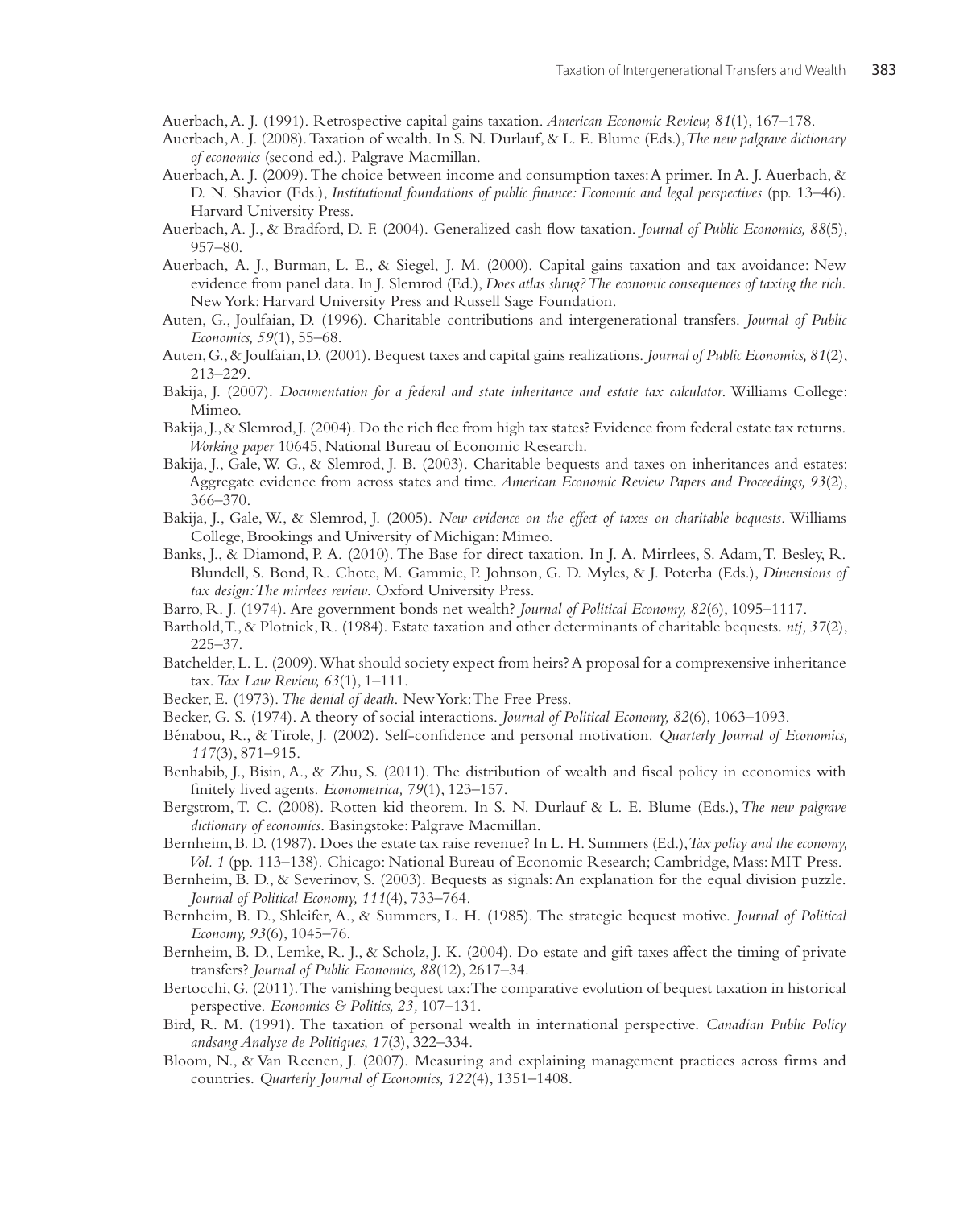- <span id="page-55-7"></span>Blumkin, T., & Sadka, E. (2004). Estate taxation with intended and accidental bequests. *Journal of Public Economics, 88*(1–22), 1–21.
- <span id="page-55-1"></span>Boadway, R., Chamberlain, E., & Emmerson, C. (2010a). Taxation of wealth and wealth transfers. In J. A. Mirrlees, S. Adam,T. Besley, R. Blundell, S. Bond, R. Chote, M. Gammie, P. Johnson, G. D. Myles, & J. Poterba (Eds.), *Dimensions of tax design:The mirrlees review*. Oxford University Press.
- <span id="page-55-0"></span>Boadway, R., Chamberlain, E., & Emmerson, C. (2010b). Taxation of wealth and wealth transfers. Online Appendix, [<http://www.ifs.org.uk/mirrleesreview/reports/wealthtransfersapps.pdf>](http://www.ifs.org.uk/mirrleesreview/reports/wealthtransfersapps.pdf)
- <span id="page-55-21"></span>Boskin, M. (1976). Estate taxation and charitable bequests. *Journal of Public Economics, 5*(1–2), 27–56.
- <span id="page-55-11"></span>Brown, J. R.,Coile,C. C.,&Weisbenner,S. J. (2010).The Effect of inheritance receipt on retirement. *Review of Economics and Statistics, 92*(2), 425–434.
- Brown, R. D. (1991). A primer on the implementation of wealth taxes. *Canadian Public Policy/ Analyse de Politiques, 17*(3), 335–50.
- <span id="page-55-10"></span>Bruce, N., &Waldman,M. (1990).The rotten-kid theorem meets the Samaritan's dilemma. *Quarterly Journal of Economics, 105*(1), 155–165.
- <span id="page-55-5"></span>Bruce,N.,&Waldman,M. (1991).Transfers in kind:Why they can be efficient and nonpaternalistic.*American Economic Review, 81*(5), 1345–1351.
- <span id="page-55-24"></span>Brülhart, M., & Parchet, R. (2011). *Alleged tax competition:The mysterious death of bequest tax in Switzerland*. University of Lausanne: Mimeo.
- <span id="page-55-22"></span>Brunetti, M. J. (2005). The estate tax and charitable bequests: Elasticity estimates using probate records. *NationalTax Journal, 58*(2), 165–188.
- <span id="page-55-14"></span>Brunetti, M. J. (2006). The estate tax and the demise of the family business. *Journal of Public Economics, 90*(10–11), 1975–93.
- <span id="page-55-18"></span>Burman, L. E. (1999).*The labirynth of capital gains tax policy*.Washington, D.C.: Brookings Institution Press.
- <span id="page-55-17"></span>Burman, L. E., & Randolph,W. C. (1994). Measuring permanent responses to capital-gains tax changes in panel data. *American Economic Review, 84*(4), 794–809.
- <span id="page-55-2"></span>Cagetti, M., & De Nardi, M. (2008). Wealth inequality: Data and models. *Macroeconomic Dynamics, 12*, 285–313.
- <span id="page-55-20"></span>Cagetti,M., & De Nardi,M. (2009). Estate taxation, entrepreneurship, and wealth.*American Economic Review, 99*(1), 85–111.
- <span id="page-55-16"></span>Carrillo, J. D., & Mariotti, T. (2000). Strategic ignorance as a self-disciplining device. *Review of Economic Studies, 67*, 529–544.
- <span id="page-55-3"></span>Carroll, C. D. (2000). Why do the rich save so much? In J. Slemrod (Ed.), *Does atlas shrug? The economic consequences of taxing the rich*. NewYork: Harvard University Press and Russell Sage Foundation.
- <span id="page-55-19"></span>Castaneda, A., Diaz-Gimenez, J., & Rios-Rull, J.-V. (2003). Accounting for the U.S. earnings and wealth inequality. *Journal of Political Economy, 111*(4), 818–857.
- <span id="page-55-8"></span>Chamley, C. (1986). Optimal taxation of capital income in general equilibrium with infinite lives. *Econometrica, 54*(3), 607–22.
- Chari,V.V., & Kehoe, P. J. (1999). Optimal fiscal and monetary policy. In J. B.Taylor & M.Woodford (Eds.), *Handbook of macroeconomics* (pp. 1671–1745). Number 1C: Elsevier.
- <span id="page-55-13"></span>Charles, K. K., & Hurst, E. (2003).The correlation of wealth acrross generations. *Journal of Political Economy, 6*(111), 1155–1182.
- <span id="page-55-9"></span>Chetty, R. (2009). Is the taxable income elasticity sufficient to calculate deadweight loss? The implications of evasion and avoidance. *American Economic Journal: Economic Policy, 1* (2), 31–52.
- <span id="page-55-6"></span>Coate, S. (1995). Altruism, the Samaritan's dilemma, and government transfer policy. *American Economic Review, 85*(1), 46–57.
- <span id="page-55-12"></span>Coile, C. C., & Levine, P. B. (2006). Bulls, bears, and retirement behavior. *Industrial and Labor Relations Review, 59*(3), 408–429.
- Conway, K. S., & Rork, J. C. (2004). Diagnosis murder:The death of state death taxes. *Economic Inquiry, 42*(4), 537–559.
- <span id="page-55-23"></span>Conway, K. S., & Rork, J. C. (2006). State 'death' taxes and elderly migration—the chicken or the egg? *NationalTax Journal, 59*(1), 97–128.
- <span id="page-55-15"></span>Cooper, G. (1979). *A voluntary tax? New perspectives on sophisticated tax avoidance*. Studies of Government Finance,Washington D.C.:The Brookings Institution.
- <span id="page-55-4"></span>Cox, D. (1987). Motives for private income transfers. *Journal of Political Economy, 95*(3), 508–546.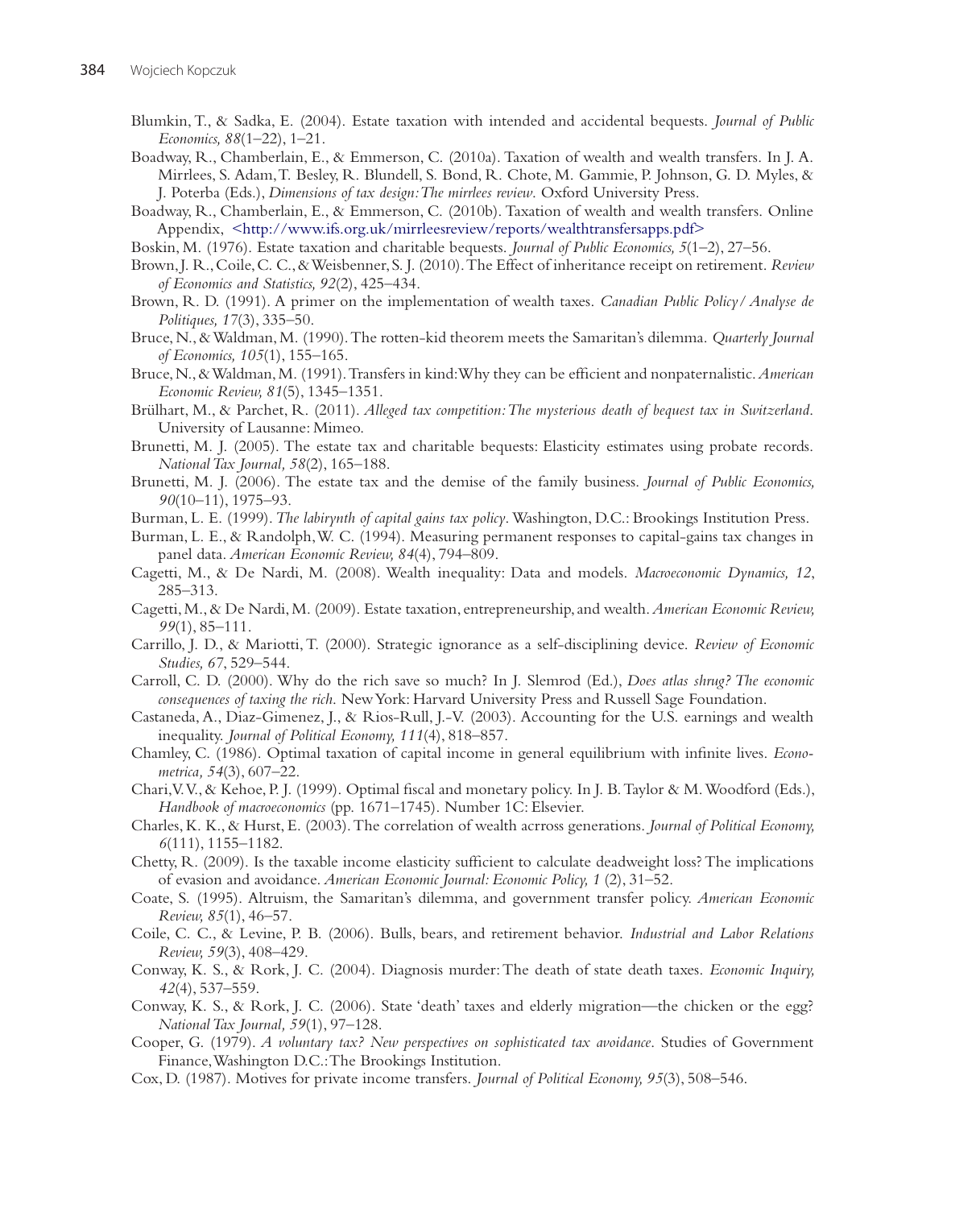- <span id="page-56-7"></span>Cremer, H., & Pestieau, P. (2001). Non-linear taxation of bequests, equal sharing rules and the tradeoff between intar- and inter-family inequalities. *Journal of Public Economics, 79*(1), 35–54.
- <span id="page-56-0"></span>Cremer, H., & Pestieau, P. (2006). Wealth transfer taxation: A survey of the theoretical literature. In S.-C. Kolm & J. M. Ythier (Eds.), *Handbook on the economics of giving, reciprocity and altruism, Vol. 2* (pp. 1107–1134). Elsevier.
- Cremer, H., Gahvari, F., & Ladoux, N. (1998). Externalities and optimal taxation. *Journal of Public Economics, 70*(3), 343–364.
- <span id="page-56-8"></span>Cremer, H., Pestieau, P., & Rochet, J. -C. (2003). Capital income taxation when inherited wealth is not observable. *Journal of Public Economics, 87*(11), 2475–2490.
- Dai, Z., Maydew, E. L., Shackelford, D. A., & Zhang, H. H. (2008). Capital gains taxes and asset prices: Capitalization or lock-in? *Journal of Finance, 63*(2), 709–742.
- <span id="page-56-1"></span>Davies, J. B., & Shorrocks, A. F. (2000). The distribution of wealth. In A. B. Atkinson & F. Bourguignon (Eds.), *Handbook of income distribution*. Amsterdam, NewYork: Elsevier.
- <span id="page-56-4"></span>De Nardi, M. (2004). Wealth inequality and intergenerational links. *Review of Economic Studies, 71*(3), 743–768.
- <span id="page-56-10"></span>Diamond, P. (1998). Optimal income taxation: An example with u-shaped pattern of optimal tax rates. *American Economic Review, 88*(1), 83–95.
- Diamond, P. (2006). Optimal tax treatment of private contributions for public goods with and without warm glow preferences. *Journal of Public Economics, 90*(4–5), 897–919.
- <span id="page-56-12"></span>Diamond, P. A., & Mirrlees, J. A. (1978). A model of social insurance with variable retirement. *Journal of Public Economics, 10*(3), 295–336.
- <span id="page-56-6"></span>Diamond, P., & Spinnewijn, J. (2010). *Capital income taxes with heterogeneous discount rates*. MIT and LSE: Mimeo.
- <span id="page-56-13"></span>Doepke, M., & Zilibotti, F. (2008). Occupational choice and the spirit of capitalism. *Quarterly Journal of Economics, 123*(2), 747–793.
- <span id="page-56-3"></span>Dunn,T. A., & Phillips, J. W. (1997). The timing and division of parental transfers to children. *Economics Letters, 54*(2), 135–137.
- Dynan, K. E., Skinner, J., & Zeldes, S. P. (2002). The importance of bequests and life-cycle saving in capital accumulation:A new answer. *American Economic Review, 92*(2), 274–78.
- Dynan, K. E., Skinner, J., & Zeldes, S. P. (2004). Do the rich save more? *Journal of Political Economy, 112*(2), 397–444.
- <span id="page-56-11"></span>Eaton, J., & Rosen, H. S. (1980). Taxation, human capital and uncertainty. *American Economic Review, 70*(4), 705–715.
- Edlund, L., & Kopczuk,W. (2009).Women, wealth and mobility. *American Economic Review, 99*(1), 146–78.
- <span id="page-56-15"></span>Eliason, M., & Ohlsson, H. (2008). Living to save taxes. *Economics Letters, 100*(3), 340–343.
- <span id="page-56-14"></span>Elinder,M.,Erixson,O.,& Ohlsson,H. (2011). Carnegie visits nobel:Do inheritances affect labor and capital income?*Working paper* 2011:5. Department of Economics: Uppsala University.
- <span id="page-56-17"></span>Eller, M., & Johnson, B.W., (1999). Using a sample of federal estate returns to examine the effects of audit revaluation on pre-audit estimates. In: *Proceedings of the 1999 meeting of the American statistical association, section on government statistics*.
- <span id="page-56-16"></span>Eller, M., Erard, B., & Ho, C. -C. (2001). The magnitude and determinants of federal estate tax noncompliance. InW. G. Gale, J. R. Hines, Jr., & J. Slemrod (Eds.),*Rethinking estate and gift taxation* (pp. 375–410) Brookings Institution Press.
- Erard, B. (1999). *Estate tax underreporting gap study: A report prepared for the internal revenue service economic analysis and modeling group*. TIRNO-98-P-00406, Internal Revenue Service.
- <span id="page-56-5"></span>Farhi, E., & Werning, I. (2007). Inequality and social discounting. *Journal of Political Economy, 115*(3), 365–402.
- <span id="page-56-9"></span>Farhi, E., &Werning, I. (2010). Progressive estate taxation. *Quarterly Journal of Economics, 125*(2), 635–73.
- Feldstein, M. S. (1995). The effect of marginal tax rates on taxable income: A panel study of the 1986 tax reform act. *Journal of Political Economy, 103*(3), 551–572.
- Feldstein, M. S. (1999). Tax avoidance and the deadweight loss of the income tax. *Review of Economics and Statistics, 4*(81), 674–680.
- <span id="page-56-2"></span>Francis, J. L. (2009).Wealth and the capitalist spirit. *Journal of Macroeconomics, 31*(3), 394–408.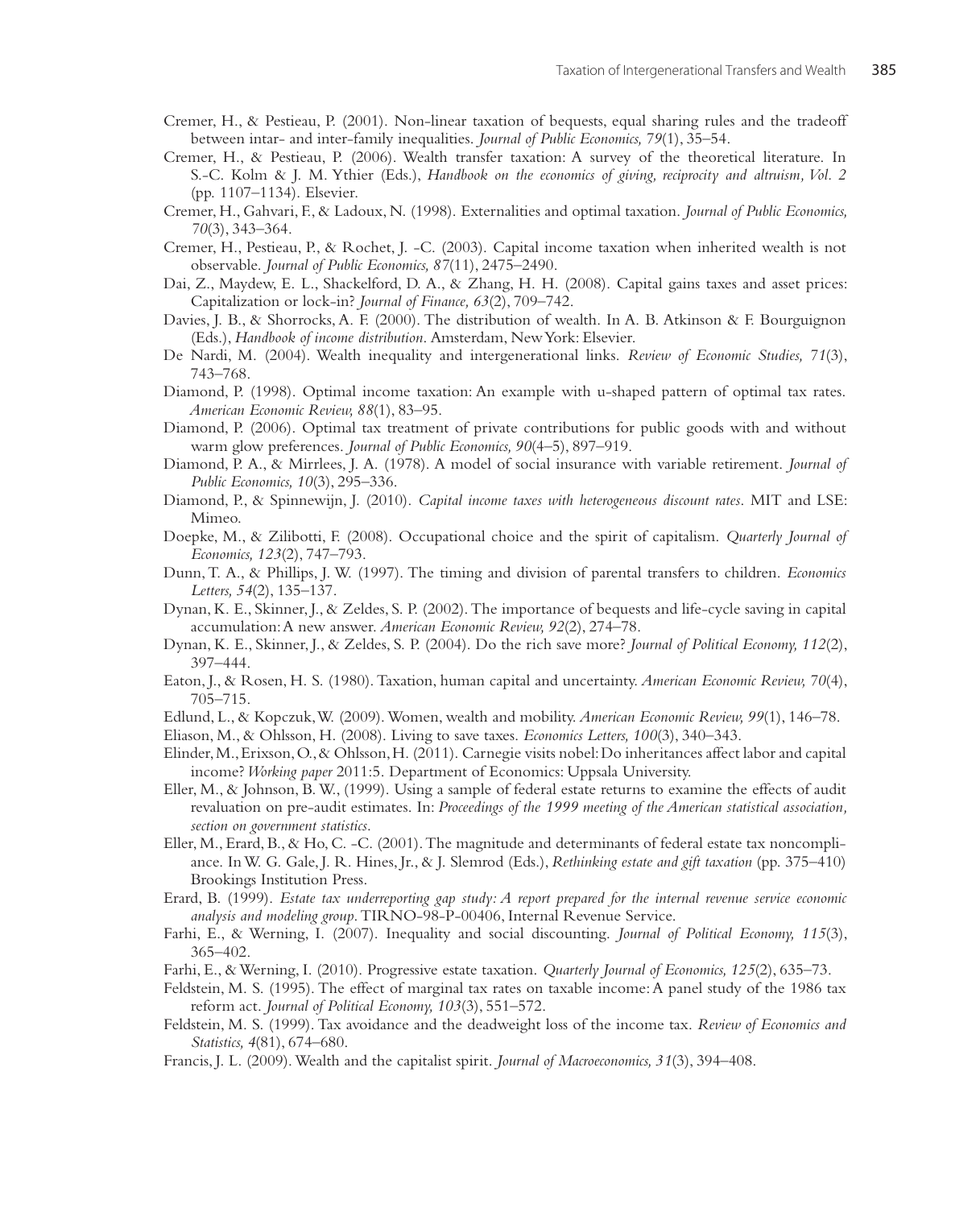- <span id="page-57-0"></span>Frank, R. H. (2008). Should public policy respond to positional externalities?. *Journal of Public Economics, 92*(8–9), 1777–1786. (Special Issue: Happiness and Public Economics.)
- <span id="page-57-1"></span>Friedman, B. M., & Warshawsky, M. (1990). The cost of annuities: Implications for saving behavior and bequests. *Quarterly Journal of Economics, 105*(1), 135–54.
- <span id="page-57-7"></span>Fullerton, D. (1997). Environmental levies and distortionary taxes: Comment. *American Economic Review, 87*(1), 245–51.
- Gale, W. G., Slemrod, J. (2001). Rethinking the estate and gift tax: Overview. In W. G. Gale, J. R. Hines, Jr., & J. Slemrod (Eds.), *Rethinking estate and gift taxation*. Brookings Institution Press.
- <span id="page-57-18"></span>Gale,W. G., & Scholz, J. K. (1994). Intergenerational transfers and the accumulation of wealth. *Journal of Economic Perspectives, 8*(4), 145–160.
- <span id="page-57-16"></span>Gans, J. S., & Leigh, A. (2006). Did the death of Australian inheritance taxes affect deaths? *B.E. Journal of Economic Analysis and Policy:Topics in Economic Analysis and Policy, 6*(1), 1–7.
- <span id="page-57-4"></span>Golosov,M.,Tsyvinski,A., &Weinzierl,M. (2010). *Preference heterogeneity and optimal commodity taxation*.Yale and Harvard: Mimeo.
- <span id="page-57-8"></span>Golosov, M., & Tsyvinski,A. (2006). Designing optimal disability insurance:A case for asset testing. *Journal of Political Economy, 114*(2), 257–279.
- <span id="page-57-6"></span>Golosov, M., Kocherlakota, N., & Tsyvinski, A. (2003). Optimal indirect and capital taxation. *Review of Economic Studies, 70*(244), 569–587.
- Gordon, R., & Kopczuk,W. (2010). *The choice of personal income tax base*. UC-San Diego and Columbia, preliminary draft: Mimeo. <http://www.columbia.edu/∼[wk2110/bin/choiceBase.pdf>.](http://www.columbia.edu/{\sim }wk2110/bin/choiceBase.pdf)
- <span id="page-57-19"></span>Graetz, M. J., & Shapiro, I. (2005). *Death by a thousand cuts:The fight over taxing inherited wealth* (1st ed.). Princeton University Press.
- <span id="page-57-5"></span>Green, J.,& Sheshinsky,E. (1976). Direct versus indirect remedies for externalities. *Journal of Political Economy, 84*(4), 797–808.
- <span id="page-57-15"></span>Grossmann,V., & Strulik, H. (2010). Should continued family firms face lower taxes than other estates? *Journal of Public Economics, 94*(1–2), 87–101.
- <span id="page-57-10"></span>Holtz-Eakin, D., & Marples, D. (2001). Distortion costs of taxing wealth accumulation: Income versus estate taxes.*Working paper* 8261, National Bureau of Economic Research.
- <span id="page-57-11"></span>Holtz-Eakin, D., Joulfaian, D., & Rosen, H. S. (1993). The carnegie conjecture: Some empirical evidence. *Quarterly Journal of Economics, 108*(2), 413–435.
- Holtz-Eakin, D., Joulfaian, D., & Rosen, H. S. (1994a). Entrepreneurial decisions and liquidity constraints. *RAND Journal of Economics, 25*(2), 334–347.
- Holtz-Eakin, D., Joulfaian, D., & Rosen,H. S. (1994b). Sticking it out: Entrepreneurial survival and liquidity constraints. *Journal of Political Economy, 102*(1), 53–75.
- <span id="page-57-14"></span>Holtz-Eakin, D., Phillips, J.W., & Rosen, H. S. (2001). Estate taxes, life insurance, and small business. *Review of Economics and Statistics, 83*(1), 52–63.
- Hubbard, R. G., Skinner, J., & Zeldes, S. P. (1994). The importance of precautionary motives in explaining individual and aggregate saving. *Carnegie-Rochester Conference Series on Public Policy, 40,* 59–125.
- Hubbard, R. G., Skinner, J., & Zeldes, S. (1995). Precautionary saving and social insurance. *Journal of Political Economy, 103*(2), 360–399.
- <span id="page-57-2"></span>Hurd, M. D. (1987). Savings of the elderly and desired bequests. *American Economic Review, 77*(3), 298–312.
- <span id="page-57-3"></span>Hurd, M. D. (1989). Mortality risk and bequests. *Econometrica, 57*(4), 779–813.
- <span id="page-57-13"></span>Hurst,E., Lusardi,A. (2004). Liquidity constraints, household wealth, and entrepreneurship. *Journal of Political Economy, 112* (2), 319–347.
- <span id="page-57-12"></span>Imbens, G.W., Rubin, D. B., & Sacerdote, B. I. (2001). Estimating the effect of unearned income on labor earnings, savings, and consumption: Evidence from a survey of lottery players.*American Economic Review, 91*(4), 778–794.
- <span id="page-57-9"></span>Johnson, B.W. (Ed.). (1994). Compendium of federal estate tax and personal wealth studies. Department of Treasury, *Internal Revenue Service, Pub., 1773*(4–94), 1994.
- <span id="page-57-17"></span>Johnson, B.W., Mikow, J. M., & Eller, M. B. (2001). Elements of federal estate taxation. InW. G. Gale, J. R. Hines, Jr., & J. Slemrod (Eds.), *Rethinking estate and gift taxation*. Brookings Institution Press.
- Joulfaian, D. (1991). Charitable bequests and estate taxes. *NationalTax Journal, 44*(2), 169–180.
- Joulfaian, D. (1998). *Charitable bequests and estate taxes:Another look at the evidence*. Office of Tax Analysis, US Department of Treasury: Mimeo.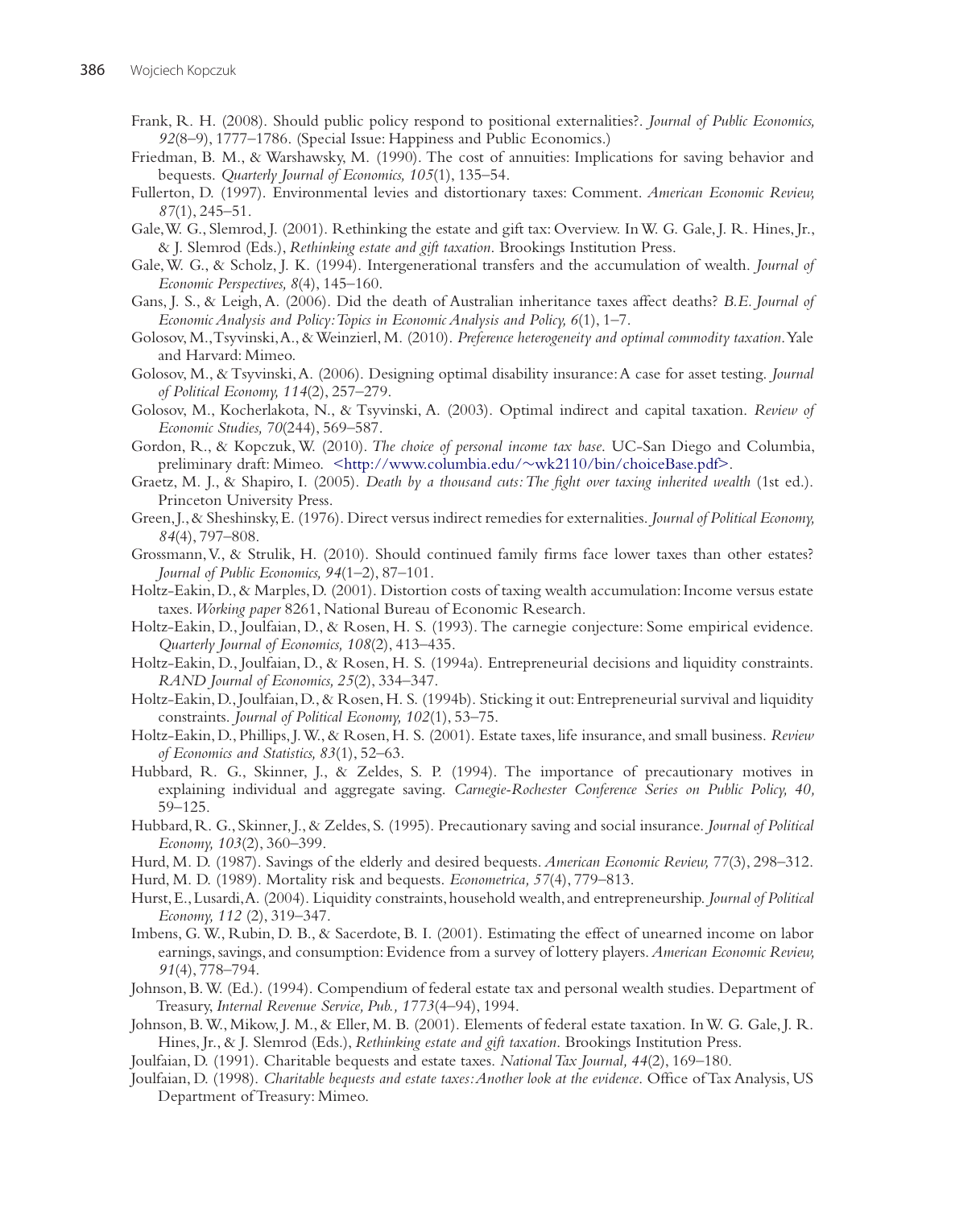- <span id="page-58-23"></span>Joulfaian,D. (2000). Estate taxes and charitable bequests by the wealthy.*Working paper* 7663,National Bureau of Economic Research.
- <span id="page-58-25"></span>Joulfaian, D. (2001). Charitable giving in life and death. InW. G. Gale, J. R. Hines, Jr., & J. Slemrod (Eds.), *Rethinking estate and gift taxation* (pp. 350–69). Brookings Institution Press.
- <span id="page-58-17"></span>Joulfaian,D. (2004). Gift taxes and lifetime transfers:Time series evidence. *Journal of Public Economics,88*(9–10), 1917–1929.
- <span id="page-58-14"></span>Joulfaian, D. (2005a). Choosing between gifts and bequests: How taxes affect the timing of wealth transfers. *Journal of Public Economics, 89*(11–12), 2069–2091.
- <span id="page-58-24"></span>Joulfaian, D. (2005b). Estate taxes and charitable bequests. Evidence from two tax regimes. *Office of tax policy analysis working paper 92*, US Department of Treasury 2005.
- <span id="page-58-20"></span>Joulfaian, D. (2006a). *Inheritance and saving*. WP 12569, National Bureau of Economic Research October 2006.
- <span id="page-58-16"></span>Joulfaian,D. (2006b).The behavioral response of wealth accumulation to estate taxation:Time series evidence. *NationalTax Journal, 59*(2), 253–68.
- <span id="page-58-0"></span>Joulfaian, D. (2011).*The federal estate tax: History, law, and economics*. Office of Tax Analysis, US Department of Treasury. Available at SSRN: [<http://ssrn.com/abstract=1579829>.](http://ssrn.com/abstract=1579829)
- <span id="page-58-18"></span>Joulfaian,D., & McGarry,K. (2004). Estate and gift tax incentives and inter vivos giving. *NationalTax Journal, 57*(2 (part 2)), 429–444.
- <span id="page-58-19"></span>Joulfaian, D., & Wilhelm, M. O. (1994). Inheritance and labor supply. *Journal of Human Resources, 29*(4), 1205–1234.
- <span id="page-58-11"></span>Judd, K. L. (1985). Redistributive taxation in a simple perfect foresight model. *Journal of Public Economics, 28*(1), 59–83.
- Kaplow, L. (1995). A note on subsidizing gifts. *Journal of Public Economics, 58*(3), 496–77.
- Kaplow, L. (1998). Tax policy and gifts. *American Economic Review Papers and Proceedings, 88*(2), 283–88.
- <span id="page-58-5"></span>Kaplow, L. (2001). A framework for assessing estate and gift taxation. In W. G. Gale, J. R. Hines, Jr., & J. Slemrod (Eds.), *Rethinking estate and gift taxation*. Brookings Institution Press.
- <span id="page-58-6"></span>Kaplow, L. (2006). On the undesirability of commodity taxation even when income taxation is not optimal. *Journal of Public Economics, 90*(6–7), 1235–50.
- <span id="page-58-7"></span>Kaplow, L. (2008). *The theory of taxation and public economics*. Princeton and Oxford: Princeton University Press.
- <span id="page-58-9"></span>Kaplow, L. (2009). On the taxation of private transfers.*Tax Law Review, 63*(1), 159–188.
- <span id="page-58-22"></span>Kennickell, A. B. (2006). Currents and undercurrents: Changes in the distribution of wealth, 1989–2004. *Discussion paper 2006–13*, Federal Reserve Board.
- <span id="page-58-12"></span>Kocherlakota, N. R. (2005). Zero expected wealth taxes:A mirrlees approach to dynamic optimal taxation. *Econometrica, 73*(5), 1587–1622.
- <span id="page-58-13"></span>Kocherlakota, N. R. (2010). *The new dynamic public finance*. Princeton and Oxford: Princeton University Press.
- <span id="page-58-3"></span>Kopczuk,W. (2001). *Optimal estate taxation in the steady state*. University of Michigan: Mimeo.
- <span id="page-58-4"></span>Kopczuk,W. (2003a). A note on optimal taxation in the presence of externalities. *Economics Letters, 80*(1), 81–86.
- <span id="page-58-1"></span>Kopczuk,W. (2003b). The trick is to live: Is the estate tax social security for the rich? *Journal of Political Economy, 111*(6), 1318–1341.
- <span id="page-58-2"></span>Kopczuk,W. (2007). Bequest and tax planning:Evidence from estate tax returns. *Quarterly Journal of Economics, 122*(4), 1801–1854.
- <span id="page-58-8"></span>Kopczuk,W. (2009). Economics of estate taxation:A brief review of theory and evidence.*Tax Law Review, 63*(1), 139–157.
- <span id="page-58-10"></span>Kopczuk,W. (2013). Incentive effects of inheritances and optimal estate taxation. *American Economic Review Papers and Proceedings, 103*(3).
- <span id="page-58-21"></span>Kopczuk,W., & Saez, E. (2004a). Top wealth shares in the united states, 1916–2000: Evidence from estate tax returns. *NationalTax Journal, 57* (2 (part 2)), 445–488.
- Kopczuk,W., & Saez, E. (2004b). Top wealth shares in the united states, 1916–2000: Evidence from estate tax returns.*Working paper* 10399, National Bureau of Economic Research 2004.
- <span id="page-58-15"></span>Kopczuk,W., & Slemrod, J. (2001). The impact of the estate tax on the wealth accumulation and avoidance behavior of donors. InW. G. Gale, J. R. Hines, Jr., & J. Slemrod (Eds.),*Rethinking estate and gift taxation* (pp. 299–343). Brookings Institution Press.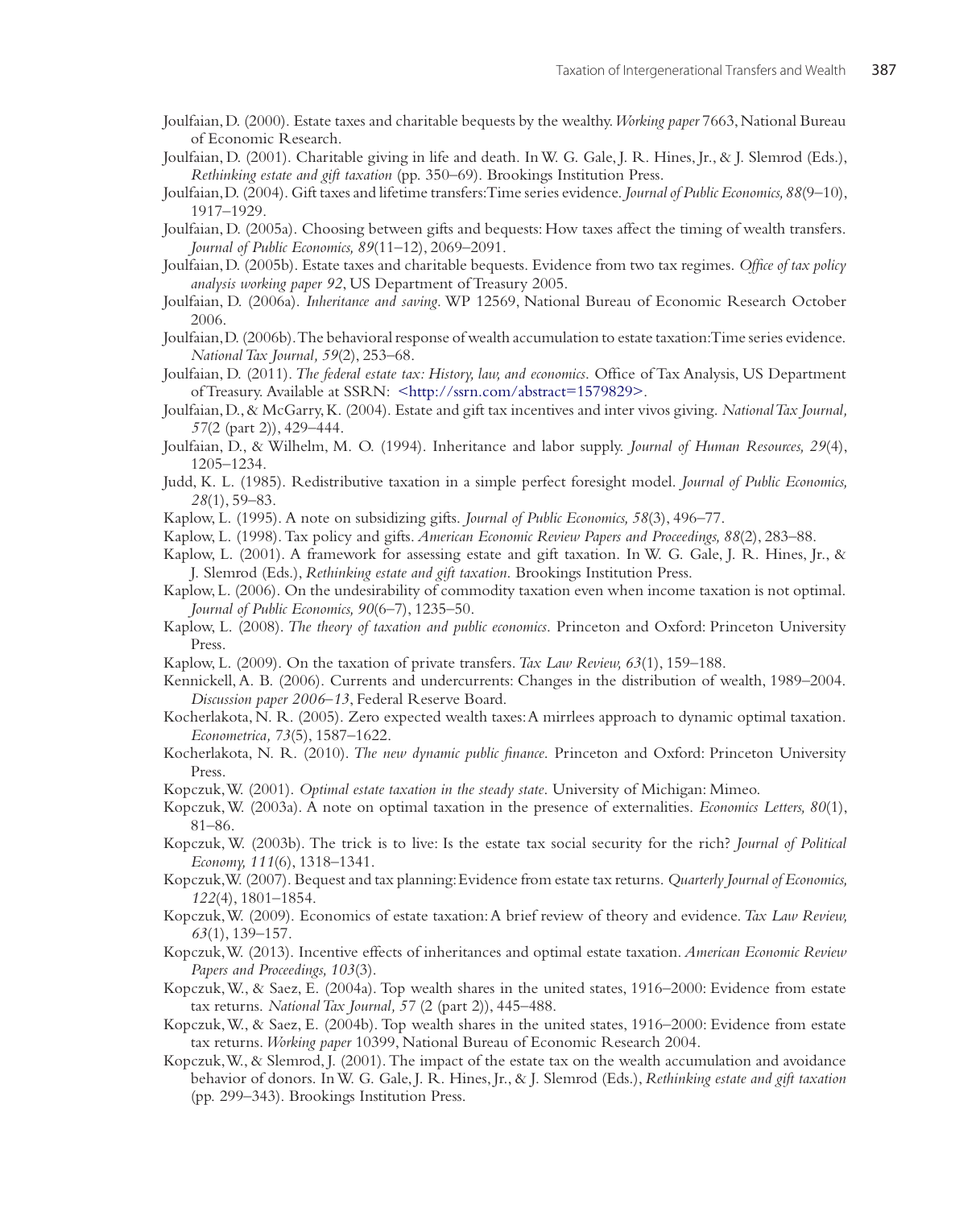- <span id="page-59-17"></span>Kopczuk,W., & Slemrod, J. (2003a). Dying to save taxes: Evidence from estate tax returns on the death elasticity. *Review of Economics and Statistics, 85*(2), 256–265.
- <span id="page-59-23"></span>Kopczuk,W., & Slemrod, J. (2003b).Tax consequences on wealth accumulation and transfers of the rich. In A. H. Munnell & A. Sundén (Eds.),*Death and dollars:The role of gifts and bequests inAmerica* (pp. 213–249). Brookings Institution Press.
- <span id="page-59-18"></span>Kopczuk,W., & Slemrod, J. (2005). Denial of death and economic behavior.*Advances inTheoretical Economics, 5*(1), Article 5. [<http://www.bepress.com/bejte/advances/vol5/iss1/art5>](http://www.bepress.com/bejte/advances/vol5/iss1/art5)
- <span id="page-59-10"></span>Kopczuk,W., & Lupton, J. (2007). To leave or not to leave:An empirical investigation of the distribution of bequest motives. *Review of Economic Studies, 74*(1), 207–235.
- <span id="page-59-19"></span>Kotlikoff, L. J., & Summers, L. H. (1981). The role of intergenerational transfers in aggregate capital accumulation. *Journal of Political Economy, 89*(4), 706–732.
- <span id="page-59-15"></span>Kuehlwein,M. (1994).The non-equalization of true gift and estate tax rates. *Journal of Public Economics, 53*(2), 319–323.
- <span id="page-59-16"></span>Kuhn,P.,Kooreman,P.,Soetevent,A.,& Kapteyn,A. (2011).The effects of lottery prizes on winners and their neighbors: Evidence from the Dutch postcode lottery. *American Economic Review, 101*(5), 2226–2247.
- <span id="page-59-2"></span>Laferrère, A., & Wolff, F. -C. (2006). Microeconomic models of family transfers. In: S. -C. Kolm & J. M. Ythier (Eds.), *Handbook on the economics of giving, reciprocity and altruism, Vol. 2* (pp. 889–969). Elsevier.
- <span id="page-59-1"></span>Laitner, J. (1997). Intergenerational and interhousehold economic links. In M. K. Rosenzweig & O. Stark (Eds.), *Handbook of population and family economics,Vol. 1A*. Amsterdam, NewYork: Elsevier/North Holland.
- <span id="page-59-9"></span>Laitner, J., & Juster, F. T. (1996). New evidence on altruism: A study of TIAA-CREF retirees. *American Economic Review, 86*(4), 893–908.
- <span id="page-59-4"></span>Laitner, J., & Ohlsson, H. (2001). Bequest motives:A comparison of Sweden and the United States. *Journal of Public Economics, 79*(1), 205–236. ISPE 1998: Bequests andWealth Taxation.
- <span id="page-59-21"></span>Lampman, R. J. (1962).*The share of top wealth-holders in national wealth, 1922–56*, Princeton, NJ: Princeton University Press.
- <span id="page-59-11"></span>Laroque,G. (2005). Indirect taxation is superfluous under separability and taste homogeneity:A simple proof. *Economics Letters, 87*(1), 141–44.
- <span id="page-59-5"></span>Light, A., McGarry, K. (2004). Why parents play favorites: Explanations for unequal bequests. *American Economic Review, 94*(5), 1669–81.
- <span id="page-59-0"></span>Luckey, J. R. (2008). A history of federal estate, gift and generation-skipping taxes, *CRS Report for Congress 95–444*, Congressional Research Service January 2008.
- <span id="page-59-20"></span>Mallet, B. (1908). A method of estimating capital wealth from estate duty statistics. *Journal of the Royal Statistical Society, 71,* 65–101.
- McCaffery, E. J. (1994). The uneasy case for wealth transfer taxation.*Yale Law Journal, 104*(2), 283–365.
- <span id="page-59-14"></span>McCubbin, J. G. (1994). Improving wealth estimates derived from estate tax data. In Johnson (Ed.),363–369.
- <span id="page-59-8"></span>McGarry, K. (1999). Inter vivos transfers and intended bequests. *Journal of Public Economics, 73*(3), 321–51.
- McGarry, K. (2000). Inter vivos transfers or bequests? Estate taxes and the timing of parental giving. *Tax Policy and the Economy, 14,* 93–121.
- McGarry, K. (2001). The cost of equality: Unequal bequests and tax avoidance. *Journal of Public Economics, 79*(1), 179–204.
- <span id="page-59-22"></span>McNees, S. (1973). Deductibility of charitable bequests. *NationalTax Journal, 26*(1), 79–98.
- <span id="page-59-6"></span>Menchik, P. L. (1980). Primogeniture, equal sharing, and the U.S. distribution of wealth. *Quarterly Journal of Economics, 94*(2), 299–316.
- <span id="page-59-7"></span>Menchik, P. L., & David, M. (1983). Income, distribution, lifetime savings, and bequests. *American Economic Review, 73*(4), 672–690.
- <span id="page-59-12"></span>Micheletto, L. (2008). Redistribution and optimal mixed taxation in the presence of consumption externalities. *Journal of Public Economics, 92*(10–11), 2262–2274.
- <span id="page-59-13"></span>Milesi-Ferretti, G. M., & Roubini, N. (1998). On the taxation of human and physical capital in models of endogeneous growth. *Journal of Public Economics, 70*(2), 237–54.
- Mintz, J. M. (1991). The role of wealth taxation in the overall tax system. *Canadian Public Policy/ Analyse de Politiques, 17*(3), 248–63.
- <span id="page-59-3"></span>Mirrlees, J. A. (1971). An exploration in the theory of optimum income taxation. *Review of Economic Studies, 38*(114), 175–208.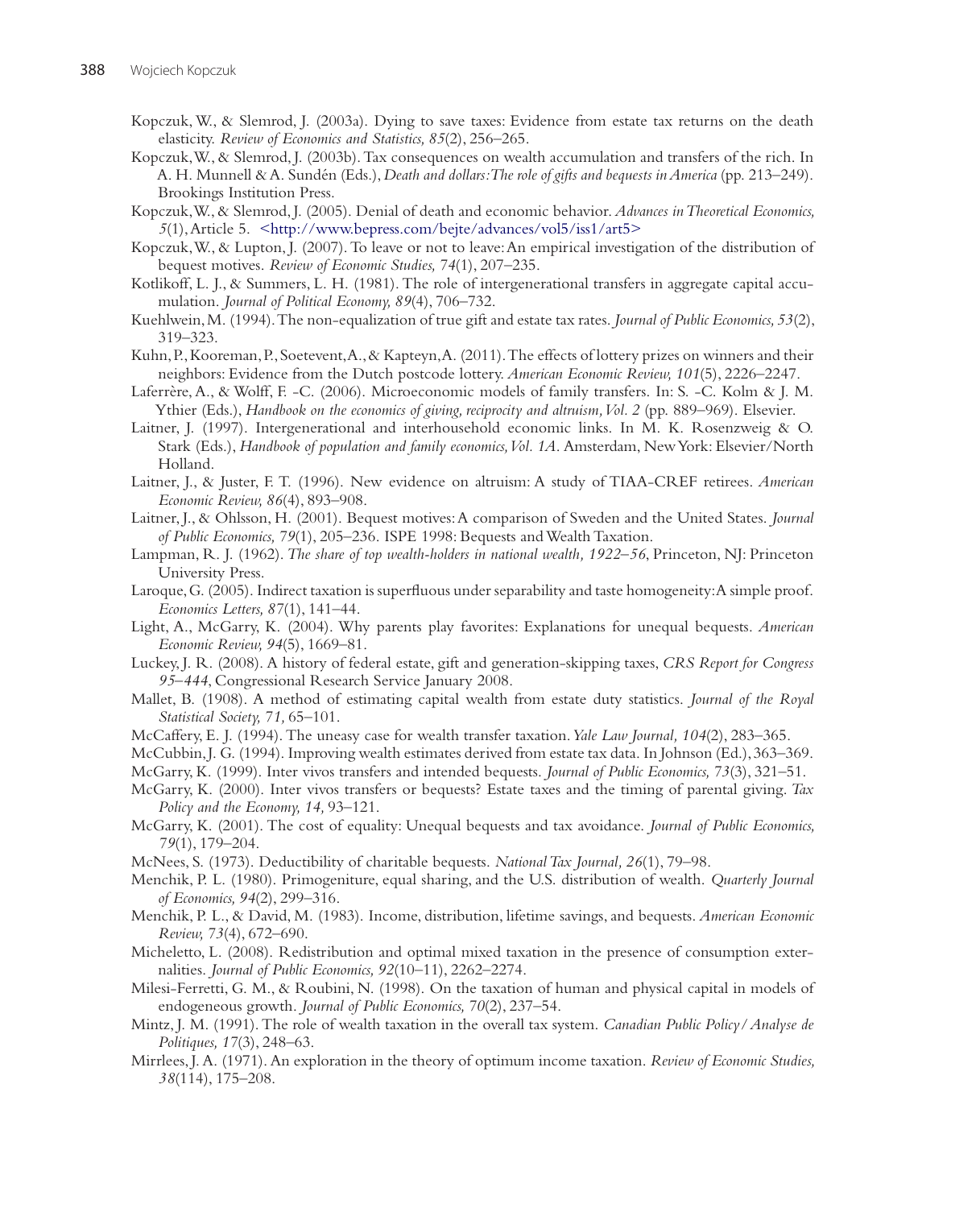- <span id="page-60-2"></span>Mitchell, O. S., Poterba, J. M.,Warshawsky, M. J., & Brown, J. R. (1999). New evidence on the money's worth of individual annuities. *American Economic Review, 89*(5), 1299–1317.
- <span id="page-60-22"></span>Modigliani, F. (1988). The role of intergenerational transfers and life cycle saving in the accumulation of wealth. *Journal of Economic Perspectives, 2*(2), 15–40.
- <span id="page-60-26"></span>Morck,R.,Wolfenzon,D.,&Yeung,B. (2005). Corporate governance, economic entrenchment, and growth. *Journal of Economic Literature, 43*(3), 655–720.
- <span id="page-60-14"></span>Nordblom, K., & Ohlsson, H. (2006). Tax avoidance and intra-family transfers. *Journal of Public Economics, 90*(8–9), 1669–1680.
- <span id="page-60-15"></span>Ohlsson, H. (2011). The legacy of the Swedish gift and inheritance tax, 1884–2004. *European Review of Economic History, 15*(3), 539–69.
- <span id="page-60-16"></span>Page,B. R. (2003). Bequest taxes,inter vivos gifts, and the bequest motive. *Journal of Public Economics, 87*(5–6), 1219–1229.
- <span id="page-60-19"></span>Pérez-González, F. (2006). Inherited control and firm performance. *American Economic Review, 96*(5), 1559–1588.
- <span id="page-60-3"></span>Perozek,M. G. (1998). Comment:A reexamination of the strategic bequest motive. *Journal of Political Economy, 106*(2), 423–445.
- <span id="page-60-4"></span>Phelan, C. (2006). Opportunity and social mobility. *Review of Economic Studies, 72*(2), 487–504.
- <span id="page-60-6"></span>Pigou,A. C. (1920). *Economics of welfare*. London: Macmillan and Co.
- <span id="page-60-10"></span>Piketty, T. (2001). Income inequality in France 1901–98. *DP 2876*, CEPR 2001.
- <span id="page-60-0"></span>Piketty,T. (2011). On the long-run evolution of inheritance:France 1820–2050. *Quarterly Journal of Economics, 126*(3), 1071–1131.
- <span id="page-60-25"></span>Piketty,T.,& Saez,E. (2003). Income inequality in the United States,1913–1998. *Quarterly Journal of Economics, 118,* 1–39.
- <span id="page-60-5"></span>Piketty,T., & Saez, E. (2007). How progressive is the U.S. federal tax system? A historical and international perspective. *Journal of Economic Perspectives, 21*(1), 3–24.
- <span id="page-60-7"></span>Piketty,T., & Saez, E. (2012a). A theory of capital income taxation.*Working paper* 17989, NBER April 2012.
- <span id="page-60-8"></span>Piketty,T., & Saez, E. (2012b). *A theory of optimal inheritance taxation*. Paris School of Economics and UC Berkeley: Mimeo.
- <span id="page-60-28"></span>Piketty, T., Saez, E., & Stantcheva, S. (2011). Optimal taxation of labor incomes: A tale of three elasticities. *Working paper* 17616, National Bureau of Economic Research November 2011.
- <span id="page-60-23"></span>Piketty,T., Postel-Vinay, G., & Rosenthal, J. -L. (2003).*Wealth concentration in a developing economy: Paris and France, 1807–1994*. EHESS and UCLA: Mimeo.
- <span id="page-60-18"></span>Poterba, J. M. (2000a). Stock market wealth and consumption. *Journal of Economic Perspectives, 14*(2), 99–118.
- <span id="page-60-13"></span>Poterba, J. M. (2000b). The estate tax and after-tax investment returns. In J. Slemrod (Ed.), *Does atlas shrug? The economic consequences of taxing the rich* (pp. 329–349). NewYork:Harvard University Press and Russell Sage Foundation.
- <span id="page-60-17"></span>Poterba, J. M. (2001). Estate and gift taxes and incentives for inter vivos giving in the U.S. *Journal of Public Economics, 79*(1), 237–64.
- <span id="page-60-21"></span>Poterba, J. M., & Weisbenner, S. (2001). The distributional burden of taxing estates and unrealized capital gains at the time of death. In W. G. Gale, J. R. Hines, Jr., & J. Slemrod (Eds.), *Rethinking estate and gift taxation*. Brookings Institution Press.
- <span id="page-60-20"></span>Poterba, J. M., & Weisbenner, S. (2003). Inter-asset differences in effective estate-tax burdens. *American Economic Review, 93*(2), 360–365.
- <span id="page-60-1"></span>Reiter, M. (2004). *Do the rich save too much? How to explain the top tail of the wealth distribution*. Universitat Pompeu Fabra: Mimeo.
- <span id="page-60-12"></span>Rogerson,W. P. (1985). Repeated moral hazard. *Econometrica, 53*(1), 69–76.
- <span id="page-60-24"></span>Roine, J., & Waldenström, D. (2009). Wealth concentration over the path of development: Sweden, 1873–2006. *Scandinavian Journal of Economics, 111*(1), 151–187.
- <span id="page-60-27"></span>Rothschild, C., & Scheuer, F. (2011). Optimal taxation with rent-seeking. *Working paper* 17035, National Bureau of Economic Research May 2011.
- <span id="page-60-11"></span>Saez, E. (2001). Using elasticities to derive optimal income tax rates. *Review of Economic Studies, 68*(1), 205–29.
- <span id="page-60-9"></span>Saez, E. (2002a). Optimal progressive capital income taxes in the infinite horizon model.*Working paper* 9046, National Bureau of Economic Research July 2002.